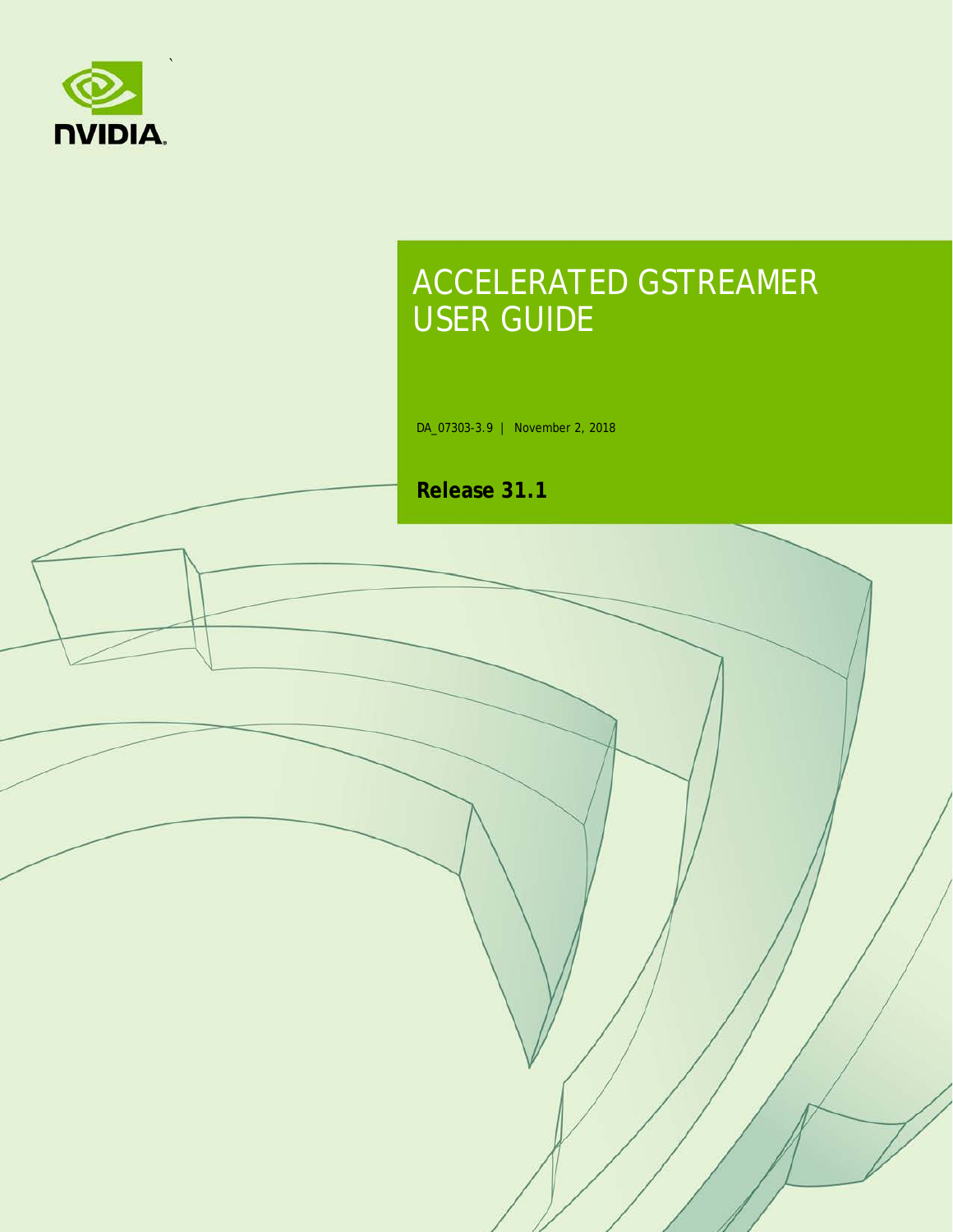## **DOCUMENT CHANGE HISTORY**

| <b>Version</b> | Date        | <b>Authors</b> | <b>Description of Change</b>                                                                                                                                                                                       |
|----------------|-------------|----------------|--------------------------------------------------------------------------------------------------------------------------------------------------------------------------------------------------------------------|
| v1.0           | 01 May 2015 | <b>NVIDIA</b>  | Initial release.                                                                                                                                                                                                   |
| V1.1           | 30 Jun 2015 | mzensius       | Added rotation and scaling commands, other<br>new content.                                                                                                                                                         |
| v1.2           | 03 Nov 2015 | emilyh         | Changes for 23.1                                                                                                                                                                                                   |
| v1.3           | 19 Nov 2015 | mzensius       | Added note for display export.                                                                                                                                                                                     |
| V1.4           | 17 Dec 2015 | hlang          | Updated gst-nvivafilter sample pipelines.<br>Updated steps to build gstreamer manually.                                                                                                                            |
| v1.5           | 08 Jan 2016 | kstone         | Added nvvidconv interpolation method.                                                                                                                                                                              |
| v1.5           | 29 Jan 2016 | hlang          | Additional syntax changes for 23.2 release                                                                                                                                                                         |
| v2.0           | 11 May 2016 | mzensius       | Minor change to nvgstcapture options.                                                                                                                                                                              |
| V3.0           | 11 Aug 2016 | mzensius       | Versioned for 24.2 release. Gstreamer-0.10<br>content removed. Also Adds Video Cropping<br>example, interpolation methods for video<br>scaling, EGLStream producer example, and an<br>EGL Image transform example. |
| V3.1           | 06 Oct 2016 | mzensius       | Minor updates to video encoder features.                                                                                                                                                                           |
| V3.1.1         | 21 Nov 2016 | mzensius       | Changed title of document.                                                                                                                                                                                         |
| V3.2           | 12 Jan 2017 | mzensius       | Adds H.264/H.265 encoder documentation.<br>Also corrects the Gstreamer-1.0 installation<br>procedure.                                                                                                              |
| 3.2            | 03 Mar 2017 | hlang          | Update date/moniker for L4T 27.1 release. No<br>other updates.                                                                                                                                                     |
| 3.3            | 13 Jul 2017 | mzensius       | Minor edit to command syntax, and update of<br>date/moniker for L4T 28.1 release.                                                                                                                                  |
| 3.4            | 01 Dec 2017 | mzensius       | Includes support for Jetson TX1, previously<br>documented elsewhere. Also includes Overlay<br>Sink information, and formatting<br>enhancements.                                                                    |
| 3.5            | 23 Feb 2018 | kstone         | Added support for the nvarguscamerasrc<br>plugin. Corrected erroneous path. Reformatted<br>commands for line breaks.                                                                                               |
| 3.5            | 28 Feb 2018 | hlang          | Update the GStreamer installation and setup<br>table to add nvcompositor.                                                                                                                                          |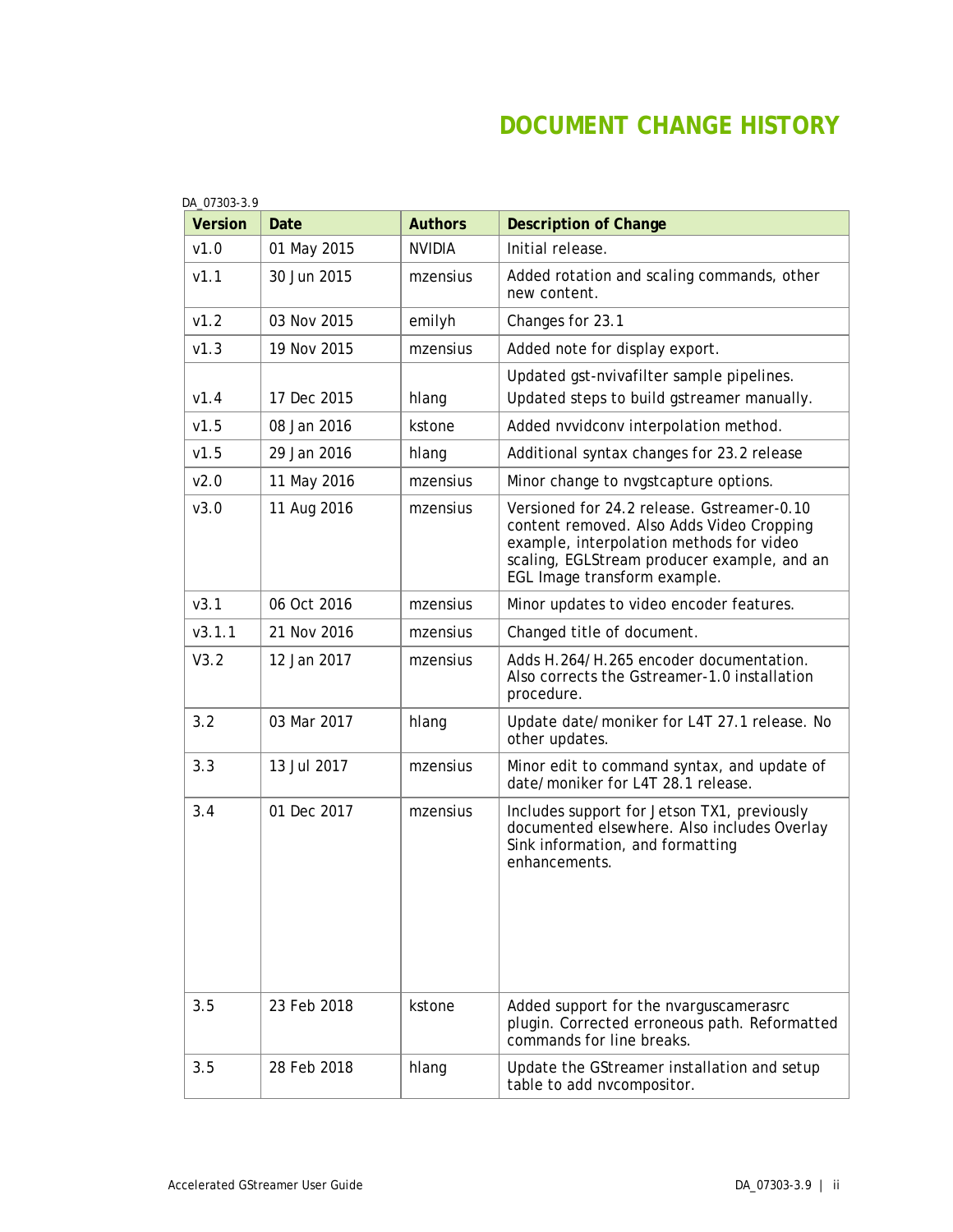| 3.6 | 20 April 2018   | kstone        | Added prerequisites for Video Composition.                                                                                                        |
|-----|-----------------|---------------|---------------------------------------------------------------------------------------------------------------------------------------------------|
| 3.7 | 23 July 2018    | jsachs        | Add steps to be performed when testing<br>Wayland based GST plugin, playing video, or<br>running Wayland based apps on Wayland<br>display server. |
| 3.8 | 29 August 2018  | jsachs        | Updates for L4T release 31 & GStreamer<br>version 1.14.                                                                                           |
| 3.9 | 2 November 2018 | <b>Jsachs</b> | Updates for L4T release 31.1.                                                                                                                     |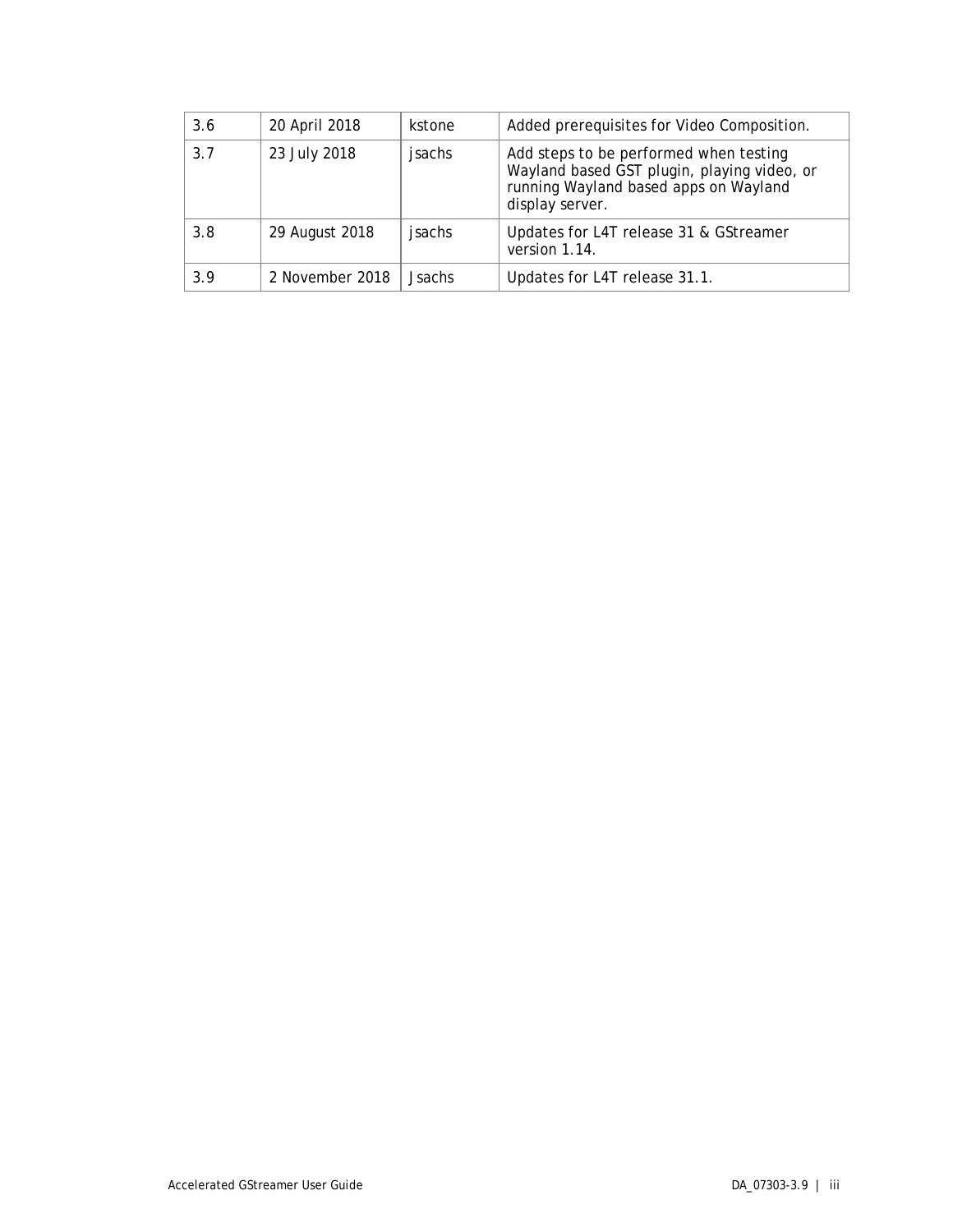## **TABLE OF CONTENTS**

| Supported H.264/H.265/VP9 Encoder Features with Gstreamer-1.0 10 |  |
|------------------------------------------------------------------|--|
|                                                                  |  |
|                                                                  |  |
|                                                                  |  |
|                                                                  |  |
|                                                                  |  |
|                                                                  |  |
|                                                                  |  |
|                                                                  |  |
|                                                                  |  |
|                                                                  |  |
|                                                                  |  |
|                                                                  |  |
|                                                                  |  |
|                                                                  |  |
|                                                                  |  |
|                                                                  |  |
|                                                                  |  |
|                                                                  |  |
|                                                                  |  |
|                                                                  |  |
|                                                                  |  |
|                                                                  |  |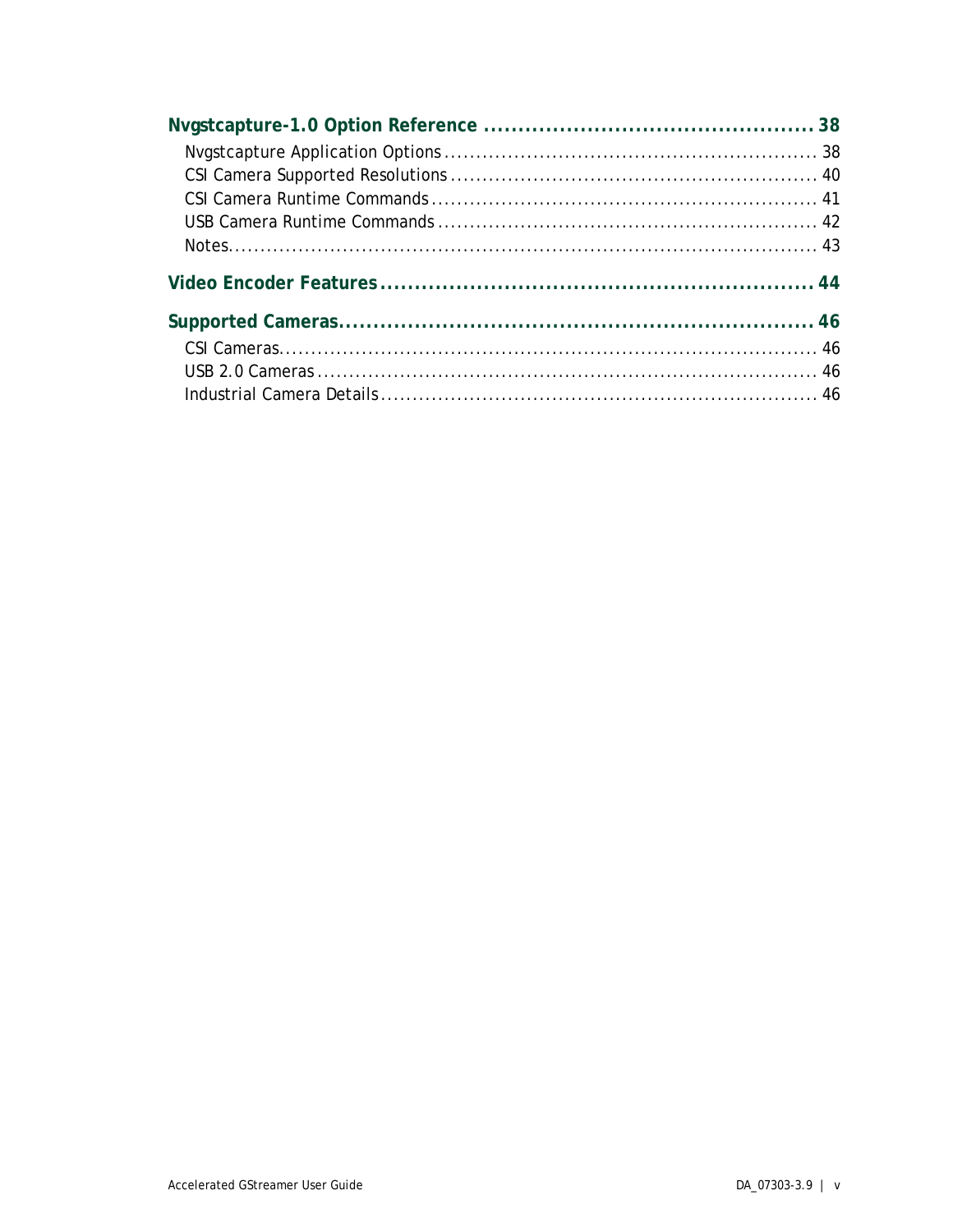# <span id="page-5-0"></span>ACCELERATED GSTREAMER USER GUIDE

This document is a user guide for the Gstreamer version 1.0 based accelerated solution included in NVIDIA® Tegra® Linux Driver Package for NVIDIA® Jetson AGX Xavier™ devices.

**Note References to Gstreamer version 1.0 apply to Gstreamer version 1.14.**

## <span id="page-5-1"></span>GSTREAMER-1.0 INSTALLATION AND SETUP

This section describes how to install and configure Gstreamer.

To install Gstreamer-1.0

 $\triangleright$  Install Gstreamer-1.0 on the platform with the following commands:

```
sudo add-apt-repository universe
sudo add-apt-repository multiverse
sudo apt-get update
sudo apt-get install gstreamer1.0-tools gstreamer1.0-alsa \
  gstreamer1.0-plugins-base gstreamer1.0-plugins-good \
  gstreamer1.0-plugins-bad gstreamer1.0-plugins-ugly \
  gstreamer1.0-libav
sudo apt-get install libgstreamer1.0-dev \
   libgstreamer-plugins-base1.0-dev \
   libgstreamer-plugins-good1.0-dev \
  libgstreamer-plugins-bad1.0-dev
```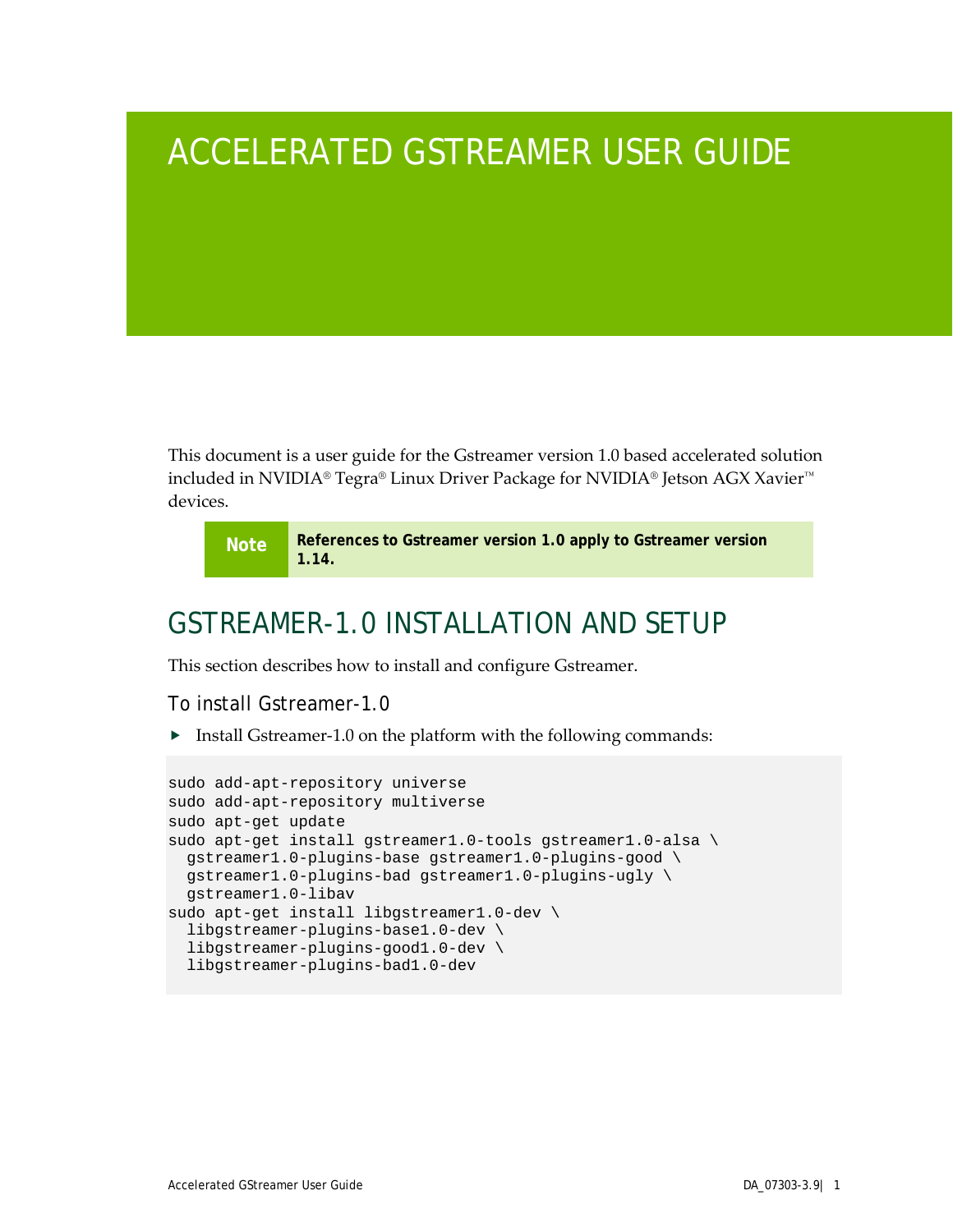To check the Gstreamer-1.0 version

Check the Gstreamer-1.0 version with the following command:

gst-inspect-1.0 --version

## Gstreamer-1.0 Plugin Reference

Gstreamer version 1.0 includes the following gst-omx video decoders:

| <b>Video Decoder</b> | <b>Description</b>             |
|----------------------|--------------------------------|
| omxh265dec           | OpenMAX IL H.265 Video decoder |
| omxh264dec           | OpenMAX IL H.264 Video decoder |
| omxmpeg4videodec     | OpenMAX IL MPEG4 Video decoder |
| omxvp8dec            | OpenMAX IL VP8 Video decoder   |
| omxvp9dec            | OpenMAX IL VP9 video decoder   |

Gstreamer version 1.0 includes the following gst-v4l2 video decoders:

| <b>Video Encoders</b> | <b>Description</b>       |
|-----------------------|--------------------------|
|                       | V4L2 H.265 Video decoder |
| nvv4l2decoder         | V4L2 H.264 Video decoder |
|                       | V4L2 VP8 video decoder   |
|                       | V4L2 VP9 video decoder   |

Gstreamer version 1.0 includes the following gst-omx video encoders:

| <b>Video Encoders</b> | <b>Description</b>                                                                                               |
|-----------------------|------------------------------------------------------------------------------------------------------------------|
| omxh264enc            | OpenMAX IL H.264/AVC video encoder                                                                               |
| omxh265enc            | OpenMAX IL H.265/AVC video encoder                                                                               |
| omxvp9enc             | OpenMAX IL VP9 video encoder (supported with Jetson TX2<br>and Jetson AGX Xavier; not supported with Jetson TX1) |

Gstreamer version 1.0 includes the following gst-v4l2 video encoders:

| <b>Video Encoders</b> | <b>Description</b>                                                                                     |
|-----------------------|--------------------------------------------------------------------------------------------------------|
| nvv4l2h264enc         | V412 H.264 video encoder                                                                               |
| nvv4l2h265enc         | V412 H.265 video encoder                                                                               |
| nvv4l2vp9enc          | V4I2 VP9 video encoder (supported with Jetson AGX Xavier and<br>Jetson; not supported with Jetson TX1) |

Gstreamer version 1.0 includes the following gst-omx video sink:

| Video Sink    | Description                  |
|---------------|------------------------------|
| nvoverlaysink | OpenMAX IL videosink element |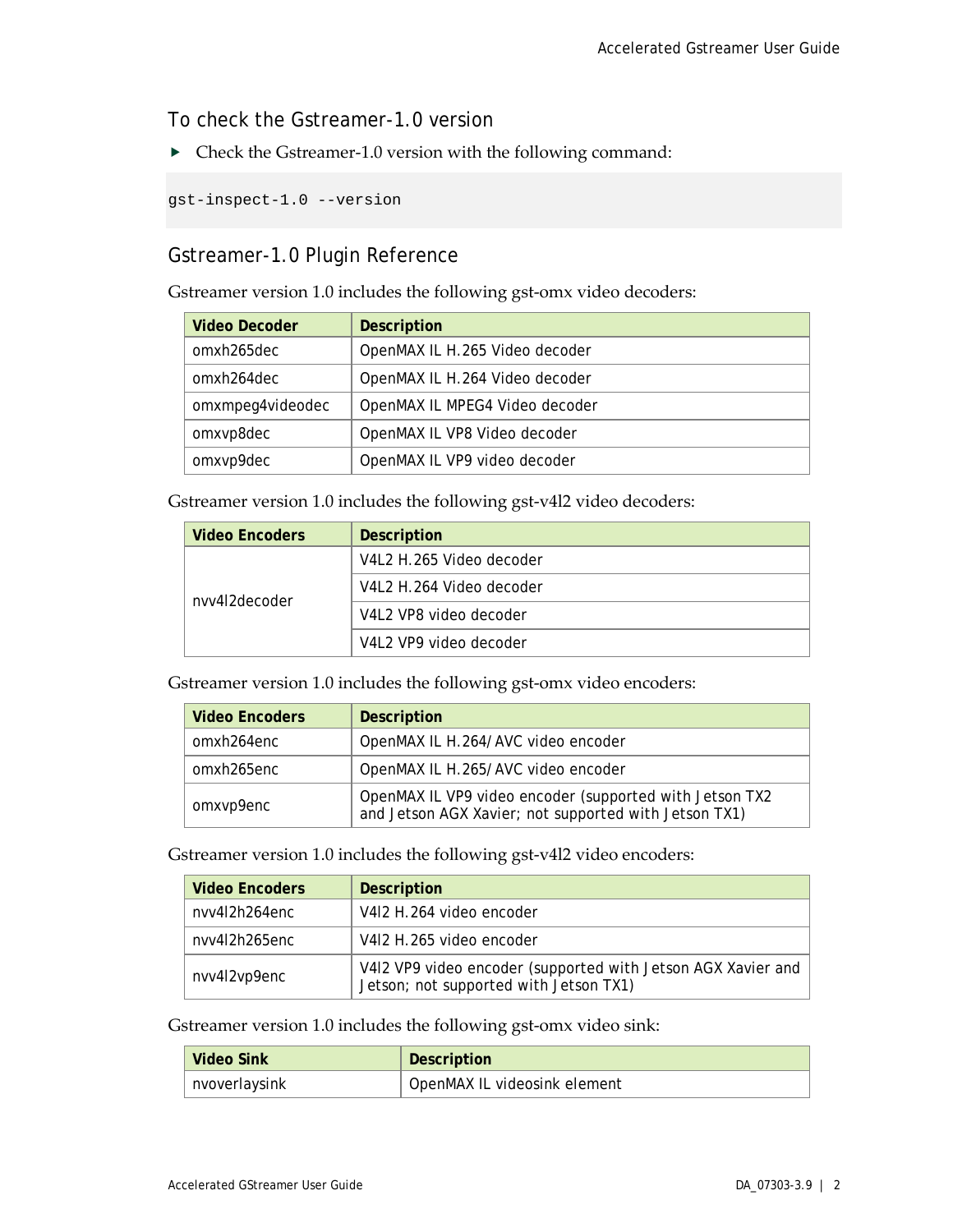Gstreamer version 1.0 includes the following EGL image video sink:

| Video Sink    | Description                                                      |
|---------------|------------------------------------------------------------------|
| nveglglessink | EGL/GLES videosink element, both the X11 and<br>Wayland backends |

Gstreamer version 1.0 includes the following DRM video sink:

| Video Sink     | <b>Description</b>    |
|----------------|-----------------------|
| nydrmyideosink | DRM videosink element |

Gstreamer version 1.0 includes the following proprietary NVIDIA plugins:

| <b>NVIDIA Proprietary Plugin</b> | <b>Description</b>                                                                  |
|----------------------------------|-------------------------------------------------------------------------------------|
| nvarguscamerasrc                 | Camera plugin for ARGUS API                                                         |
| nvvidconv                        | Video format conversion & scaling                                                   |
| nvcompositor                     | Video compositor                                                                    |
| nveglstreamsrc                   | Acts as Gstreamer Source Component, accepts<br>EGLStream from EGLStream producer    |
| nvvideosink                      | Video Sink Component. Accepts YUV-1420 format and<br>produces EGLStream (RGBA)      |
| nvegItransform                   | Video transform element for NVMM to EGLimage<br>(supported with nvegIglessink only) |

Gstreamer version 1.0 includes the following libjpeg based JPEG image video encode/decode plugins:

| <b>JPEG</b> | Description          |  |
|-------------|----------------------|--|
| nvjpeqenc   | JPEG encoder element |  |
| nvjpegdec   | JPEG decoder element |  |

**Note Execute this command on the target before starting the video decode pipeline using gst-launch or nvgstplayer.**

**export DISPLAY=:0**

**Start the X server with xinit &, if it is not already running.**

## <span id="page-7-0"></span>DECODE EXAMPLES

The examples in this section show how you can perform audio and video decode with Gstreamer.

**Note Gstreamer version 0.10 support is deprecated in Linux for Tegra (L4T) Release 24.2. Use of Gstreamer version 1.0 is recommended for development.**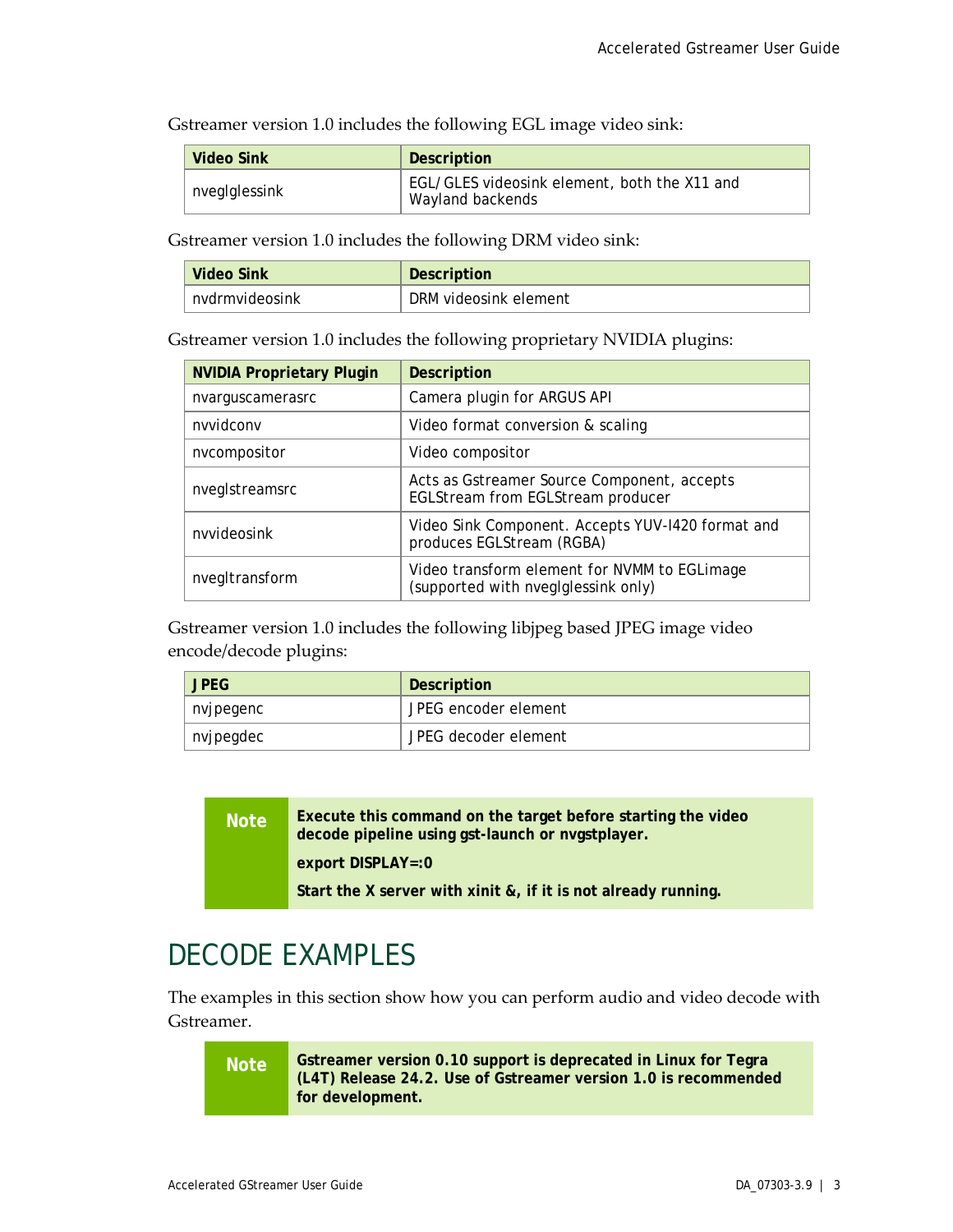## <span id="page-8-0"></span>Audio Decode Examples Using gst-launch-1.0

The following examples show how you can perform audio decode using Gstreamer-1.0.

AAC Decode (OSS Software Decode)

```
gst-launch-1.0 filesrc location=<filename.mp4> ! \
  qtdemux name=demux demux.audio_0 ! \
  queue ! avdec_aac ! audioconvert ! alsasink -e
```
AMR-WB Decode (OSS Software Decode)

```
gst-launch-1.0 filesrc location=<filename.mp4> ! \
  qtdemux name=demux demux.audio_0 ! queue ! avdec_amrwb ! \
  audioconvert ! alsasink -e
```
AMR-NB Decode (OSS Software Decode)

```
gst-launch-1.0 filesrc location=<filename.mp4> ! \
  qtdemux name=demux demux.audio_0 ! queue ! avdec_amrnb ! \
  audioconvert ! alsasink -e
```
MP3 Decode (OSS Software Decode)

```
gst-launch-1.0 filesrc location=<filename.mp3> ! mpegaudioparse ! \
  avdec_mp3 ! audioconvert ! alsasink -e
```
**Note To route audio over HDMI, set the alsasink property device as follows: hw:Tegra,3**

## <span id="page-8-1"></span>Video Decode Examples Using gst-launch-1.0

The following examples show how you can perform video decode on Gstreamer-1.0.

### <span id="page-8-2"></span>Video Decode Using gst-omx

The following examples show how you can perform video decode using the gst-omx plugin on Gstreamer-1.0.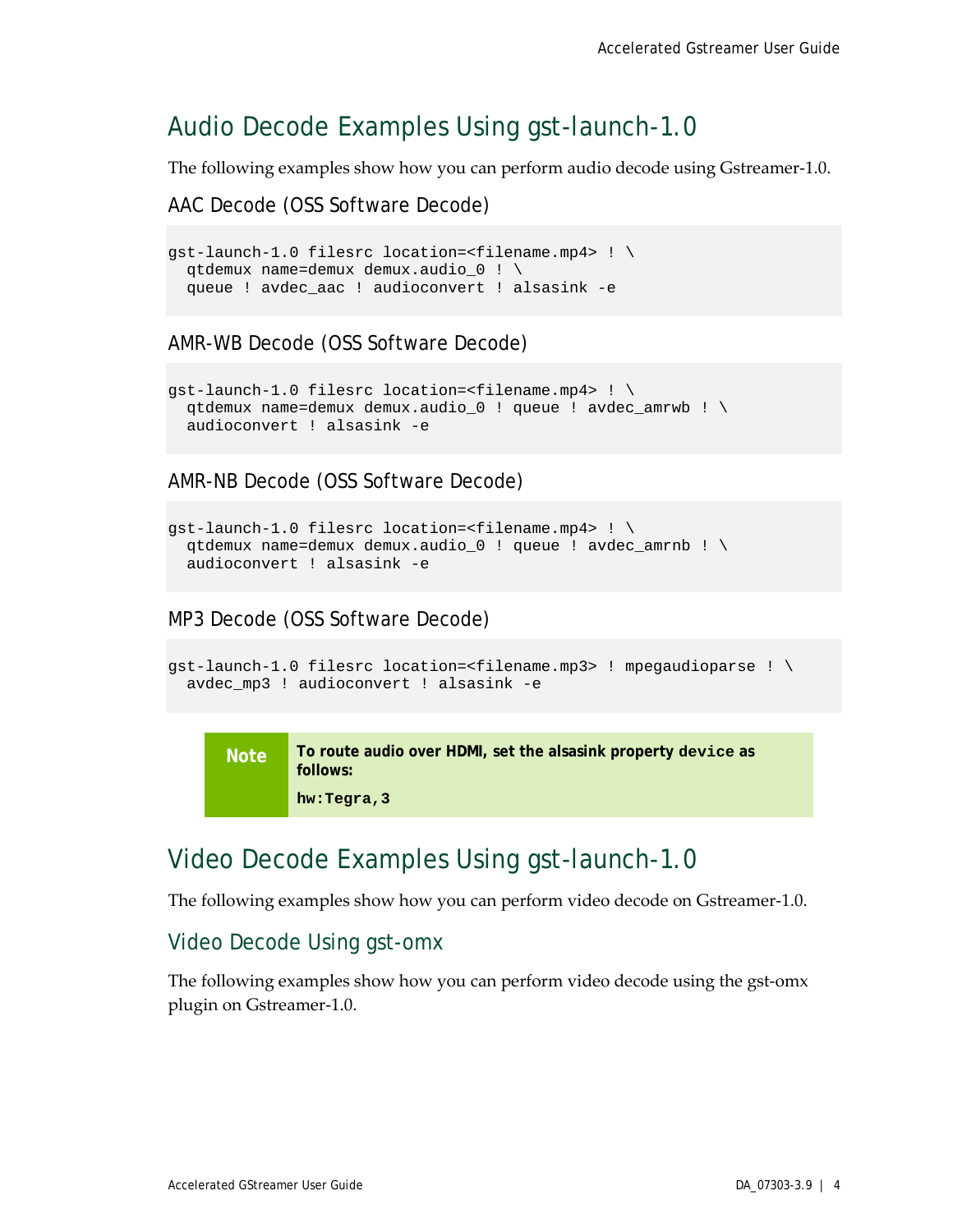### H.264 Decode (NVIDIA Accelerated Decode)

```
gst-launch-1.0 filesrc location=<filename.mp4> ! \
  qtdemux name=demux demux.video_0 ! queue ! h264parse ! omxh264dec ! \
  nveglglessink -e
```
### H.265 Decode (NVIDIA Accelerated Decode)

```
gst-launch-1.0 filesrc location=<filename.mp4> ! \
  qtdemux name=demux demux.video_0 ! queue ! h265parse ! omxh265dec ! \
  nvoverlaysink -e
```
### 10-bit H.265 Decode (NVIDIA Accelerated Decode)

```
gst-launch-1.0 filesrc location=<filename_10bit.mkv> ! \
  matroskademux ! h265parse ! omxh265dec ! nvvidconv ! \
 'video/x-raw(memory:NVMM), format=(string)NV12' ! \
  nvoverlaysink -e
```
### 12-bit H.265 Decode (NVIDIA Accelerated Decode)

```
gst-launch-1.0 filesrc location=<filename_12bit.mkv> ! \
  matroskademux ! h265parse ! omxh265dec ! nvvidconv ! \
 'video/x-raw(memory:NVMM), format=(string)NV12' ! \
  nvoverlaysink -e
```
#### VP8 Decode (NVIDIA Accelerated Decode)

```
gst-launch-1.0 filesrc location=<filename.mp4> ! \
  qtdemux name=demux demux.video_0 ! queue ! omxvp8dec ! \
  nvoverlaysink -e
```
#### **Note If the primary display is NOT used to render video, use the displayid property of nvoverlaysink.**

**For example, refer to the pipeline below.**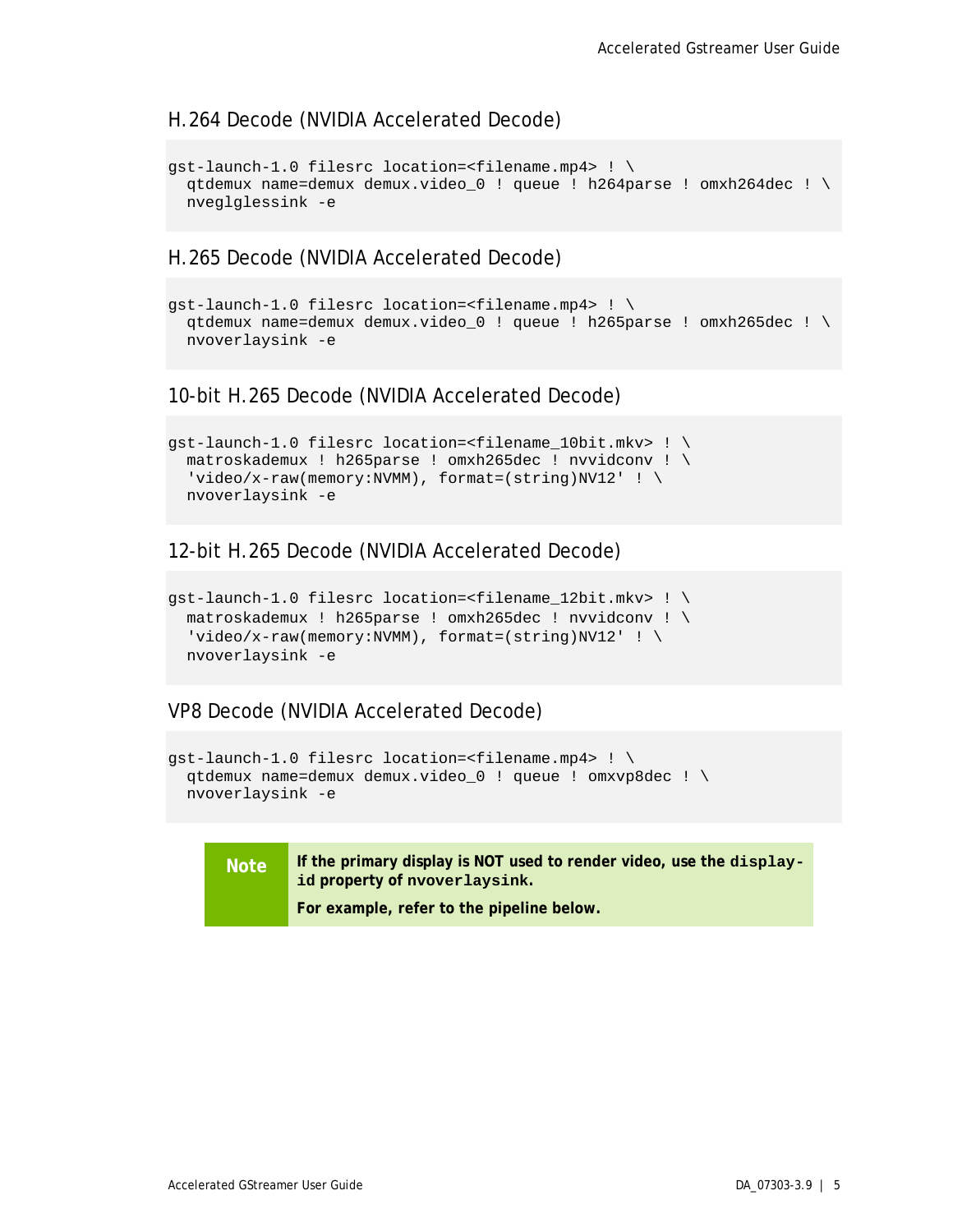```
gst-launch-1.0 filesrc location=<filename.mp4> ! \
  qtdemux name=demux demux.video_0 ! queue ! omxvp8dec ! \
  nvoverlaysink display-id=1 -e
```
VP9 Decode (NVIDIA Accelerated Decode)

```
gst-launch-1.0 filesrc location=<filename.mp4> ! \
  matroskademux name=demux demux.video_0 ! queue ! omxvp9dec ! \
  nvoverlaysink display-id=1 -e
```
### MPEG-4 Decode (NVIDIA Accelerated Decode)

```
gst-launch-1.0 filesrc location=<filename.mp4> ! \
  qtdemux name=demux demux.video_0 ! queue ! mpeg4videoparse ! \
  omxmpeg4videodec ! nveglglessink -e
```
### <span id="page-10-0"></span>Video Decode Using gst-v4l2

The following examples show how you can perform video decode using gst-v4l2 plugin on Gstreamer-1.0.

H.264 Decode (NVIDIA Accelerated Decode)

```
qst-launch-1.0 filesrc location=<filename h264.mp4> ! \setminusqtdemux ! h264parse ! nvv4l2decoder ! nvoverlaysink -e
```
#### H.265 Decode (NVIDIA Accelerated Decode)

```
gst-launch-1.0 filesrc location=<filename_h265.mp4> ! \
 qtdemux ! h265parse ! nvv4l2decoder ! nvoverlaysink -e
```
### VP9 Decode (NVIDIA Accelerated Decode)

```
gst-launch-1.0 filesrc location=<filename_vp9.mkv> ! \
 matroskademux ! nvv4l2decoder ! nvoverlaysink -e
```
### VP8 Decode (NVIDIA Accelerated Decode)

```
gst-launch-1.0 filesrc location=<filename_vp8.mkv> ! \
 matroskademux ! nvv4l2decoder ! nvoverlaysink -e
```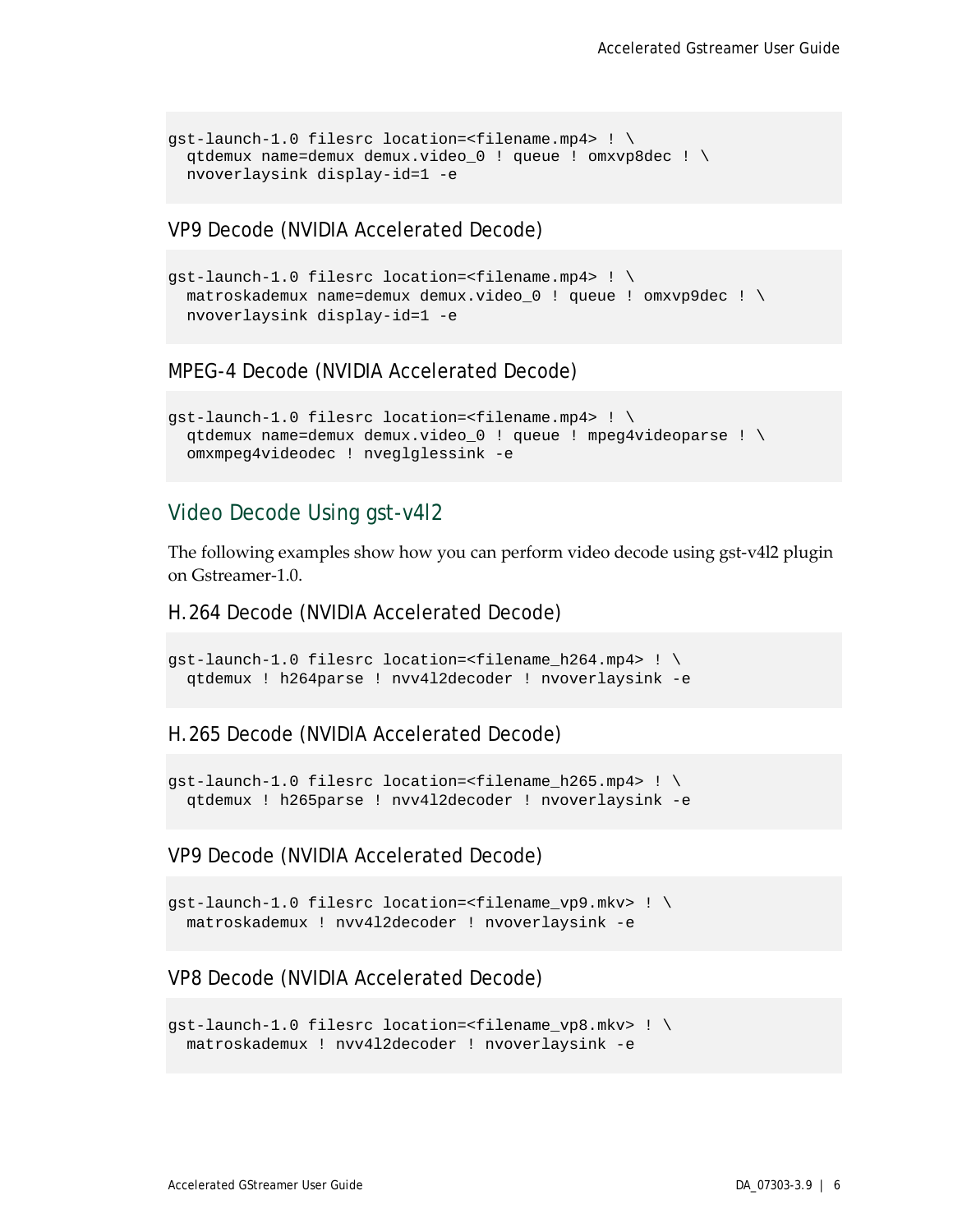## <span id="page-11-0"></span>Image Decode Examples Using gst-launch-1.0

The following examples show how you can perform JPEG decode on Gstreamer-1.0 .

```
gst-launch-1.0 filesrc location=<filename.jpg> ! nvjpegdec ! \
  imagefreeze ! xvimagesink -e
```
## <span id="page-11-1"></span>ENCODE EXAMPLES

The examples in this section show how you can perform audio and video encode with Gstreamer.

## <span id="page-11-2"></span>Audio Encode Examples Using gst-launch-1.0

The following examples show how you can perform audio encode on Gstreamer-1.0.

AAC Encode (OSS Software Encode)

```
gst-launch-1.0 audiotestsrc ! \
 'audio/x-raw, format=(string)S16LE,
 layout=(string)interleaved, rate=(int)44100, channels=(int)2' ! \setminus voaacenc ! qtmux ! filesink location=test.mp4 -e
```
AMR-WB Encode (OSS Software Encode)

```
gst-launch-1.0 audiotestsrc ! \
  'audio/x-raw, format=(string)S16LE, layout=(string)interleaved, \setminusrate=(int)16000, channels=(int)1' ! voamrwbenc ! qtmux ! \setminus filesink location=test.mp4 -e
```
## <span id="page-11-3"></span>Video Encode Examples Using gst-launch-1.0

The following examples show how you can perform video encode with Gstreamer-1.0.

### <span id="page-11-4"></span>Video Encode Using gst-omx

The following examples show how you can perform video encode using the gst-omx plugin with Gstreamer-1.0.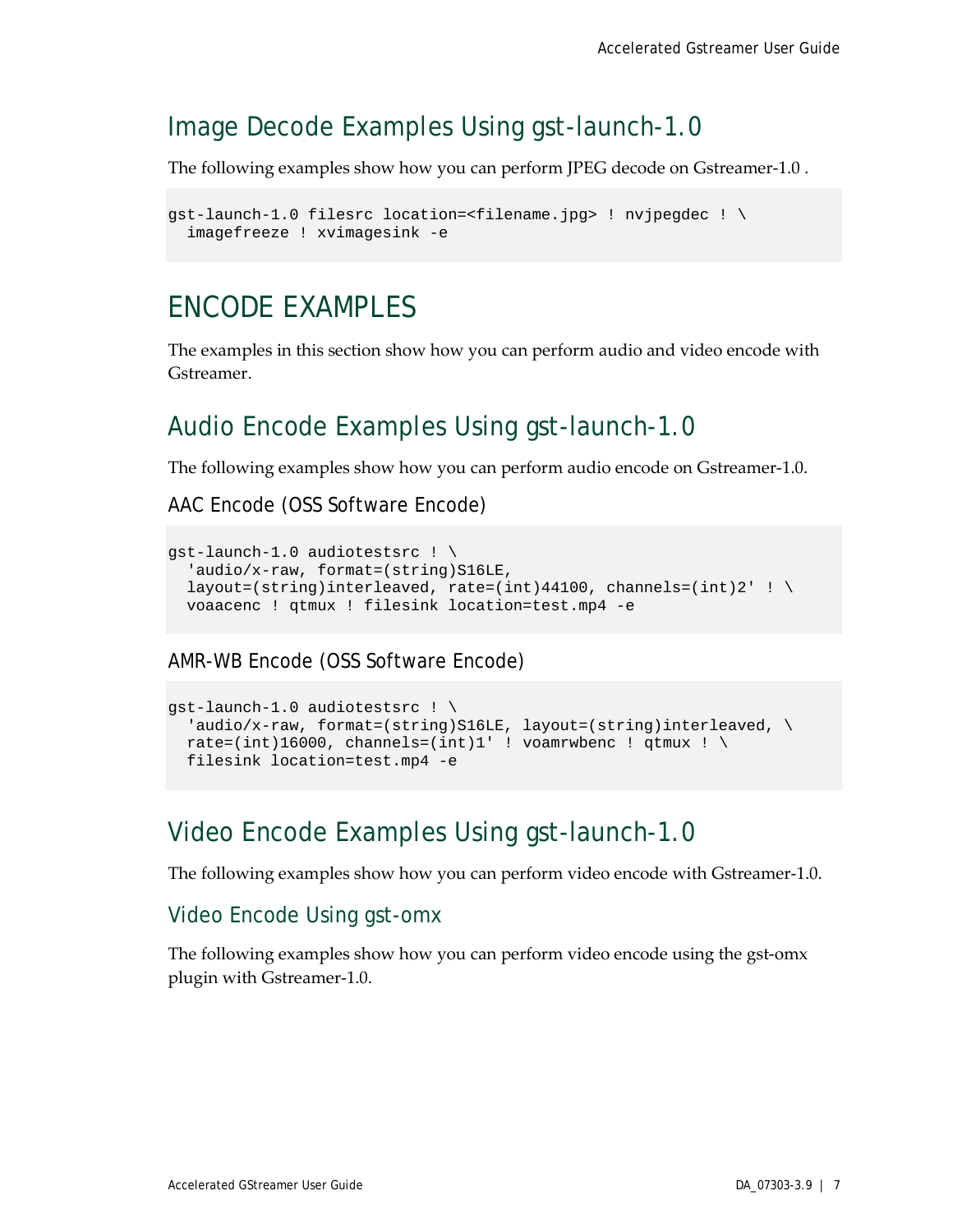### H.264 Encode (NVIDIA Accelerated Encode)

```
gst-launch-1.0 videotestsrc ! \
  'video/x-raw, format=(string)I420, width=(int)640, \setminusheight=(int)480' ! omxh264enc ! \setminus'video/x-h264, stream-format=(string)byte-stream' ! h264parse ! \setminus qtmux ! filesink location=test.mp4 -e
```
### H.265 Encode (NVIDIA Accelerated Encode)

```
gst-launch-1.0 videotestsrc ! \
  'video/x-raw, format=(string)I420, width=(int)640, \setminus height=(int)480' ! omxh265enc ! filesink location=test.h265 -e
```
10-bit H.265 Encode (NVIDIA Accelerated Encode)

```
gst-launch-1.0 nvarguscamerasrc ! \
 'video/x-raw(memory:NVMM), width=(int)1920, height=(int)1080, \
 format=(string)NV12, framerate=(fraction)30/1' ! \
  nvvidconv ! 'video/x-raw(memory:NVMM), format=(string)I420_10LE' ! 
  omxh265enc ! matroskamux ! filesink location=test_10bit.mkv -e
```
VP9 Encode (NVIDIA Accelerated, Supported with Jetson TX2 and Jetson AGX Xavier)

```
gst-launch-1.0 videotestsrc ! \
  'video/x-raw, format=(string)I420, width=(int)640, \setminus height=(int)480' ! omxvp9enc ! matroskamux ! \
  filesink location=test.mkv -e
```
### MPEG-4 Encode (OSS Software Encode)

```
gst-launch-1.0 videotestsrc ! \
  'video/x-raw, format=(string)I420, width=(int)640, \setminusheight=(int)480' ! avenc_mpeg4 ! qtmux ! \setminusfilesink location=test.mp4 -e
```
### H.263 Encode (OSS Software Encode)

```
gst-launch-1.0 videotestsrc ! \
  'video/x-raw, format=(string)I420, width=(int)704, \setminus height=(int)576' ! avenc_h263 ! qtmux ! filesink location=test.mp4 -e
```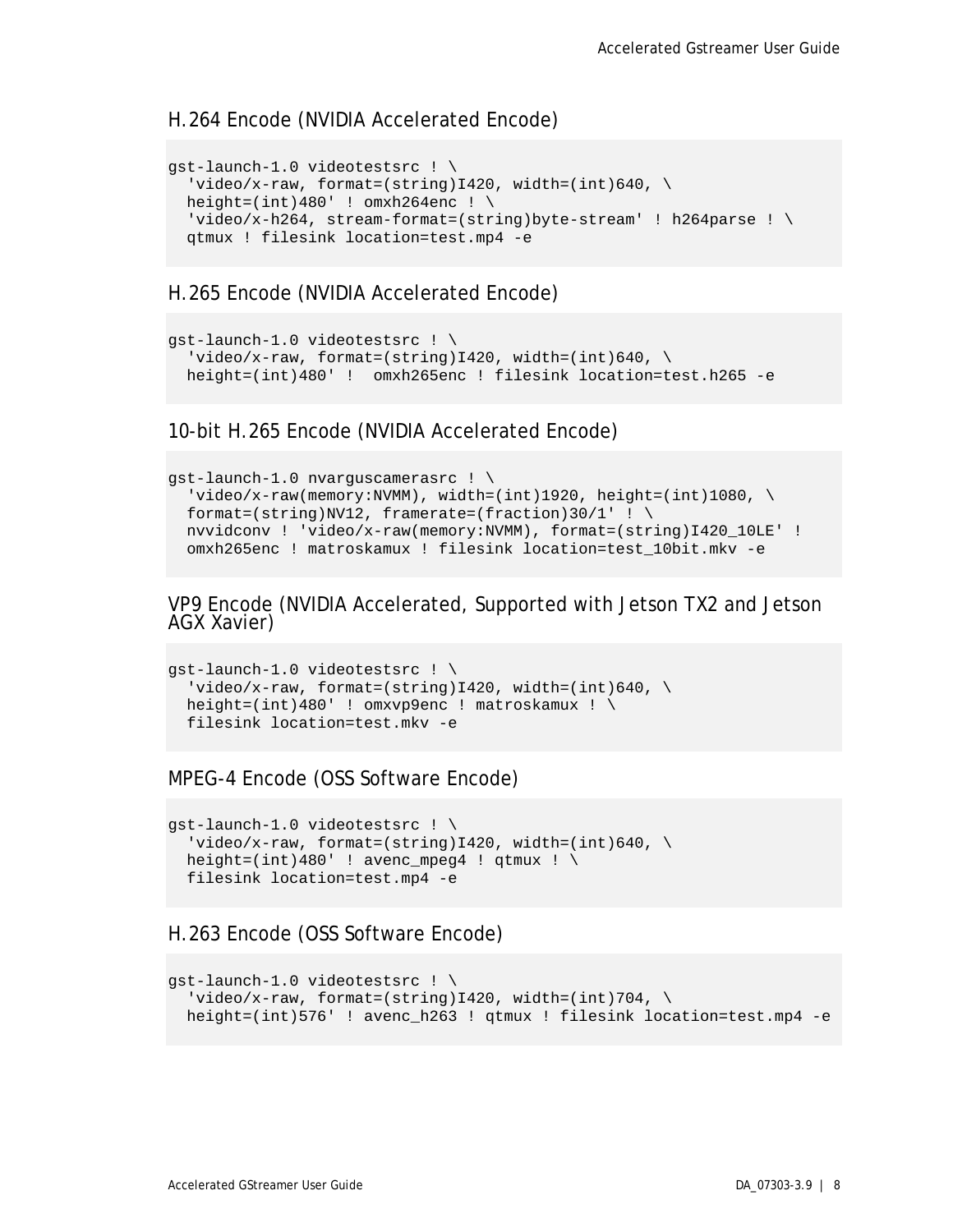## <span id="page-13-0"></span>Video Encode Using gst-v4l2

The following examples show how you can perform video encode using gst-v4l2 plugin with Gstreamer-1.0.

H.264 Encode (NVIDIA Accelerated Encode)

```
gst-launch-1.0 nvarguscamerasrc ! \
  'video/x-raw(memory:NVMM), width=(int)1920, height=(int)1080, \
 format=(string)NV12, framerate=(fraction)30/1' ! nvv412h264enc ! \setminush264parse ! qtmux ! filesink location=<filename_h264.mp4> -e
```
### H.265 Encode (NVIDIA Accelerated Encode)

```
gst-launch-1.0 nvarguscamerasrc ! \
  video/x-raw(memory:NVMM), width=(int)1920, height=(int)1080, \
 format=(string)NV12, framerate=(fraction)30/1' ! nvv412h265enc ! \
 h265parse ! qtmux ! filesink location=<filename_h265.mp4> -e
```
### VP9 Encode (NVIDIA Accelerated Encode)

```
gst-launch-1.0 nvarguscamerasrc ! \
  'video/x-raw(memory:NVMM), width=(int)1920, height=(int)1080, \setminusformat=(string)NV12, framerate=(fraction)30/1' ! nvv4l2vp9enc ! \setminusmatroskamux ! filesink location=<filename_vp9.mkv> -e
```
### VP9 Encode with IVF Headers (NVIDIA Accelerated Encode)

```
gst-launch-1.0 nvarguscamerasrc ! \
  'video/x-raw(memory:NVMM), width=(int)1920, height=(int)1080, \
 format=(string)NV12, framerate=(fraction)30/1' ! nvv4l2vp9enc \
  enable-headers=1 ! filesink location=<filename_vp9.vp9> -e
```
## <span id="page-13-1"></span>Image Encode Examples Using gst-launch-1.0

The following examples show how you can perform JPEG encode on Gstreamer-1.0 .

Image Encode

```
gst-launch-1.0 videotestsrc num-buffers=1 ! \
  'video/x-raw, width=(int)640, height=(int)480, \setminus format=(string)I420' ! nvjpegenc ! filesink location=test.jpg -e
```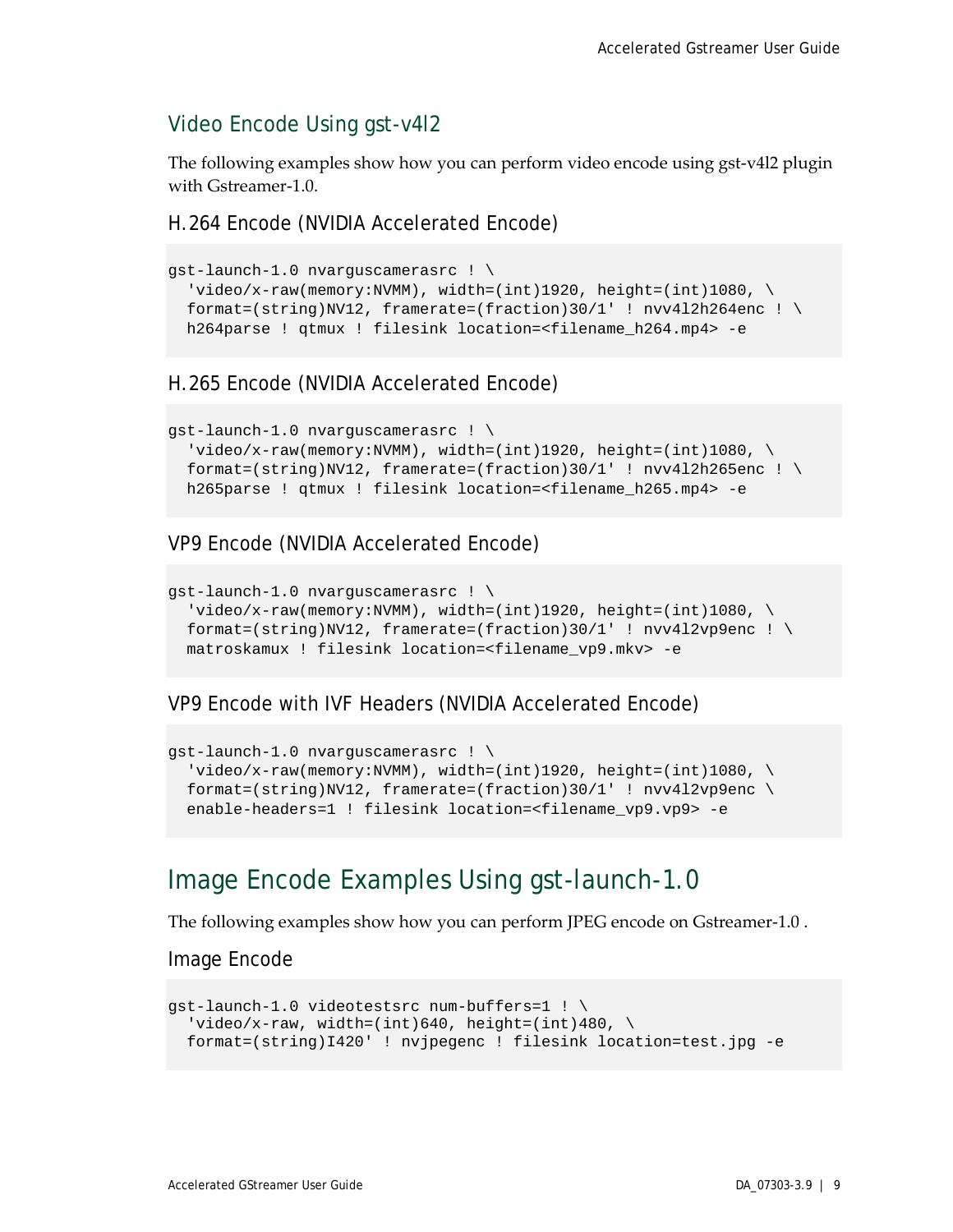## <span id="page-14-0"></span>Supported H.264/H.265/VP9 Encoder Features with Gstreamer-1.0

This section describes example gst-launch-1.0 usage for features supported by the NVIDIA accelerated H.264/H.265 encoders.

## <span id="page-14-1"></span>Features Supported Using gst-omx

This section describes example gst-launch-1.0 usage for features supported by the NVIDIA accelerated H.264/H.265 gst-omx encoders.

**Note Display detailed information on omxh264enc or omxh265enc encoder properties with the gst-inspect-1.0 [omxh264enc | omxh265enc] command.**

Set I-Frame Interval

```
gst-launch-1.0 videotestsrc num-buffers=200 ! \
  'video/x-raw, width=(int)1280, height=(int)720, \
 format=(string)I420' ! omxh264enc iframeinterval=100 ! qtmux ! \
 filesink location=test.mp4 -e
```
Set Temporal-Tradeoff (Rate at Which the Encoder Should Drop Frames)

```
gst-launch-1.0 videotestsrc num-buffers=200 ! \
  'video/x-raw, width=(int)1280, height=(int)720, \setminusformat=(string)I420' ! omxh264enc temporal-tradeoff=1 ! qtmux ! \setminusfilesink location=test.mp4 -e
```
Configuring temporal tradeoff causes the encoder to intentionally, periodically, drop input frames. The following modes are supported:

| Mode | <b>Description</b> |
|------|--------------------|
|      | Disable            |
|      | Drop 1 in 5 frames |
|      | Drop 1 in 3 frames |
|      | Drop 1 in 2 frames |
|      | Drop 2 in 3 frames |

Set Rate Control Mode

```
gst-launch-1.0 videotestsrc num-buffers=200 ! \
 'video/x-raw, width=(int)1280, height=(int)720, \
 format=(string)I420' ! omxh264enc control-rate=1 ! qtmux ! \setminusfilesink location=test.mp4 -e
```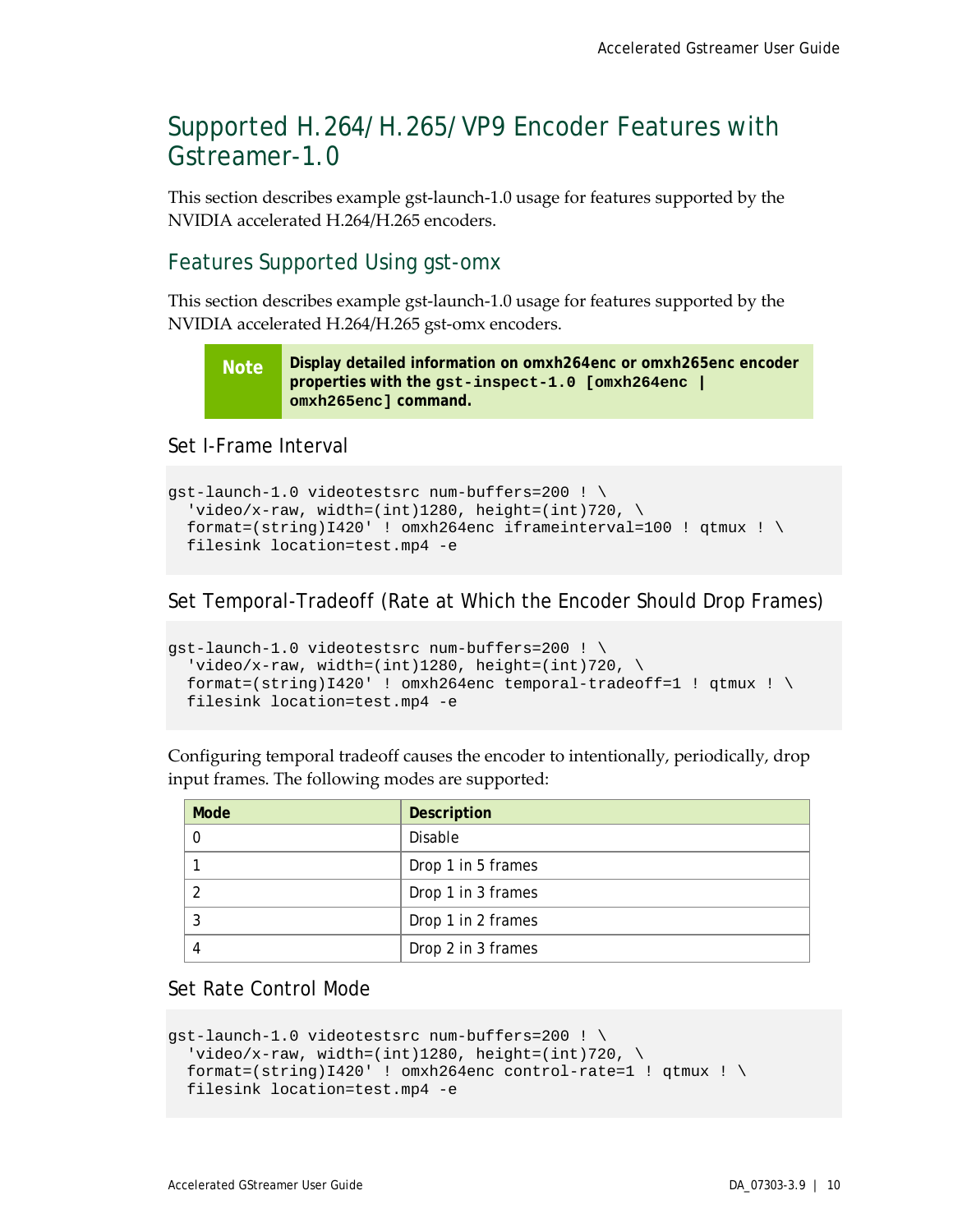The following modes are supported:

| Mode | <b>Description</b>                                                                                       |  |
|------|----------------------------------------------------------------------------------------------------------|--|
|      | Disable                                                                                                  |  |
|      | Variable bit rate                                                                                        |  |
|      | Constant bit rate                                                                                        |  |
|      | Variable bit rate with frame skip. The encoder skips<br>frames as necessary to meet the target bit rate. |  |
|      | Constant bit rate with frame skip                                                                        |  |

### Set Peak Bitrate

```
gst-launch-1.0 videotestsrc num-buffers=200 is-live=true ! \
  'video/x-raw,width=1280,height=720,format=I420' ! \setminusomxh264enc bitrate=6000000 peak-bitrate=6500000 ! qtmux ! \
 filesink location=test.mp4 -e
```
It takes effect only in variable bit rate(control-rate=1) mode. By default, the value is configured as (1.2\*bitrate).

Set Quantization Range for I, P and B Frame

The format for the range is the following:

```
"<I_range>:<P_range>:<B_range>"
```
Where  $\langle I_{\text{range}} \rangle$ ,  $\langle I_{\text{range}} \rangle$  and  $\langle I_{\text{range}} \rangle$  are each expressed as hyphenated values, as shown in the following example:

```
gst-launch-1.0 videotestsrc num-buffers=200 ! \
 'video/x-raw, width=(int)1280, height=(int)720, \setminusformat=(string)1420' ! \
 omxh264enc qp-range="10,30:10,35:10,35" ! qtmux ! \
 filesink location=test.mp4 -e
```
The range of B frames does not take effect if the number of B frames is 0.

Set Hardware Preset Level

```
gst-launch-1.0 videotestsrc num-buffers=200 ! \
  'video/x-raw, width=(int)1280, height=(int)720, \setminusformat=(string)I420' ! omxh264enc preset-level=0 ! qtmux ! \setminusfilesink location=test.mp4 -e
```
The following modes are supported: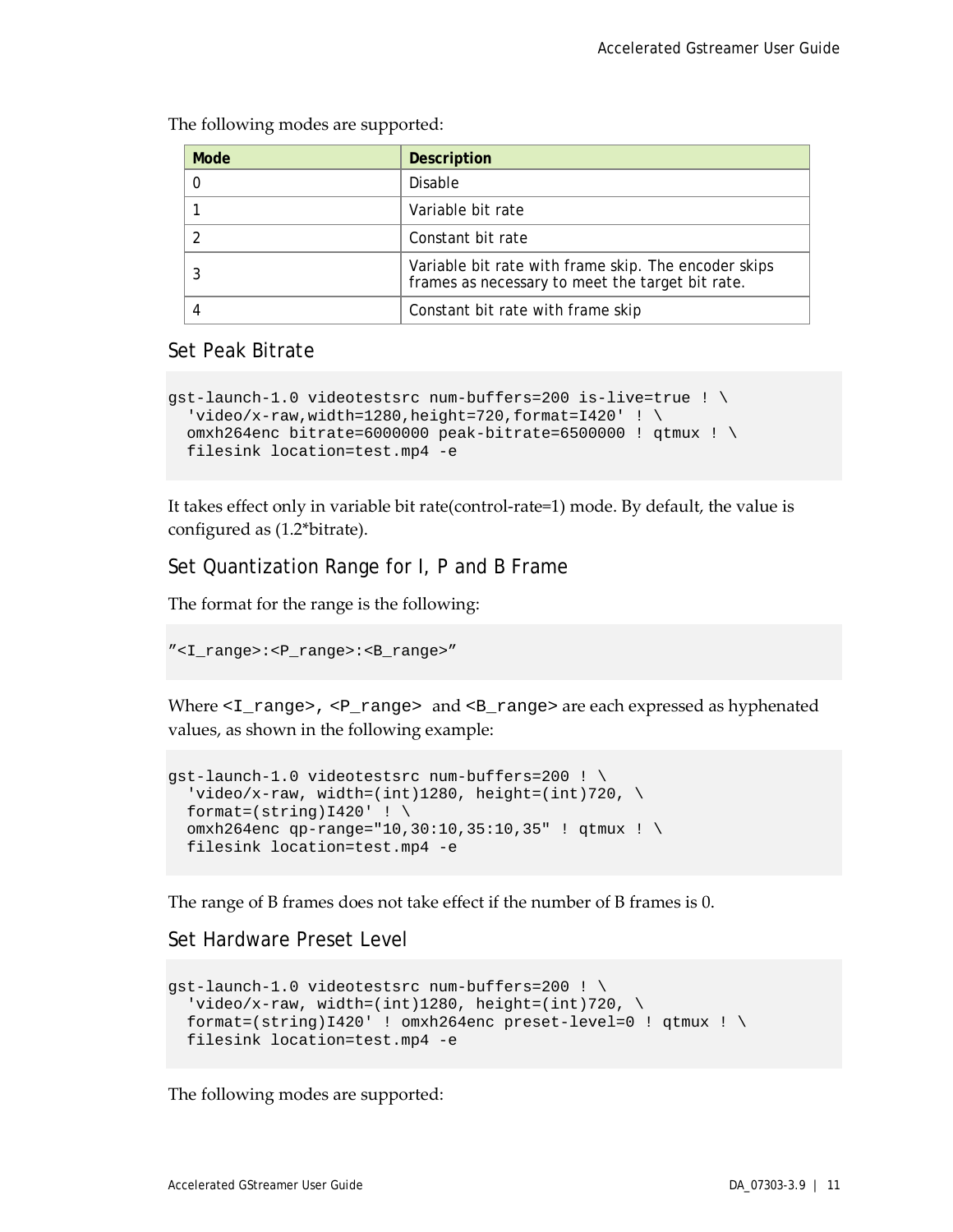| Mode           | <b>Description</b>                                                                                                                                                                                                                                      |  |
|----------------|---------------------------------------------------------------------------------------------------------------------------------------------------------------------------------------------------------------------------------------------------------|--|
| 0              | <b>UltraFastPreset</b>                                                                                                                                                                                                                                  |  |
|                | FastPreset<br>Only Integer Pixel (integer-pel) block motion is<br>estimated. For I/P macroblock mode decision, only<br>Intra 16 x 16 cost is compared with Inter modes costs.<br>Supports Intra 16 x 16 and Intra 4 x 4 modes.                          |  |
| $\mathfrak{D}$ | MediumPreset<br>Supports up to Half Pixel (half-pel) block motion<br>estimation. For an I/P macroblock mode decision, only<br>Intra 16 x 16 cost is compared with Inter modes costs.<br>Supports Intra 16 x 16 and Intra 4 x 4 modes.                   |  |
| 3              | SlowPreset<br>Supports up to Quarter Pixel (Qpel) block motion<br>estimation. For an I/P macroblock mode decision, Intra<br>4 x 4 as well as Intra 16 x 16 cost is compared with<br>Inter modes costs. Supports Intra 16 x 16 and Intra 4 x<br>4 modes. |  |

### Set Profile

```
gst-launch-1.0 videotestsrc num-buffers=200 ! \
  'video/x-raw, width=(int)1280, height=(int)720, \setminusformat=(string)I420' ! omxh264enc profile=8 ! qtmux ! \setminusfilesink location=test.mp4 -e
```
From omxh264enc, the following profiles are supported:

| Profile | Description      |
|---------|------------------|
|         | Baseline profile |
|         | Main profile     |
|         | High profile     |

### Set Level

```
gst-launch-1.0 videotestsrc num-buffers=200 is-live=true ! \
 'video/x-raw, format=(string)I420, width=(int)256, height=(int)256, \setminusframerate=(fraction)30/1' ! omxh264enc bitrate=40000 !\
  'video/x-h264, level=(string)2.2' ! qtmux ! \setminusfilesink location= test.mp4 -e
```

```
From omxh264enc, the following levels are supported: 1, 1b, 1.2, 1.3, 2, 2.1, 
2.2, 3, 3.1, 3.2, 4, 4.1, 4.2, 5, 5.1, and 5.2.
```
From omxh265enc, the following levels are supported: main1, main2, main2.1, main3, main3.1, main4, main4.1, main5, high1, high2, high2.1, high3, high3.1, high4, high4.1, and high5.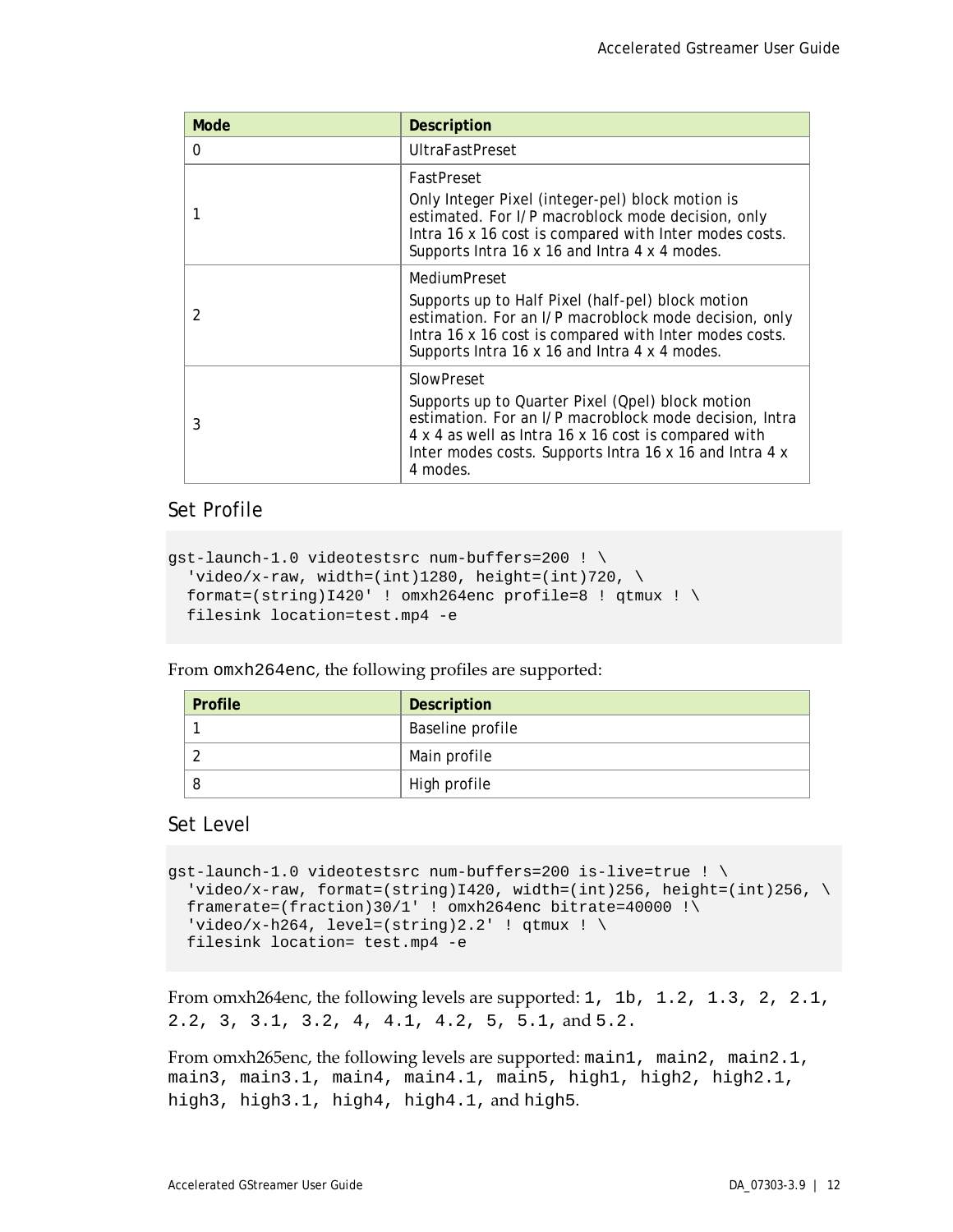Set Number of B Frames Between Two Reference Frames

```
gst-launch-1.0 videotestsrc num-buffers=200 ! \
  'video/x-raw, width=(int)1280, height=(int)720, \setminusformat=(string)I420' ! omxh264enc num-B-Frames=2 ! qtmux ! \setminusfilesink location=test.mp4 -e
```
**Note B-frame-encoding is not supported with omxh265enc.**

Insert SPS and PPS at IDR

```
gst-launch-1.0 videotestsrc num-buffers=200 ! \
  'video/x-raw, width=(int)1280, height=(int)720, \setminusformat=(string)I420' ! omxh264enc insert-sps-pps=1 ! qtmux ! \setminusfilesink location=test.mp4 -e
```
If enabled, a sequence parameter set (SPS) and a picture parameter set (PPS) are inserted before each IDR frame in the H.264/H.265 stream.

Enable Two-Pass CBR

```
gst-launch-1.0 videotestsrc num-buffers=200 ! \
  'video/x-raw, width=(int)1280, height=(int)720, \setminusformat=(string)I420' ! omxh264enc EnableTwopassCBR=1
 control-rate=2 ! qtmux ! filesink location=test.mp4 -e
```
Two-pass CBR must be enabled along with constant bit rate (control-rate=2).

Set Virtual Buffer Size

```
gst-launch-1.0 videotestsrc num-buffers=200 ! \
  'video/x-raw, width=(int)1280, height=(int)720, \
 format=(string)I420' ! omxh264enc vbv-size=10 ! qtmux ! \
 filesink location=test.mp4 -e
```
If the buffer size of decoder or network bandwidth is limited, configuring virtual buffer size can cause video stream generation to correspond to the limitations according to the following formula:

virtual buffer size = vbv-size \* (bitrate/fps)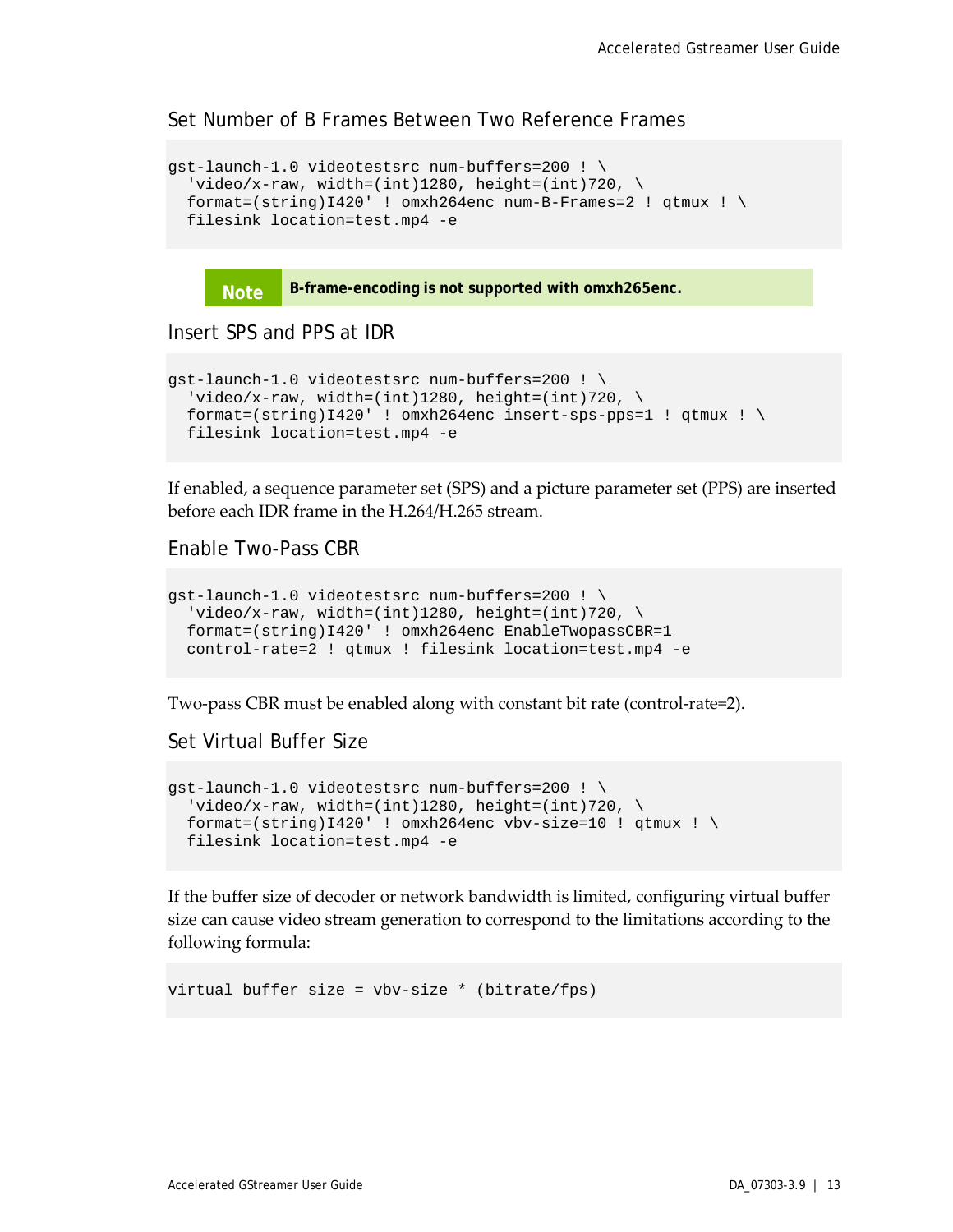## Enable Stringent Bitrate

```
gst-launch-1.0 nvarguscamerasrc num-buffers=200 ! \
  'video/x-raw(memory:NVMM),width=1920,height=1080,
 format=(string)NV12' ! \setminusomxh264enc control-rate=2 vbv-size=1 EnableTwopassCBR=true \
  EnableStringentBitrate=true ! qtmux ! filesink location=test.mp4 -e
```
Stringent Bitrate must be enabled along with constant bit rate (control-rate=2), two-pass CBR being enabled, and virtual buffer size being set.

Slice-Header-Spacing with Spacing in Terms of MB

```
gst-launch-1.0 videotestsrc num-buffers=200 ! \
  'video/x-raw, width=(int)1280, height=(int)720, \setminusformat=(string)1420' ! \
 omxh264enc slice-header-spacing=200 bit-packetization=0 ! \
 qtmux ! filesink location=test.mp4 -e
```
The parameter bit-packetization=0 configures the network abstraction layer (NAL) packet as macroblock (MB)-based, and slice-header-spacing=200 configures each NAL packet as 200 MB at maximum.

Slice Header Spacing with Spacing in Terms of Number of Bits

```
gst-launch-1.0 videotestsrc num-buffers=200 ! \
  'video/x-raw, width=(int)1280, height=(int)720, \setminusformat=(string)1420' ! \
 omxh264enc slice-header-spacing=1024 bit-packetization=1 ! \
 qtmux ! filesink location=test1.mp4 -e
```
The parameter bit-packetization=1 configures the network abstraction layer (NAL) packet as size-based, and slice-header-spacing=1024 configures each NAL packet as 1024 bytes at maximum.

## <span id="page-18-0"></span>Features Supported Using gst-v4l2

This section describes example gst-launch-1.0 usage for features supported by the NVIDIA accelerated H.264/H.265/VP9 gst-v4l2 encoders.

**Note Display detailed information on the nvv4l2h264enc, nvv4l2h265enc, or nvv4l2vp9enc encoder property with the gst-inspect-1.0 [nvv4l2h264enc | nvv4l2h265enc | nvv4l2vp9enc] command.**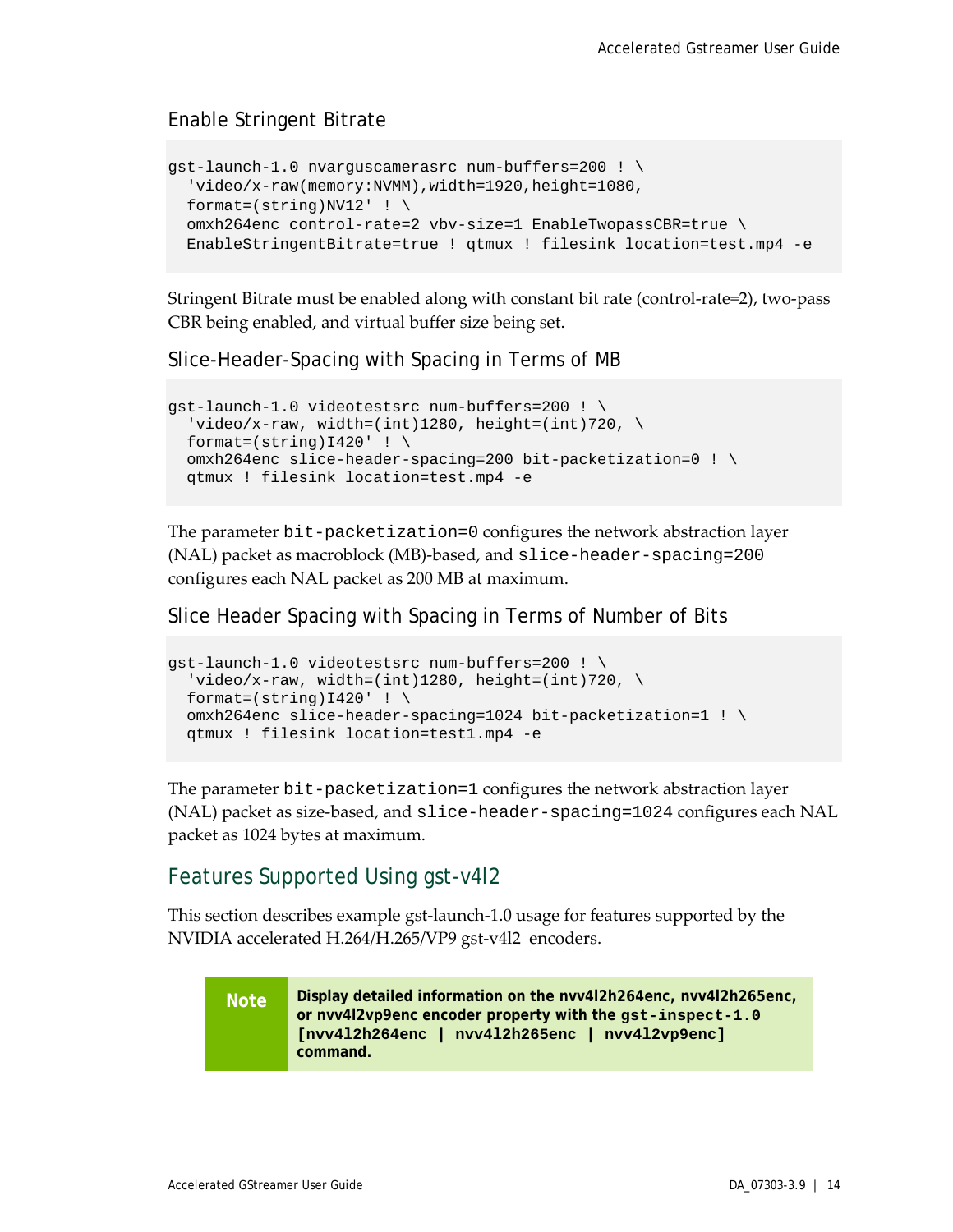### Set I-Frame Interval (Supported with H.264/H.265/VP9 Encode)

```
gst-launch-1.0 videotestsrc num-buffers=300 ! \
  'video/x-raw, width=(int)1280, height=(int)720, \setminusformat=(string)I420, framerate=(fraction)30/1' ! nvvidconv ! \
  video/x-raw(memory:NVMM), format=(string)I420' ! nvv4l2h264enc \
 iframeinterval=100 ! h264parse ! qtmux ! filesink \
 location=<filename_h264.mp4> -e
```
This property sets encoding Intra Frame occurrence frequency.

Set Rate Control Mode and Bitrate (Supported with H.264/H.265/VP9 Encode)

```
gst-launch-1.0 videotestsrc num-buffers=300 ! \
  'video/x-raw, width=(int)1280, height=(int)720, \
 format=(string)I420, framerate=(fraction)30/1' ! nvvidconv ! \setminus'video/x-raw(memory:NVMM), format=(string)I420' ! nvv4l2h264enc \
 control-rate=0 bitrate=30000000 ! h264parse ! qtmux ! filesink \
 location=<filename_h264_VBR.mp4> -e
gst-launch-1.0 videotestsrc num-buffers=300 ! \
  'video/x-raw, width=(int)1280, height=(int)720, \
 format=(string)I420, framerate=(fraction)30/1' ! nvvidconv ! \
  'video/x-raw(memory:NVMM), format=(string)I420' ! nvv4l2h264enc \
  control-rate=1 bitrate=30000000 ! h264parse ! qtmux ! filesink \
  location=<filename_h264_CBR.mp4> -e
```
The following modes are supported:

| Mode | Description             |
|------|-------------------------|
|      | Variable bit rate (VBR) |
|      | Constant bit rate (CBR) |

# Set Quantization Range for I, P and B frame (Supported with H.264/H.265 Encode)

```
gst-launch-1.0 videotestsrc num-buffers=300 ! \
  'video/x-raw, width=(int)1280, height=(int)720, \
 format=(string)I420, framerate=(fraction)30/1' ! nvvidconv ! \setminus'video/x-raw(memory:NVMM), format=(string)I420' ! nvv4l2h264enc \
 ratecontrol-enable=0 quant-i-frames=30 quant-p-frames=30 \
   quant-b-frames=30 num-B-Frames=1 ! filesink \
  location=<filename_h264.264> -e
```
The range of B frames does not take effect if the number of B frames is 0.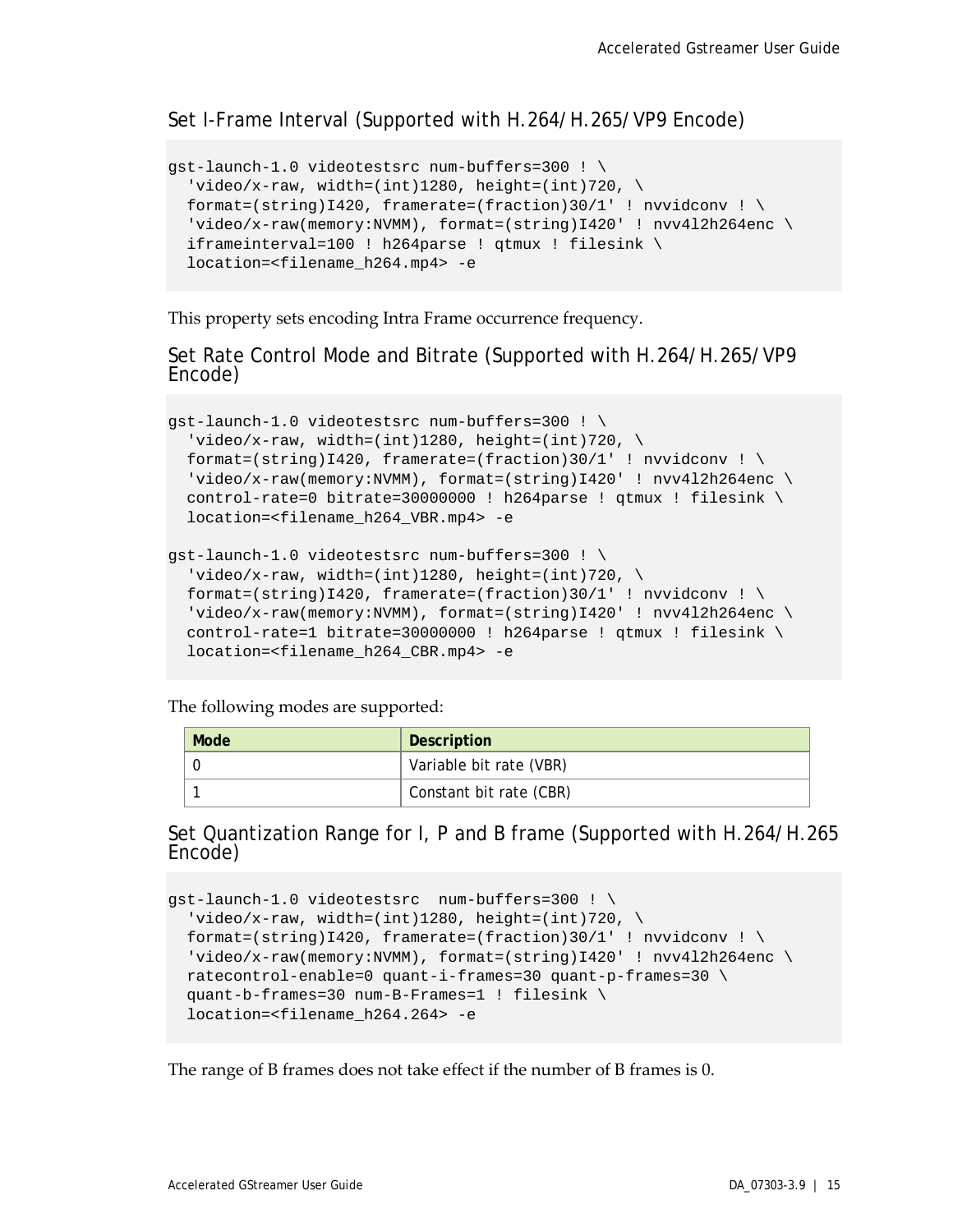Set Hardware Preset Level (Supported with H.264/H.265/VP9 Encode)

```
gst-launch-1.0 videotestsrc num-buffers=300 ! \
  'video/x-raw, width=(int)1280, height=(int)720, \setminusformat=(string)I420, framerate=(fraction)30/1' ! nvvidconv ! \
 'video/x-raw(memory:NVMM), format=(string)I420' ! nvv4l2h264enc \
  preset-level=4 MeasureEncoderLatency=1 ! 'video/x-h264, \
  stream-format=(string)byte-stream, alignment=(string)au' ! \
  filesink location=<filename_h264.264> -e
```
The following modes are supported:

| Mode           | <b>Description</b>                                                                                                                                                                                                                          |  |
|----------------|---------------------------------------------------------------------------------------------------------------------------------------------------------------------------------------------------------------------------------------------|--|
| 0              | <b>DisablePreset</b>                                                                                                                                                                                                                        |  |
|                | <b>UltraFastPreset</b>                                                                                                                                                                                                                      |  |
|                | FastPreset                                                                                                                                                                                                                                  |  |
| $\overline{2}$ | Only Integer Pixel (integer-pel) block motion is<br>estimated. For I/P macroblock mode decisions, only<br>Intra 16×16 cost is compared with intermode costs.<br>Supports intra 16×16 and intra 4×4 modes.                                   |  |
|                | MediumPreset                                                                                                                                                                                                                                |  |
| 3              | Supports up to Half Pixel (half-pel) block motion<br>estimation. For I/P macroblock mode decisions, only<br>Intra 16×16 cost is compared with intermode costs.<br>Supports intra 16×16 and intra 4×4 modes.                                 |  |
|                | SlowPreset                                                                                                                                                                                                                                  |  |
| 4              | Supports up to Quarter Pixel (Qpel) block motion<br>estimation. For I/P macroblock mode decisions, intra<br>4×4 as well as intra 16×16 cost is compared with<br>intermode costs. Supports intra $16\times16$ and intra $4\times4$<br>modes. |  |

### Set Profile (Supported with H.264 Encode)

```
gst-launch-1.0 videotestsrc num-buffers=300 ! \
  'video/x-raw, width=(int)1280, height=(int)720, \backslashformat=(string)I420, framerate=(fraction)30/1' ! nvvidconv ! \setminus'video/x-raw(memory:NVMM), format=(string)I420' ! nvv4l2h264enc \
  profile=0 ! video/x-h264, stream-format=(string)byte-stream, \ \ \ \ \ \alignment=(string)au' ! filesink location=<filename_h264.264> -e
```
The following profiles are supported:

| Profile | <b>Description</b> |
|---------|--------------------|
|         | Baseline profile   |
|         | Main profile       |
|         | High profile       |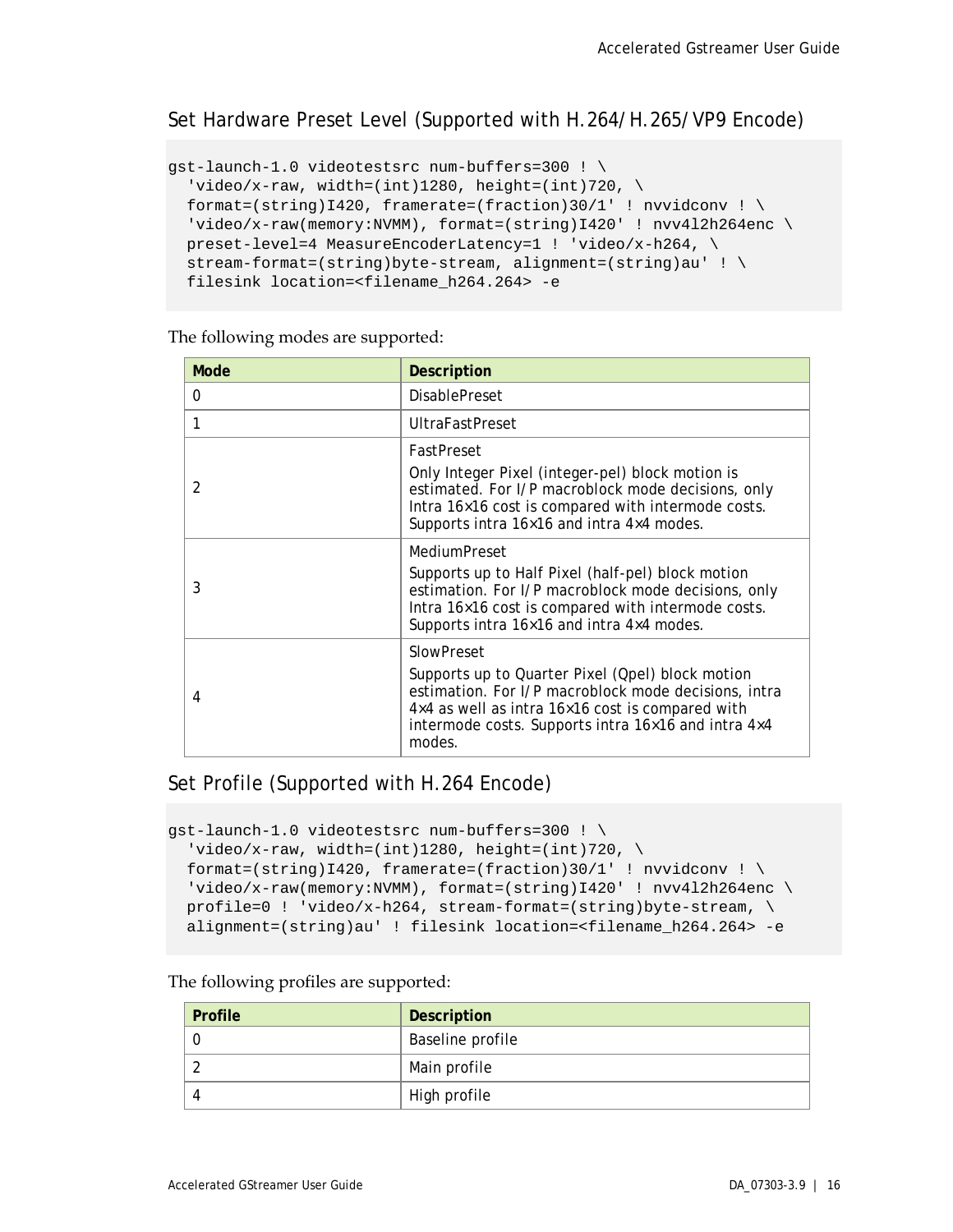Insert SPS and PPS at IDR (Supported with H.264 Encode)

```
gst-launch-1.0 videotestsrc num-buffers=300 ! \
  'video/x-raw, width=(int)1280, height=(int)720, \setminusformat=(string)I420, framerate=(fraction)30/1' ! nvvidconv ! \
 'video/x-raw(memory:NVMM), format=(string)I420' ! nvv412h264enc \
 insert-sps-pps=1 ! \
   'video/x-h264, stream-format=(string)byte-stream, \
 alignment=(string)au' ! filesink location=<filename_h264.264> -e
```
If enabled, a sequence parameter set (SPS) and a picture parameter set (PPS) are inserted before each IDR frame in the H.264 stream.

Enable Two-Pass CBR (Supported with H.264/H.265 Encode)

```
gst-launch-1.0 videotestsrc num-buffers=300 ! \
  'video/x-raw, width=(int)1280, height=(int)720, \backslashformat=(string)I420, framerate=(fraction)30/1' ! nvvidconv ! \setminus'video/x-raw(memory:NVMM), format=(string)I420' ! nvv412h264enc \
 control-rate=1 bitrate=10000000 EnableTwopassCBR=1 ! \
  video/x-h264, stream-format=(string)byte-stream, \
  alignment=(string)au' ! filesink location=<filename_h264.264> -e
```
Two-pass CBR must be enabled along with constant bit rate (control-rate=1).

Slice-Header-Spacing with Spacing in Terms of MB (Supported with H.264/H.265 Encode)

```
gst-launch-1.0 videotestsrc num-buffers=300 ! \
  'video/x-raw, width=(int)1280, height=(int)720, \setminusformat=(string)I420, framerate=(fraction)30/1' ! nvvidconv ! \setminusvideo/x-raw(memory:NVMM), format=(string)I420' ! nvv412h264enc \
 slice-header-spacing=8 bit-packetization=0 ! 'video/x-h264, \
  stream-format=(string)byte-stream, alignment=(string)au' ! \
   filesink location=<filename_h264.264> -e
```
The parameter bit-packetization=0 configures the network abstraction layer (NAL) packet as macroblock (MB)-based, and slice-header-spacing=8 configures each NAL packet as 8 MB at maximum.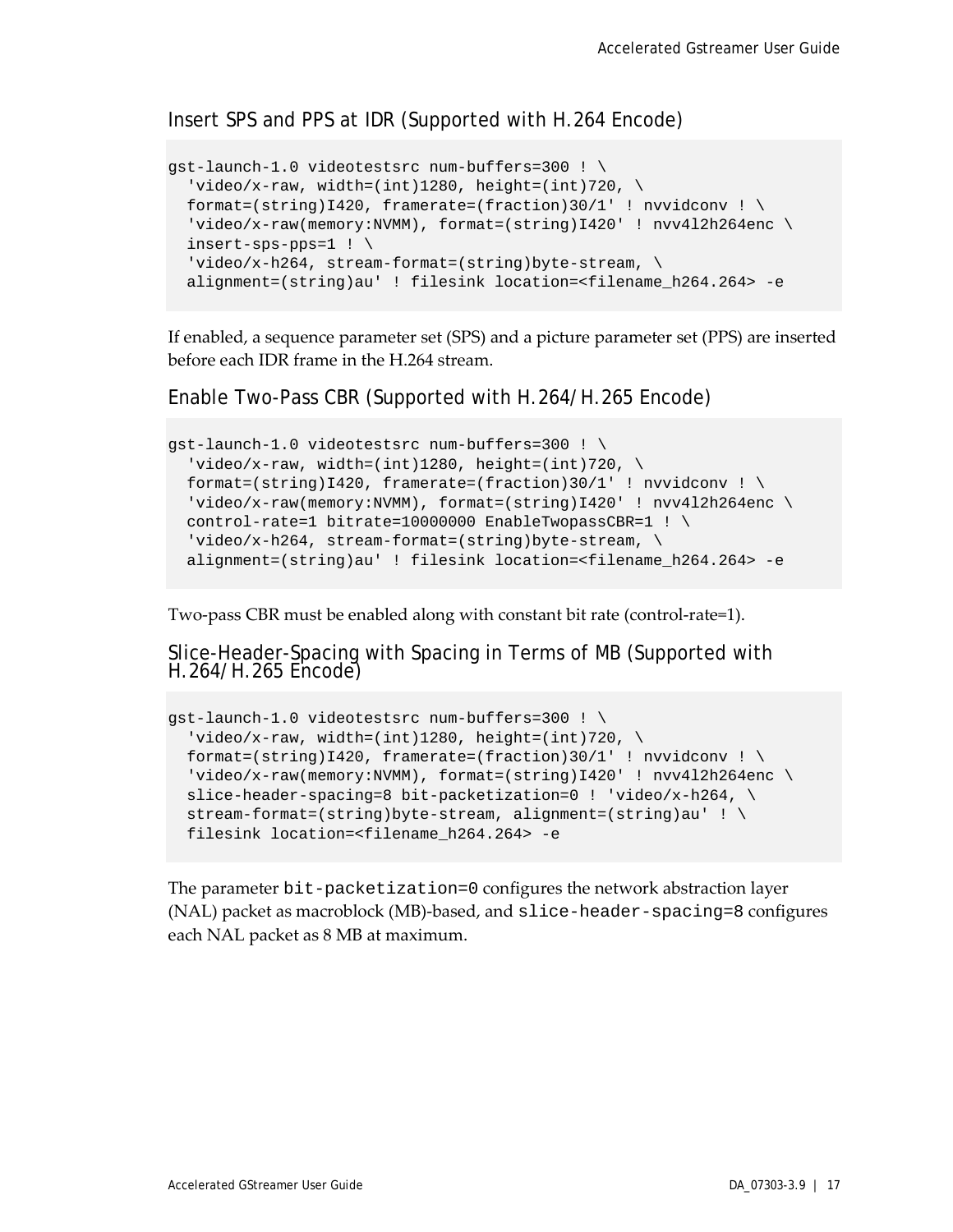Slice Header Spacing with Spacing in Terms of Number of Bits (Supported with H.264/H.265 Encode)

```
gst-launch-1.0 videotestsrc num-buffers=300 ! \
  'video/x-raw, width=(int)1280, height=(int)720, \setminusformat=(string)I420, framerate=(fraction)30/1' ! nvvidconv ! \
  'video/x-raw(memory:NVMM), format=(string)I420' ! nvv4l2h264enc \
 slice-header-spacing=1400 bit-packetization=1 ! 'video/x-h264, \setminus stream-format=(string)byte-stream, alignment=(string)au' ! \
  filesink location=<filename_h264.264> -e
```
The parameter bit-packetization=1 configures the network abstraction layer (NAL) packet as size-based, and slice-header-spacing=1400 configures each NAL packet as 1400 bytes at maximum.

Enable Cabac-Entropy-Coding (Supported with H.264 Encode for Main or High Profile)

```
gst-launch-1.0 videotestsrc num-buffers=300 ! \
  'video/x-raw, width=(int)1280, height=(int)720, \setminusformat=(string)I420, framerate=(fraction)30/1' ! nvvidconv ! \setminus'video/x-raw(memory:NVMM), format=(string)I420' ! nvv4l2h264enc \
  profile=2 cabac-entropy-coding=1 ! 'video/x-h264, \
  stream-format=(string) byte-stream, alignment=(string)au' ! \ \ \ \ \ filesink location=<filename_h264.264> -e
```
The following entropy coding types are supported:

| <b>Entropy Coding Type</b> | Description |
|----------------------------|-------------|
|                            | CAVLC       |
|                            | CABAC       |

Set Number of B Frames Between Two Reference Frames (Supported with H.264 Encode)

```
gst-launch-1.0 videotestsrc num-buffers=300 ! \
  'video/x-raw, width=(int)1280, height=(int)720, \
 format=(string)I420, framerate=(fraction)30/1' ! nvvidconv ! \setminusvideo/x-raw(memory:NVMM), format=(string)I420' ! nvv4l2h264enc \
  num-B-Frames=1 ! 'video/x-h264, stream-format=(string)byte-stream, \
  alignment=(string)au' ! filesink location=<filename_h264.264> -e
```
This property sets the number of B frames between two reference frames.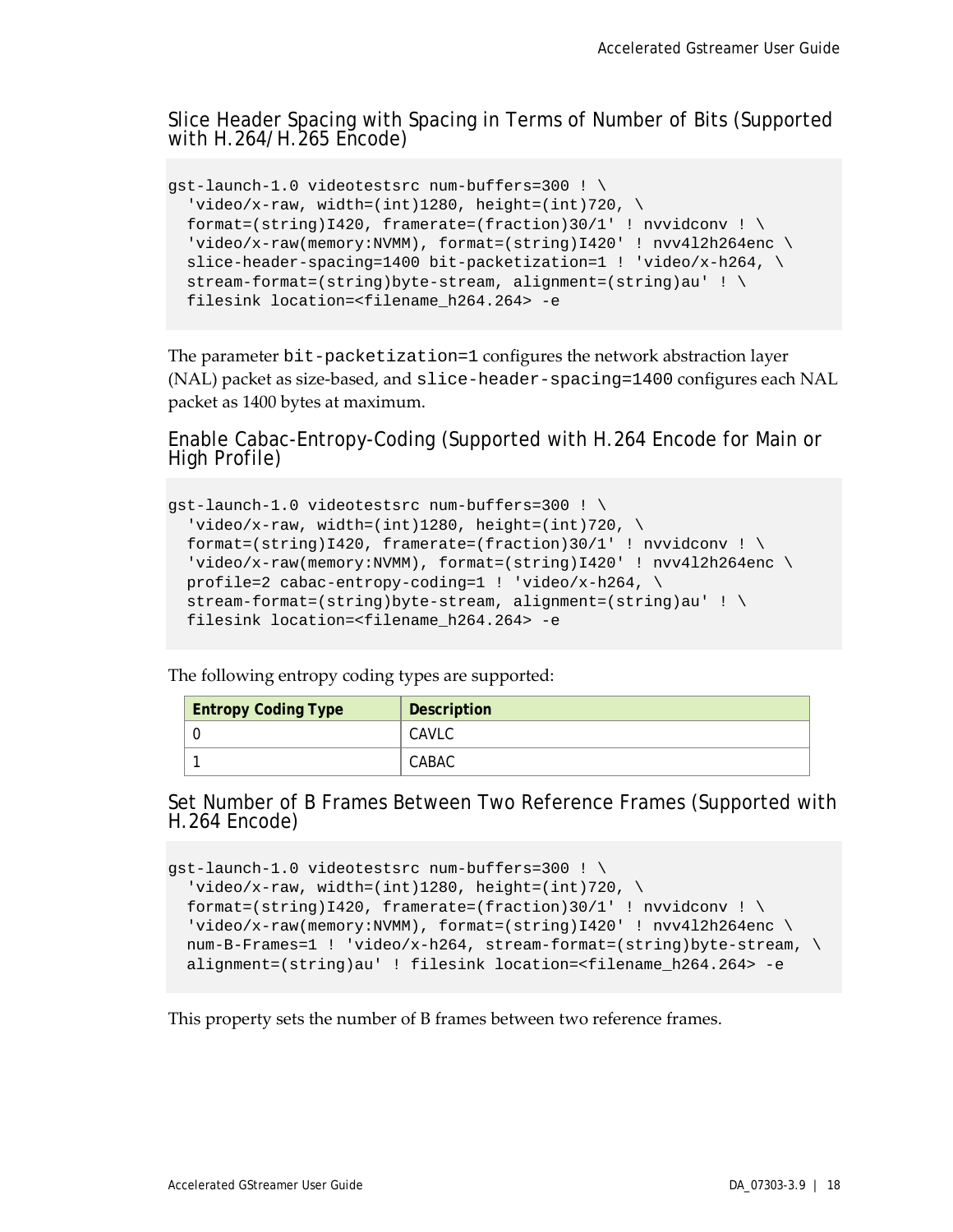### Set qp-range (Supported with H.264/H.265 Encode)

```
gst-launch-1.0 videotestsrc num-buffers=300 ! \
  'video/x-raw, width=(int)1280, height=(int)720, \setminusformat=(string)I420, framerate=(fraction)30/1' ! nvvidconv ! \setminus'video/x-raw(memory:NVMM), format=(string)I420' ! nvv4l2h264enc \
 qp-range="24,24:28,28:30,30" num-B-Frames=1 ! 'video/x-h264, \
  stream-format=(string)byte-stream, alignment=(string)au' ! filesink \
 location=<filename_h264.264> -e
```
This property sets qunatization range for P, I and B frames.

Enable MVBufferMeta (Supported with H.264/H.265 Encode)

```
gst-launch-1.0 videotestsrc num-buffers=300 ! \
  'video/x-raw, width=(int)1280, height=(int)720, \setminusformat=(string)I420, framerate=(fraction)30/1' ! nvvidconv ! \setminus'video/x-raw(memory:NVMM), format=(string)I420' ! nvv412h264enc \
 EnableMVBufferMeta=1 ! 'video/x-h264, \
  stream-format=(string)byte-stream, alignment=(string)au' ! \
  filesink location=<filename_h264.264> -e
```
This property enables motion vector metadata for encoding.

Insert AUD (Supported with H.264/H.265 Encode)

```
gst-launch-1.0 videotestsrc num-buffers=300 ! \
  'video/x-raw, width=(int)1280, height=(int)720, \backslashformat=(string)I420, framerate=(fraction)30/1' ! nvvidconv ! \setminus'video/x-raw(memory:NVMM), format=(string)I420' ! nvv412h264enc \
 insert -aud =1 ! video/x-h264, stream-formate(sstring)byte-stream, \Diamondalignment=(string)au' ! filesink location=<filename_h264.264> -e
```
This property inserts an H.264/H.265 Access Unit Delimiter (AUD).

Insert VUI (Supported with H.264/H.265 Encode)

```
gst-launch-1.0 videotestsrc num-buffers=300 ! \
  'video/x-raw, width=(int)1280, height=(int)720, \backslashformat=(string)I420, framerate=(fraction)30/1' ! nvvidconv ! \
  'video/x-raw(memory:NVMM), format=(string)I420' ! nvv4l2h264enc \
 insert-vui=1 ! video/x-h264, stream-format=(string)byte-stream, \ \ \ \ \ \ \alignment=(string)au' ! filesink location=<filename_h264.264> -e
```
This property inserts H.264/H.265 Video Usability Information (VUI) in SPS.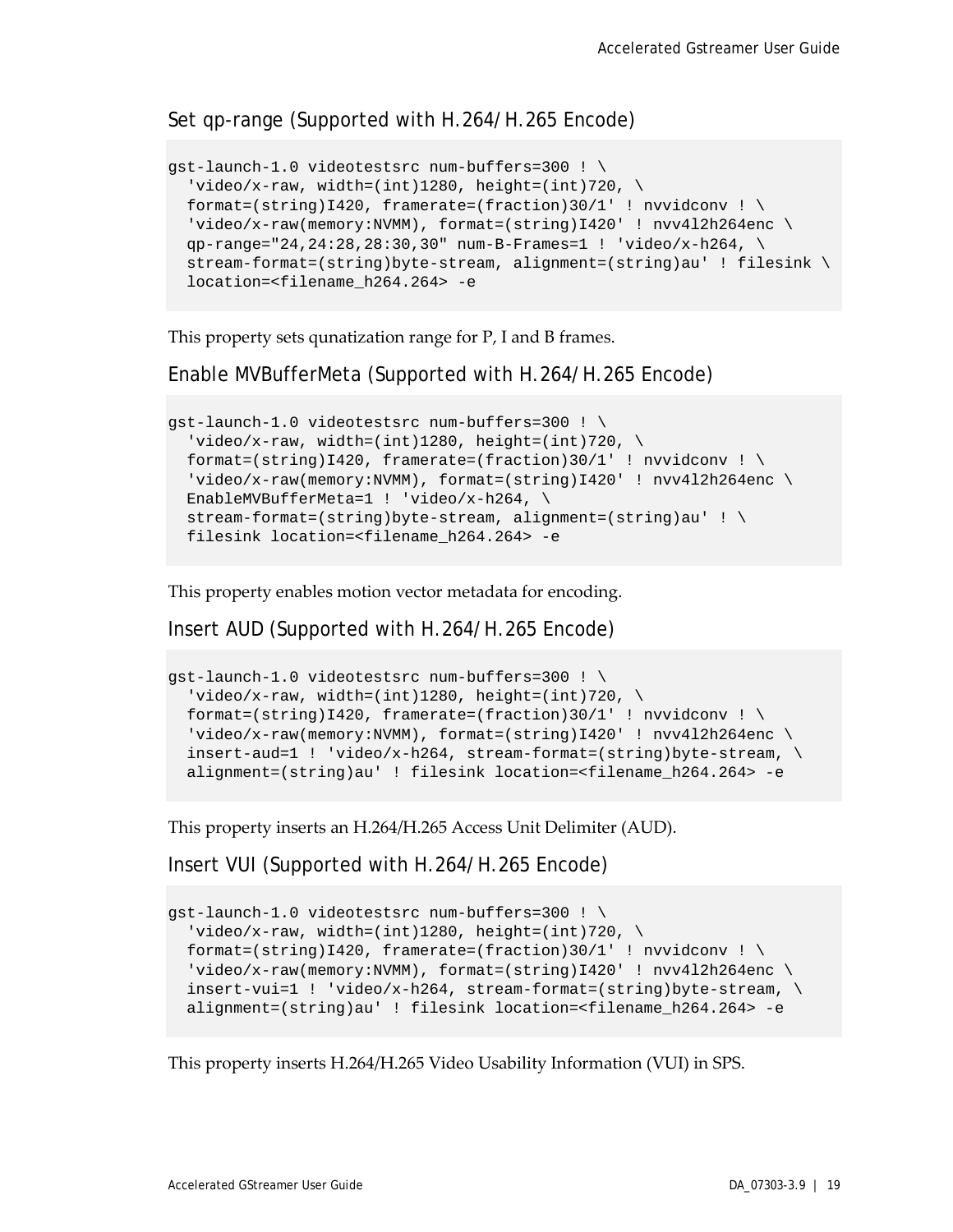## <span id="page-24-0"></span>CAMERA CAPTURE WITH GSTREAMER-1.0

For nvgstcapture-1.0 usage information enter the following command:

```
nvgstcapture-1.0 --help
```
**Note nvgstcapture-1.0 application default only supports ARGUS API using nvarguscamerasrc plugin. Legacy nvcamerasrc plugin support is deprecated.**

For more information, see [Nvgstcapture-1.0 Option Reference](#page-42-0) in this guide.

Capture using nvarguscamerasrc and preview display with overlaysink:

```
gst-launch-1.0 nvarguscamerasrc ! 'video/x-raw(memory:NVMM), \
 width=1920, height=1080, format=(string)NV12, \setminus framerate=(fraction)30/1' ! nvoverlaysink -e
```
The nvgstcapture-1.0 application uses the v4l2src plugin to capture still images and video.

The following table shows USB camera support.

| USB Camera Support   Feature |                                                    |  |
|------------------------------|----------------------------------------------------|--|
|                              | Preview display                                    |  |
| YUV                          | Image capture (VGA, 640 x 480)                     |  |
|                              | Video capture (480p, 720p, H.264/H.265/VP9 encode) |  |

raw-yuv Capture (I420 Format) and Preview Display with xvimagesink

```
gst-launch-1.0 v4l2src device="/dev/video0" ! \
  "video/x-raw, width=640, height=480, format=(string)I420" ! \setminusxvimagesink -e
```
## <span id="page-24-1"></span>VIDEO PLAYBACK WITH GSTREAMER-1.0

For nvgstplayer-1.0 usage information enter the following command:

nvgstplayer-1.0 --help

Video can be output to HD displays using the HDMI connector on the platform. The Gstreamer-1.0 application supports currently the following video sinks: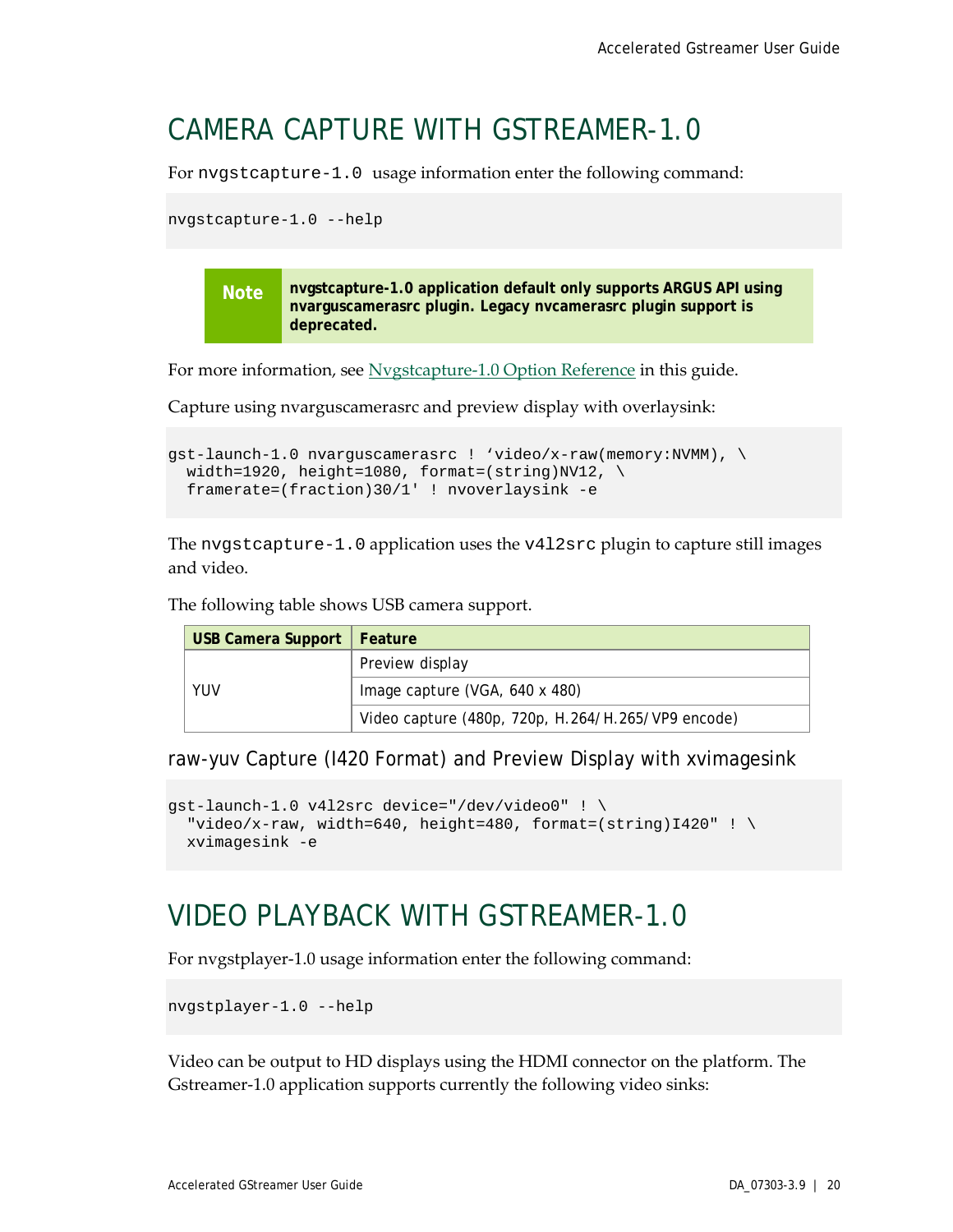Overlay Sink (Video playback on overlay in full-screen mode)

```
gst-launch-1.0 filesrc location=<filename.mp4> ! \
 qtdemux name=demux ! h264parse ! omxh264dec ! nvoverlaysink -e
```
Overlay Sink (Video playback using overlay parameters)

```
Note: The following steps are required to use the "overlay" property on<br>Note: letep TY2
        Jetson-TX2.
        1. Set win_mask with the following commands:
        # sudo -s
        # cd /sys/class/graphics/fb0
        # echo 4 > blank // Blanks monitor for changing<br># // display setting.
                                 // display setting.
        # echo 0x0 > device/win_mask
        # // Clears current window setting.<br># // window setting.
                                 // window setting.
        # echo 0x3f > device/win_mask
        # // Assigns all 6 overlay windows
        # // in display controller to
        # // display 0 (fb0).<br># echo 0 > blank // Unblank display.
                                // Unblank display.
        2. Stop X11 using following command:
        $ sudo systemctl stop gdm
        $ sudo loginctl terminate-seat seat0
        For more introduction about the overlay windows in the display 
        controller, please refer to the TX2 Technical Reference Manual
        (TRM).
        To use all 6 overlays X11 must be disabled, since it occupies one 
        window. Disabling X11 also helps avoid memory bandwidth contention 
        when using a non X11 overlay.
```

```
gst-launch-1.0 filesrc location=<filename_1080p.mp4> ! \
 qtdemux ! h264parse ! omxh264dec \
 nvoverlaysink overlay-x=100 overlay-y=100 overlay-w=640 \
 overlay-h=480 overlay=1 \
 overlay-depth=0 & gst-launch-1.0 filesrc \
 location=<filename_1080p.mp4> ! qtdemux ! h264parse ! omxh264dec ! \setminusnvoverlaysink overlay-x=250 overlay-y=250 overlay-w=640 \
 overlay-h=480 overlay=2 overlay-depth=1 -e
qst-launch-1.0 filesrc location=<filename 1080p.mp4> ! \setminusqtdemux ! h264parse ! omxh264dec \
 nvoverlaysink overlay-x=100 overlay-y=100 overlay-w=640 \
 overlay-h=480 overlay=1 overlay-depth=2 & gst-launch-1.0 filesrc \
  location=<filename_1080p.mp4> ! qtdemux ! h264parse ! omxh264dec ! \
 nvoverlaysink overlay-x=250 overlay-y=250 overlay-w=640 \
```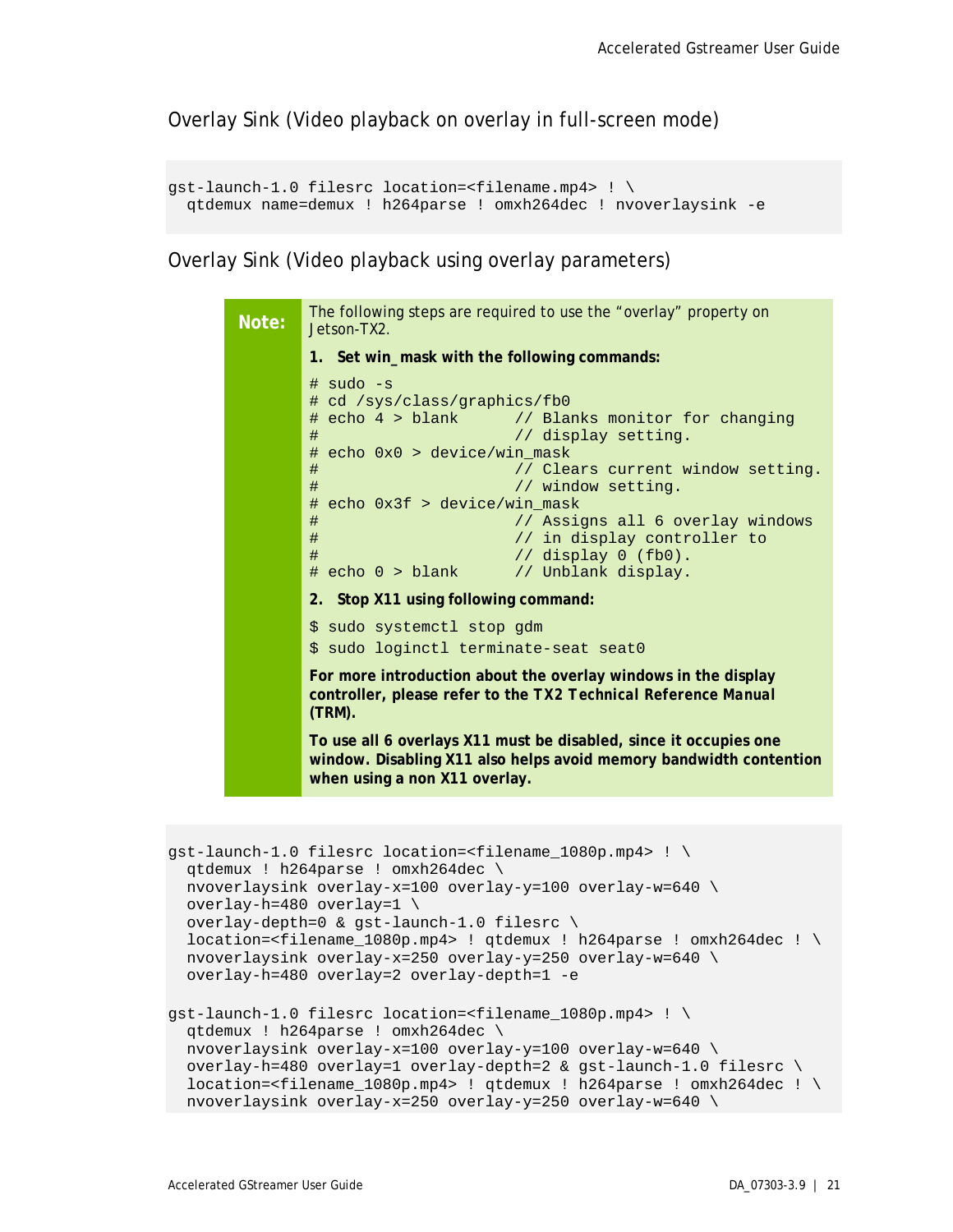```
 overlay-h=480 overlay=2 overlay-depth=1 -e
```
nveglglessink (Windowed video playback, NVIDIA EGL/GLES videosink using default X11 backend)

Use the following command to start the Gstreamer pipeline using nveglglesink with the default X11 backend:

```
gst-launch-1.0 filesrc location=<filename.mp4> ! \
 qtdemux name=demux ! h264parse ! omxh264dec ! nveglglessink -e
```
This nvgstplayer-1.0 application supports specific window position and dimensions for windowed playback:

```
nvgstplayer-1.0 -i <filename> --window-x=300 --window-y=300 \
 --window-width=500 --window-height=500
```
nveglglessink (Windowed video playback, NVIDIA EGL/GLES videosink using Wayland backend)

You can also use nveglglsink with the Wayland backend, instead of the default X11 backend.

Ubuntu 16.04 does not support the Wayland display server. That is, there is no UI support to switch to Wayland from Xorg. You must start the Wayland server (Weston) using the target's shell before performing any Weston based operation.

*To start Weston:*

The following steps are required before you first run the GStreamer pipeline with the Wayland backend. They are not required on subsequent runs.

1. Stop the display manager:

```
sudo systemctl stop gdm
sudo loginctl terminate-seat seat0
```
2. Unset the DISPLAY environment variable:

unset DISPLAY

3. Create a temporary xdg directory:

mkdir /tmp/xdg chmod 700 /tmp/xdg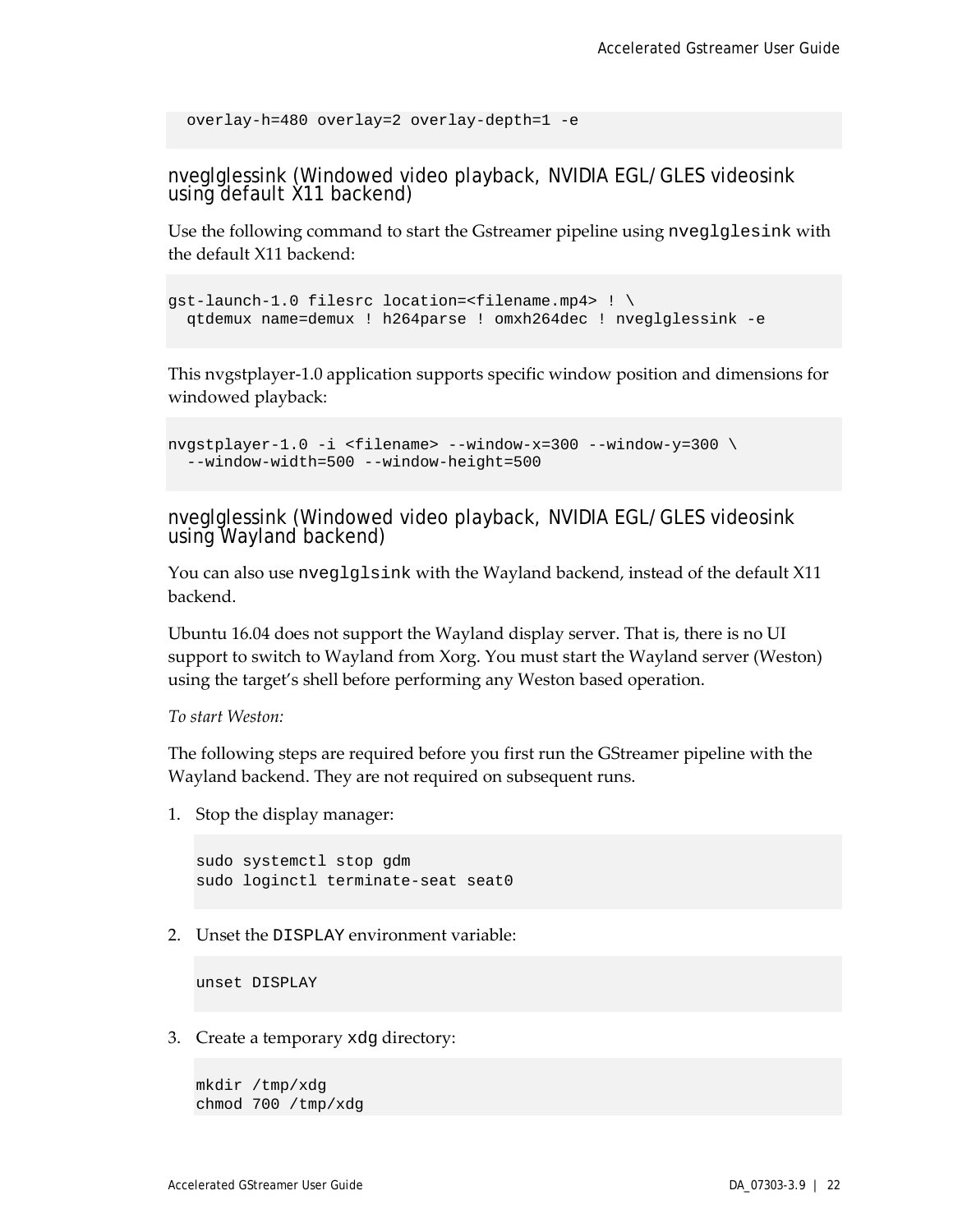4. Start the Weston compositor:

sudo XDG\_RUNTIME\_DIR=/tmp/xdg weston --idle-time=0 &

*To run the GStreamer pipeline with the Wayland backend:*

Use the following command to start the Gstreamer pipeline using nveglglesink with the Wayland backend:

```
sudo XDG_RUNTIME_DIR=/tmp/xdg gst-launch-1.0 filesrc \
 location=<filename.mp4> ! qtdemux name=demux ! h264parse ! \
  omxh264dec ! nveglglessink winsys=wayland
```
DRM Video Sink (Video playback using DRM)

This sink element uses DRM to render video on connected displays.

Prerequisite:

1. Stop the display manager:

```
sudo systemctl stop gdm
sudo loginctl terminate-seat seat0
```
The following command starts the Gstreamer pipeline using nvdrmvideosink:

```
gst-launch-1.0 filesrc location=<filename.mp4> ! \
  qtdemux name=demux ! h264parse ! omxh264dec ! nvdrmvideosink -e
```
#### **Properties**

nvdrmvideosink supports the following properties:

| Property name | <b>Description</b>                          |
|---------------|---------------------------------------------|
| conn id       | Set connector ID for display.               |
| plane_id      | Set plane ID.                               |
| set_mode      | Set default mode (resolution) for playback. |

The following command illustrates the use of these properties:

```
gst-launch-1.0 filesrc location=<filename.mp4> ! \
  qtdemux name=demux ! h264parse ! omxh264dec ! nvdrmvideosink \
  conn_id=0 plane_id=1 set_mode=0 -e
```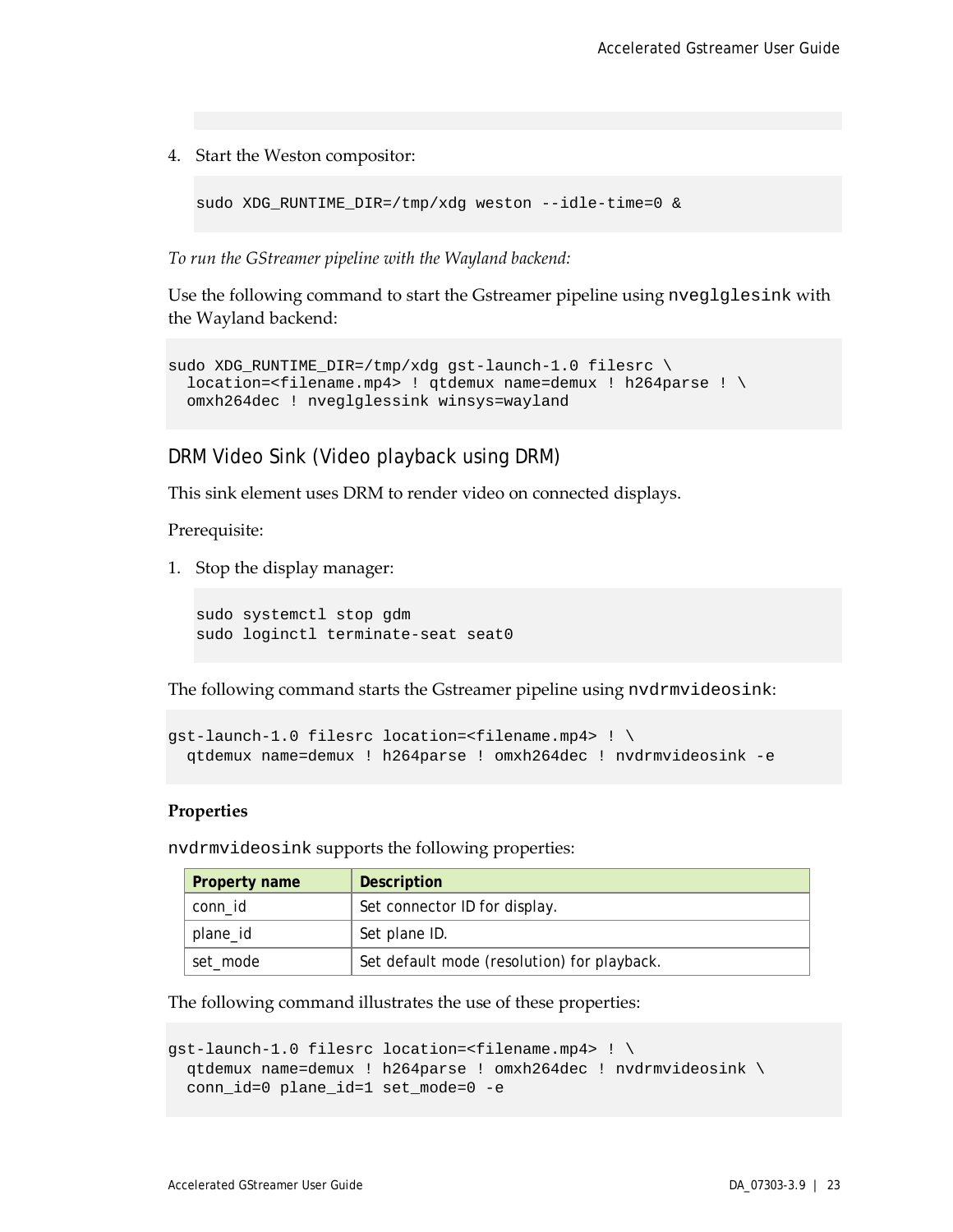## <span id="page-28-0"></span>VIDEO FORMAT CONVERSION WITH GSTREAMER-1.0

The NVIDIA proprietary nvvidconv Gstreamer-1.0 plugin allows conversion between OSS (raw) video formats and NVIDIA video formats. The nvvidconv plugin currently supports the format conversions described in this section

## <span id="page-28-1"></span>raw-yuv Input Formats

Currently nvvidconv supports the I420, UYVY, YUY2, YVYU, NV12, BGRx, and RGBA raw-yuv input formats.

```
gst-launch-1.0 videotestsrc ! 'video/x-raw, format=(string)UYVY, \
 width=(int)1280, height=(int)720' ! nvvidconv ! \setminus'video/x-raw(memory:NVMM), format=(string)I420' ! omxh264enc ! \
  'video/x-h264, stream-format=(string)byte-stream' ! h264parse ! \setminus qtmux ! filesink location=test.mp4 -e
```
## <span id="page-28-2"></span>raw-yuv Output Formats

Currently nvvidconv supports the I420, UYVY, YUY2, YVYU, NV12, BGRx, and RGBA raw-yuv output formats.

```
gst-launch-1.0 filesrc location=640x480_30p.mp4 ! qtdemux ! queue ! \setminush264parse ! omxh264dec ! nvvidconv ! \
   'video/x-raw, format=(string)UYVY' ! videoconvert ! xvimagesink -e
```
## <span id="page-28-3"></span>VIDEO SCALING WITH GSTREAMER-1.0

The NVIDIA proprietary nvvidconv Gstreamer-1.0 plugin also allows you to perform video scaling. The nvvidconv plugin currently supports scaling with the format conversions described in this section.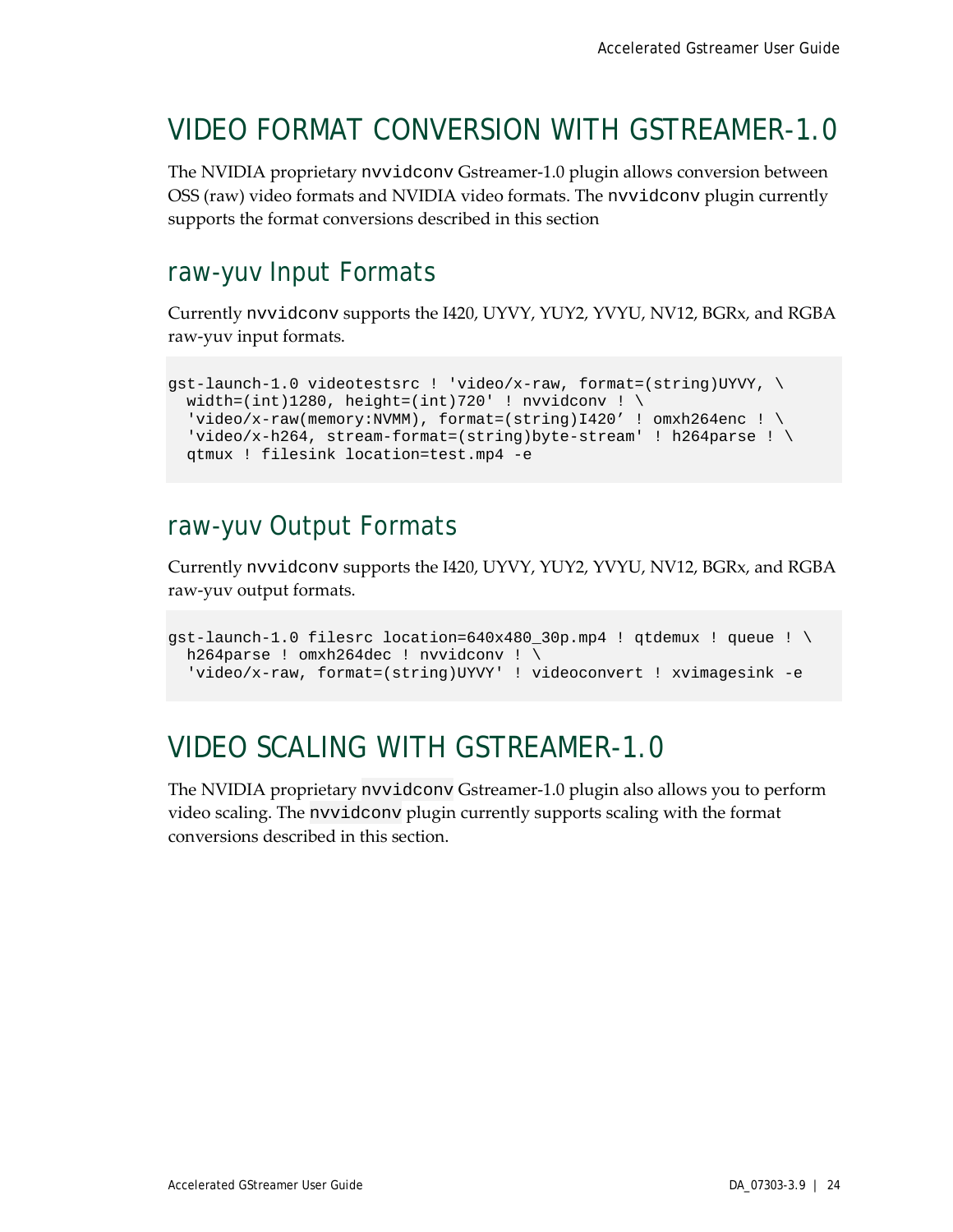## <span id="page-29-0"></span>raw-yuv Input Formats

Currently nvvidconv supports the I420, UYVY, YUY2, YVYU, NV12, BGRx, and RGBA raw-yuv input formats for scaling.

```
gst-launch-1.0 videotestsrc ! \
  'video/x-raw, format=(string)I420, width=(int)1280, \setminusheight=(int)720' ! nvvidconv ! \setminus'video/x-raw(memory:NVMM), width=(int)640, height=(int)480, \setminusformat=(string)I420' ! omxh264enc ! \setminus 'video/x-h264, stream-format=(string)byte-stream' ! h264parse ! \
   qtmux ! filesink location=test.mp4 -e
```
## <span id="page-29-1"></span>raw-yuv Output Formats

Currently nvvidconv supports the I420, UYVY, YUY2, YVYU, NV12, BGRx, and RGBA raw-yuv output formats for scaling.

```
gst-launch-1.0 filesrc location=1280x720_30p.mp4 ! qtdemux ! queue ! \setminush264parse ! omxh264dec ! nvvidconv ! \
  'video/x-raw, format=(string)I420, width=640, height=480' ! \setminus xvimagesink -e
```
## <span id="page-29-2"></span>NVIDIA Input and Output Formats

Currently nvvidconv supports the NVIDIA input and output formats for scaling described in the following table:

| Input Format               | <b>Output Format</b> |
|----------------------------|----------------------|
| NV12                       | NV12                 |
| 1420, 1420_10LE, 1420_12LE | 1420, 1420_10LE      |
|                            | RGBA                 |

To scale between NVIDIA formats

Scale between NVIDIA Formats with the following commands:

```
gst-launch-1.0 filesrc location=1280x720_30p.mp4 ! qtdemux ! \
 h264parse ! omxh264dec ! nvvidconv ! \
  video/x-raw(memory:NVMM), width=(int)640, height=(int)480, \
 format=(string)I420' ! omxh264enc ! qtmux ! \setminusfilesink location=test.mp4 -e
```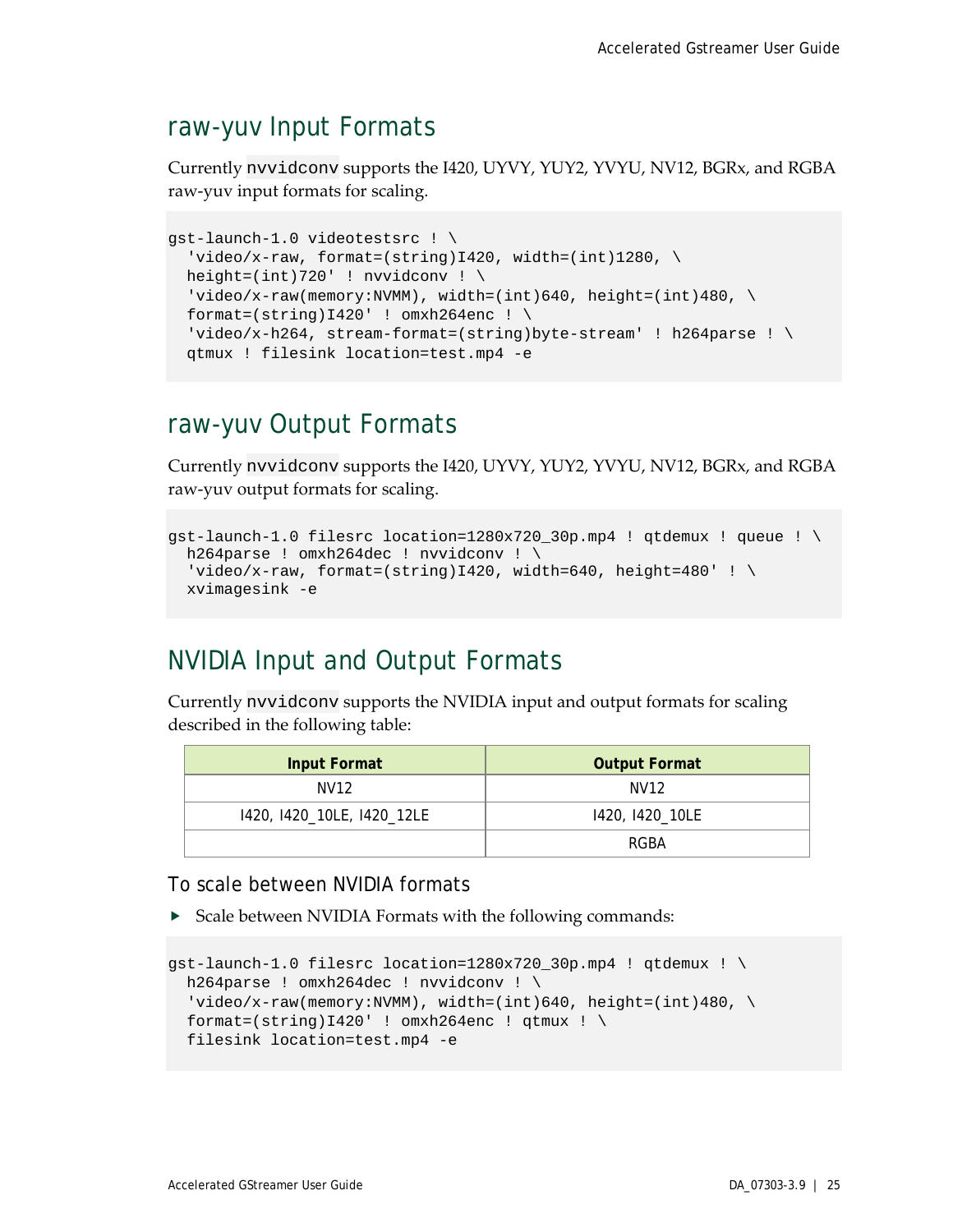```
gst-launch-1.0 filesrc location=1280x720_30p.mp4 ! qtdemux ! \setminush264parse ! omxh264dec ! nvvidconv ! \
  video/x-raw(memory:NWMM), width=(int)640, height=(int)480, \
  format=(string)RGBA' ! nvoverlaysink -e
gst-launch-1.0 nvarguscamerasrc ! \
  video/x-raw(memory:NVMM), width=(int)1920, height=(int)1080, \
 format=(string)NV12, framerate=(fraction)30/1' ! nvvidconv ! \setminusvideo/x-raw(memory:NVMM), width=(int)640, height=(int)480, \
 format=(string)NV12' ! omxh264enc ! \
  qtmux ! filesink location=test.mp4 -e
```
## <span id="page-30-0"></span>VIDEO CROPPING WITH GSTREAMER-1.0

The NVIDIA proprietary nvvidconv Gstreamer-1.0 plugin also allows you to perform video cropping.

#### To crop video

 $\triangleright$  Crop video with the following commands:

```
qst-launch-1.0 filesrc location=<filename 1080p.mp4> ! qtdemux ! \setminush264parse ! omxh264dec ! \setminusnvvidconv left=400 right=1520 top=200 bottom=880 ! \
  nvoverlaysink display-id=1 -e
```
## <span id="page-30-1"></span>VIDEO TRANSCODE WITH GSTREAMER-1.0

You can perform video transcoding between the following video formats.

H.264 Decode to VP9 Encode (NVIDIA Accelerated Decode to NVIDIA- Accelerated Encode)

```
gst-launch-1.0 filesrc location=<filename.mp4> ! \
 qtdemux name=demux demux.video_0 ! queue ! h264parse ! omxh264dec ! \
  omxvp9enc bitrate=20000000 ! matroskamux name=mux ! \
  filesink location=<Transcoded_filename.mkv> -e
```
H.265 Decode to VP9 Encode (NVIDIA Accelerated Decode to NVIDIA- Accelerated Encode)

```
gst-launch-1.0 filesrc location=<filename.mp4> ! \
 qtdemux name=demux demux.video_0 ! queue ! h265parse ! omxh265dec ! \
 omxvp9enc bitrate=20000000 ! matroskamux name=mux ! \
 filesink location=<Transcoded_filename.mkv> -e
```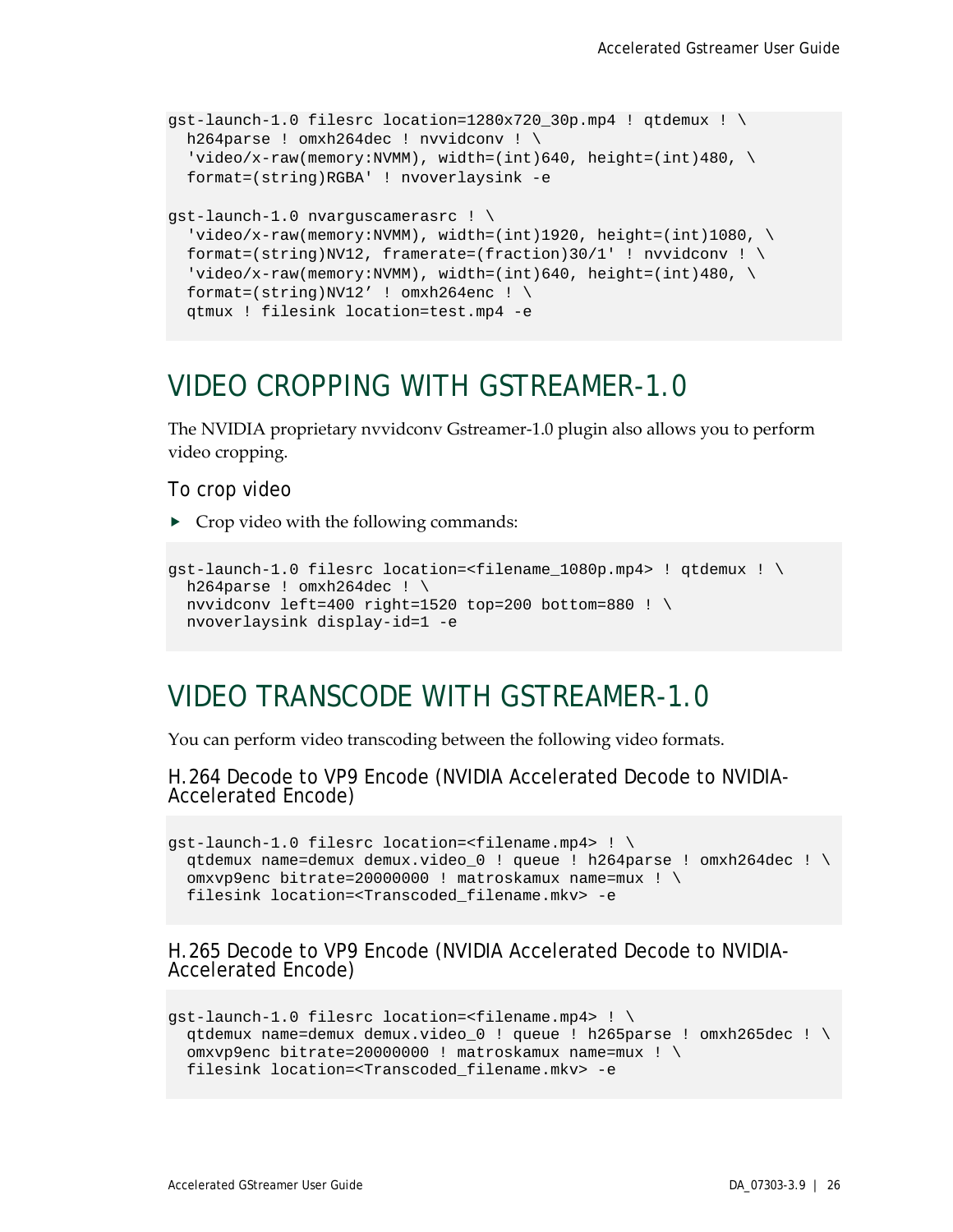VP8 Decode to H.264 Encode (NVIDIA Accelerated Decode to NVIDIA- Accelerated Encode)

```
gst-launch-1.0 filesrc location=<filename.mp4> ! \
 qtdemux name=demux demux.video_0 ! queue ! omxvp8dec ! \
  omxh264enc bitrate=20000000 ! qtmux name=mux ! \
  filesink location=<Transcoded_filename.mp4> -e
```
VP9 Decode to H.265 Encode (NVIDIA Accelerated Decode to NVIDIA- Accelerated Encode)

```
gst-launch-1.0 filesrc location=<filename.webm> ! \
 matroskademux name=demux demux.video_0 ! queue ! omxvp9dec ! \
 omxh265enc bitrate=20000000 ! qtmux name=mux ! \
 filesink location=<Transcoded_filename.mp4> -e
```
MPEG-4 Decode to VP9 Encode (NVIDIA Accelerated Decode to NVIDIA- Accelerated Encode)

```
gst-launch-1.0 filesrc location=<filename.mp4> ! \
  qtdemux name=demux demux.video_0 ! queue ! mpeg4videoparse ! \
  omxmpeg4videodec ! omxvp9enc bitrate=20000000 ! qtmux name=mux ! \
  filesink location=<Transcoded_filename.mp4> -e
```
MPEG-4 Decode to H.264 Encode (NVIDIA Accelerated Decode to NVIDIA- Accelerated Encode)

```
gst-launch-1.0 filesrc location=<filename.mp4> ! \
 qtdemux name=demux demux.video_0 ! queue ! mpeg4videoparse ! \
 omxmpeg4videodec ! omxh264enc bitrate=20000000 ! qtmux name=mux ! \
 filesink location=<Transcoded_filename.mp4> -e
```
### H.264 Decode to MPEG-4 Encode (NVIDIA Accelerated Decode to OSS Software Encode)

```
gst-launch-1.0 filesrc location=<filename.mp4> ! \
  qtdemux name=demux demux.video_0 ! queue ! h264parse ! omxh264dec ! \
 nvvidconv ! avenc mpeg4 bitrate=4000000 ! gtmux name=mux ! \setminusfilesink location=<Transcoded_filename.mp4> -e
```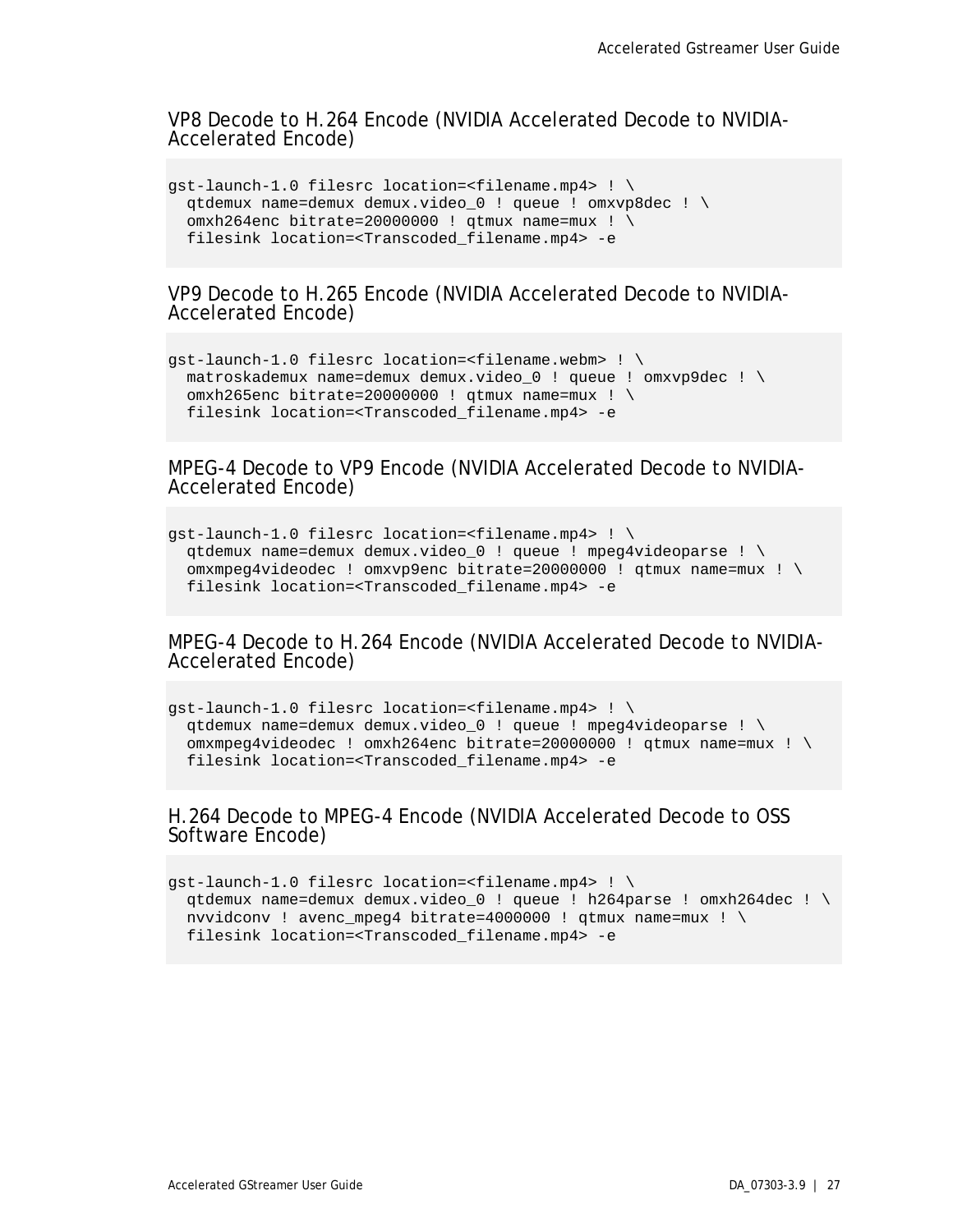#### H.265 Decode to MPEG-4 Encode (NVIDIA Accelerated Decode to OSS Software Encode)

```
gst-launch-1.0 filesrc location=<filename.mp4> ! \
 qtdemux name=demux demux.video_0 ! queue ! h265parse ! omxh265dec ! \
 nvvidconv ! avenc mpeg4 bitrate=4000000 ! gtmux name=mux ! \setminusfilesink location=<Transcoded_filename.mp4> -e
```
VP8 Decode to MPEG-4 Encode (NVIDIA Accelerated Decode to OSS Software Encode)

```
gst-launch-1.0 filesrc location=<filename.mp4> ! \
 qtdemux name=demux demux.video_0 ! queue ! omxvp8dec ! nvvidconv ! \
 avenc mpeg4 bitrate=4000000 ! gtmux name=mux ! \setminusfilesink location=<Transcoded_filename.mp4> -e
```
VP9 Decode to MPEG-4 Encode (NVIDIA Accelerated Decode to OSS Software Encode)

```
gst-launch-1.0 filesrc location=<filename.mkv> ! \
 matroskademux name=demux demux.video_0 ! queue ! omxvp9dec ! \
 nvvidconv ! avenc_mpeg4 bitrate=4000000 ! qtmux name=mux ! \
 filesink location=<Transcoded_filename.mp4> -e
```
H.264 Decode to Theora Encode (NVIDIA Accelerated Decode to OSS Software Encode)

```
gst-launch-1.0 filesrc location=<filename.mp4> ! \
 qtdemux name=demux demux.video_0 ! queue ! h264parse ! omxh264dec ! \
 nvvidconv ! theoraenc bitrate=4000000 ! oggmux name=mux ! \
 filesink location=<Transcoded_filename.ogg> -e
```
### H.264 Decode to H.263 Encode (NVIDIA Accelerated Decode to OSS Software Encode)

```
gst-launch-1.0 filesrc location=<filename.mp4> ! \
 qtdemux name=demux demux.video_0 ! queue ! h264parse ! omxh264dec ! \
 nvvidconv ! 'video/x-raw, width=(int)704, height=(int)576, \setminusformat = (string)I420' ! avenc_h263 bitrate=4000000 ! qtmux ! \
  filesink location=<Transcoded_filename.mp4> -e
```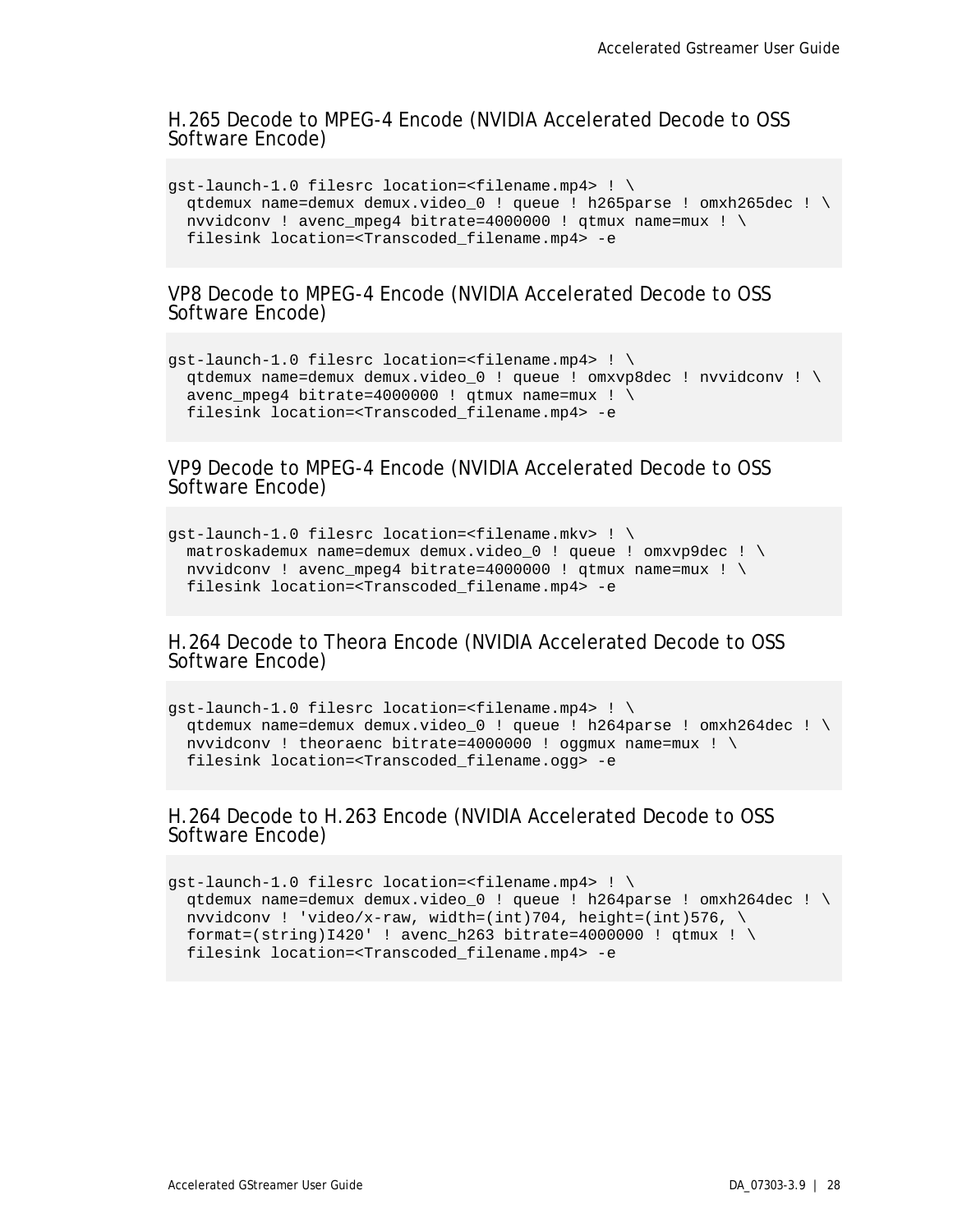## <span id="page-33-0"></span>CUDA VIDEO POST-PROCESSING WITH GSTREAMER-1.0

This section describes Gstreamer-1.0 plugins for NVIDIA® CUDA® post-processing operations.

## <span id="page-33-1"></span>gst-videocuda

This GStreamer-1.0 plugin performs CUDA post-processing operations on decoderprovided EGL images and render video using nveglglessink.

The following are sample pipeline creation and application usage commands.

Sample decode pipeline

```
gst-launch-1.0 filesrc location=<filename_h264_1080p.mp4> ! \
 qtdemux name=demux ! h264parse ! omxh264dec ! videocuda !\
 nveglglessink max-lateness=-1 -e
```
Sample decode command

```
nvgstplayer-1.0 -i <filename_h264_1080p.mp4> --svd="omxh264dec" \
 --svc="videocuda" --svs="nveglglessink # max-lateness=-1" \
 --disable-vnative --no-audio --window-x=0 --window-y=0 \
 --window-width=960 --window-height=540
```
## <span id="page-33-2"></span>gst-nvivafilter

This NVIDIA proprietary GStreamer-1.0 plugin performs pre/post and CUDA postprocessing operations on CSI camera captured or decoded frames, and renders video using overlay video sink or video encode.

### Sample decode pipeline

```
gst-launch-1.0 filesrc location=<filename.mp4> ! qtdemux ! \
 h264parse ! omxh264dec ! nvivafilter cuda-process=true \
 customer-lib-name="libnvsample_cudaprocess.so" ! \
   'video/x-raw(memory:NVMM), format=(string)NV12' ! nvoverlaysink -e
```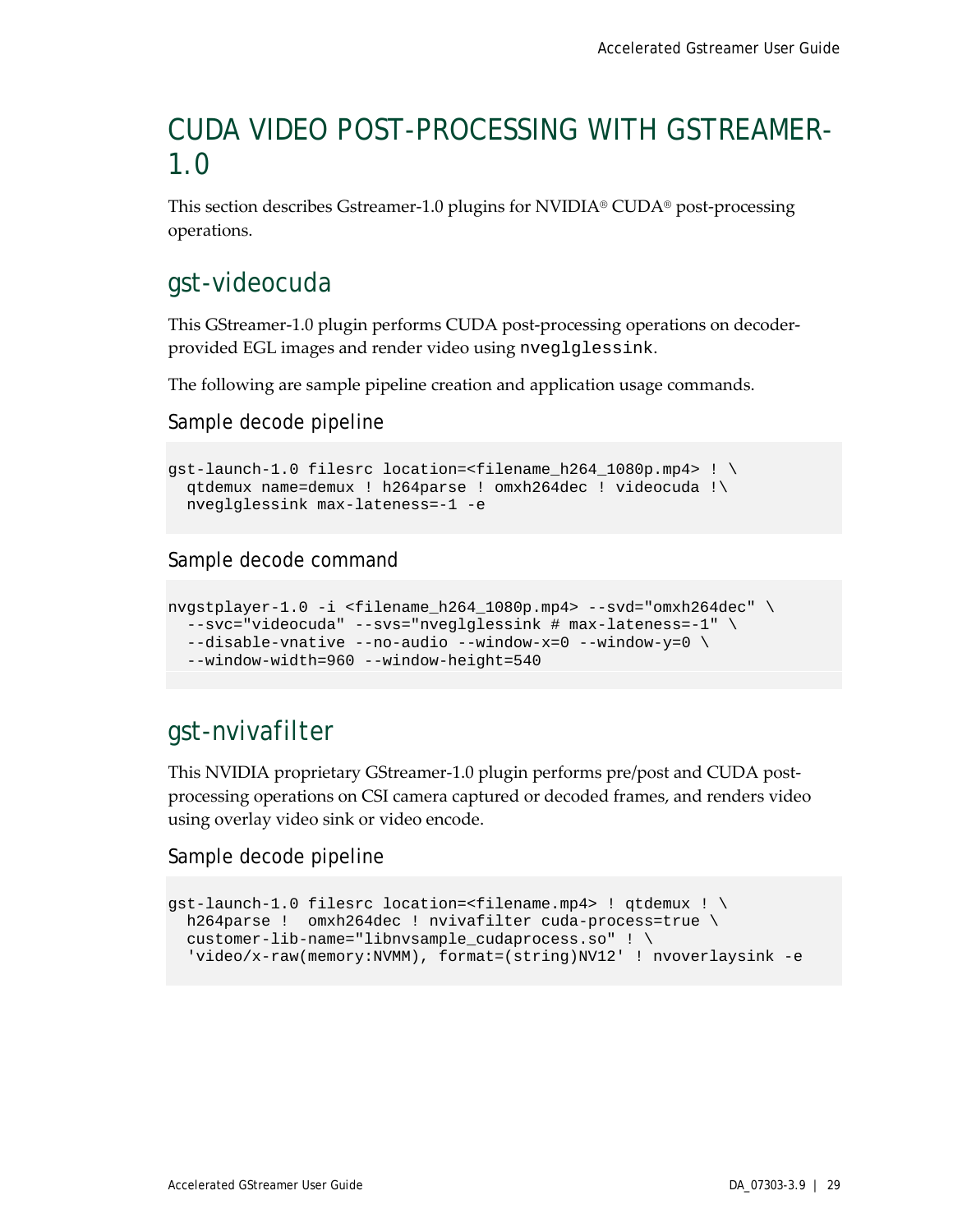## Sample CSI Camera pipeline

```
gst-launch-1.0 nvarguscamerasrc ! \
  'video/x-raw(memory:NVMM), width=(int)3840, height=(int)2160, \setminusformat=(string)NV12, framerate=(fraction)30/1' ! \
  nvivafilter cuda-process=true \
  customer-lib-name="libnvsample_cudaprocess.so" ! \
  'video/x-raw(memory:NVMM), format=(string)NV12' ! nvoverlaysink -e
```
#### Note **See nvsample\_cudaprocess\_src.tbz2 package for the libnvsample\_cudaprocess.so library sources. A Sample CUDA implementation of libnvsample\_cudaprocess.so can be replaced by a custom CUDA implementation.**

## <span id="page-34-0"></span>VIDEO ROTATION WITH GSTREAMER-1.0

The NVIDIA proprietary nvvidconv Gstreamer-1.0 plugin also allows you to perform video rotation operations.

The following table shows the supported values for the nvvidconv flip-method property.

| <b>Flip Method</b>               | <b>Property value</b> |
|----------------------------------|-----------------------|
| identity - no rotation (default) | O                     |
| counterclockwise - 90 degrees    |                       |
| rotate - 180 degrees             | 2                     |
| clockwise - 90 degrees           | 3                     |
| horizontal flip                  | 4                     |
| upper right diagonal flip        | 5                     |
| vertical flip                    | 6                     |
| upper-left diagonal              |                       |

Note Get information on nyvidcony flip-method property with the gst**inspect-1.0 nvvidconv command.**

To rotate video 90 degrees counterclockwise

▶ To rotate video 90 degrees in a counterclockwise direction, enter the following command.

```
gst-launch-1.0 filesrc location=<filename.mp4> ! qtdemux name=demux ! \
  h264parse ! omxh264dec ! nvvidconv flip-method=1 ! \
    'video/x-raw(memory:NVMM), format=(string)I420' ! nvoverlaysink -e
```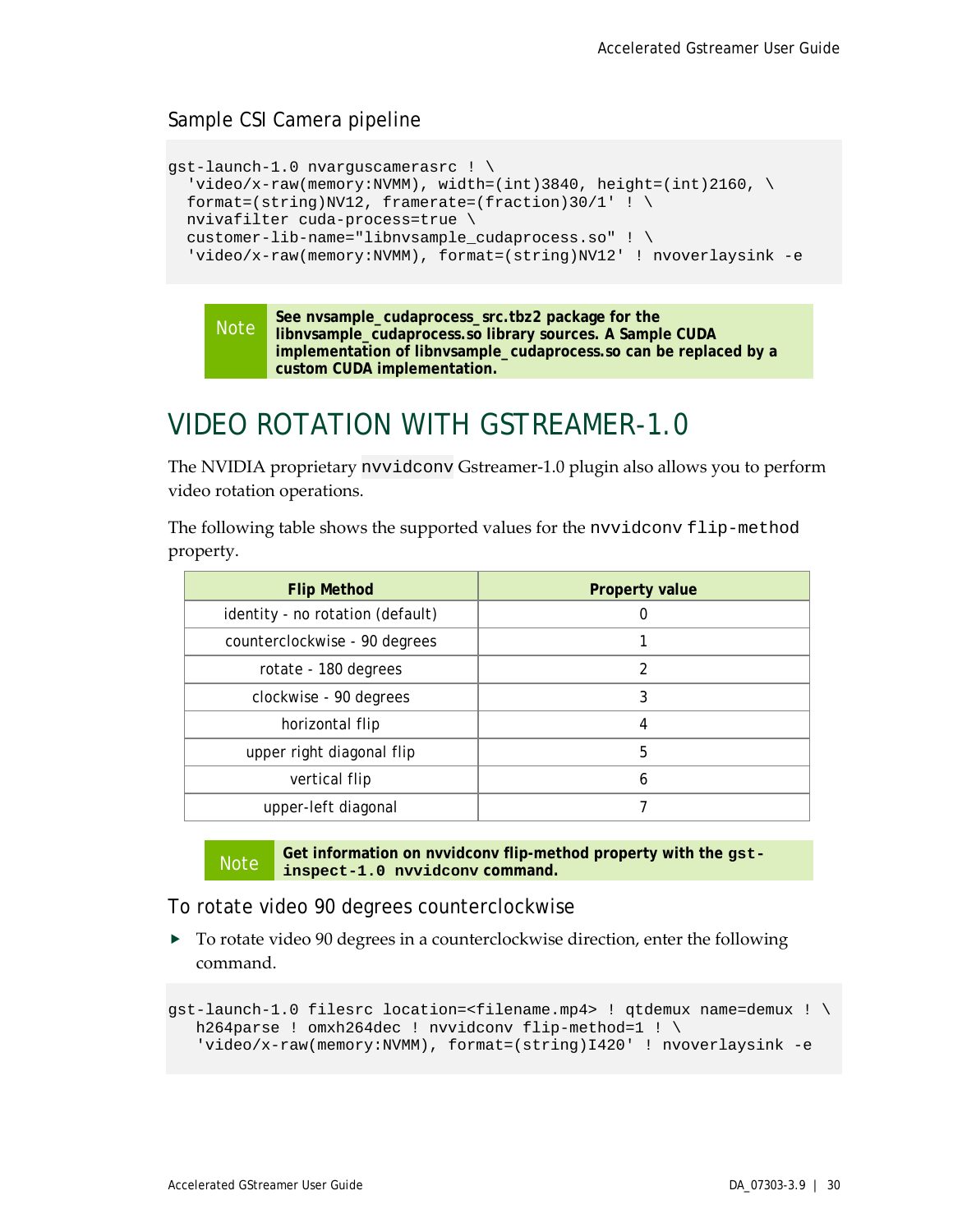To rotate video 90 degrees clockwise

▶ To rotate video 90 degrees in a clockwise direction, enter the following command:

```
gst-launch-1.0 filesrc location=<filename.mp4> ! qtdemux name=demux ! \
 h264parse ! omxh264dec ! nvvidconv flip-method=3 ! \
 'video/x-raw(memory:NVMM), format=(string)I420' ! \
  omxh264enc ! qtmux ! filesink location=test.mp4 -e
```
### To rotate 180 degrees

▶ To rotate video 180 degrees, enter the following command:

```
gst-launch-1.0 nvarguscamerasrc! \
 'video/x-raw(memory:NVMM), width=(int)1920, height=(int)1080, \
 format=(string)NV12, framerate=(fraction)30/1' ! \
 nvvidconv flip-method=2 ! \
  'video/x-raw(memory:NVMM), format=(string)I420' ! nvoverlaysink -e
```
To scale and rotate video 90 degrees counterclockwise

 To scale and rotate video 90 degrees counterclockwise, enter the following command:

```
qst-lawch-1.0 filesrc location=<filename 1080p.mp4> ! qtdemux ! \setminush264parse ! omxh264dec ! nvvidconv flip-method=1 ! \
  'video/x-raw(memory:NVMM), width=(int)480, height=(int)640, \setminus format=(string)I420' ! nvoverlaysink -e
```
#### To scale and rotate video 90 degrees clockwise

To scale and rotate video 90 degrees clockwise, enter the following command:

```
gst-launch-1.0 nvarguscamerasrc ! \
  video/x-raw(memory:NUMM), width=(int)1920, height=(int)1080, \
 format=(string)NV12, framerate=(fraction)30/1' ! \setminusnvvidconv flip-method=3 ! 'video/x-raw(memory:NVMM), \
 width=(int)480, height=(int)640, format=(string)I420' ! \setminusnvoverlaysink -e
```
#### To scale and rotate video 180 degrees

 $\triangleright$  To scale and rotate video 180 degrees, enter the following command:

```
gst-launch-1.0 filesrc location=<filename_1080p.mp4> ! \
 qtdemux ! h264parse ! omxh264dec ! nvvidconv flip-method=2 ! \
  video/x-raw(memory:NUMM), width=(int)640, height=(int)480, \
  format=(string)I420' ! nvoverlaysink -e
```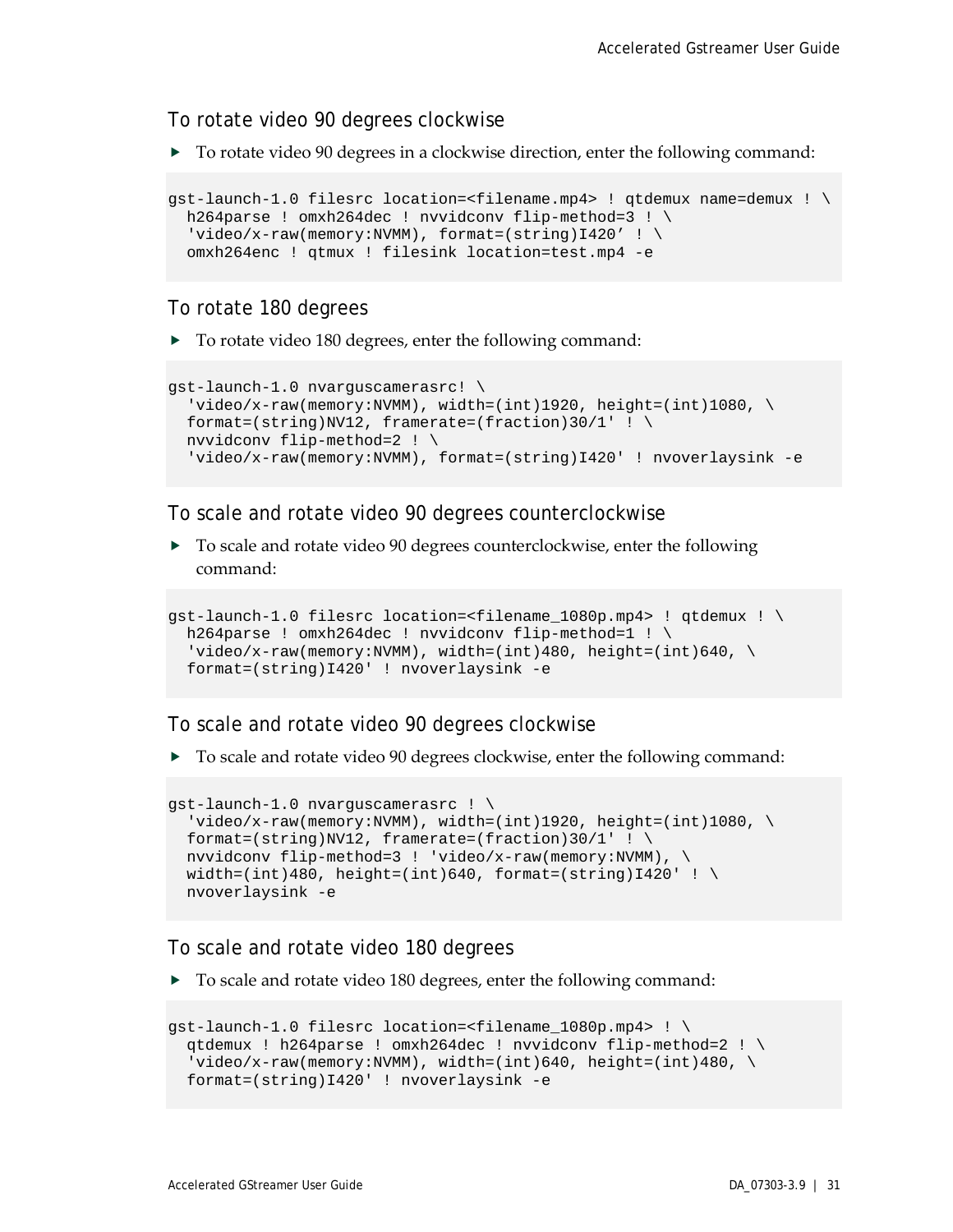## <span id="page-36-0"></span>VIDEO COMPOSITION WITH GSTREAMER-1.0

With the NVIDIA proprietary nvcompositor Gstreamer-1.0 plugin, you can perform video composition operations on gst-omx video decoded streams.

Note **nvcompositor supports video decode (gst-omx) with the overlay render pipeline for gst-1.14.**

#### **Prerequisites**

**Install the following dependent gstreamer package.** 

\$ sudo apt-get install gstreamer1.0-plugins-bad

 $\triangleright$  Clear the registry cache file, in case there is an issue with gst-inspect-1.0 nvcompositor.

\$ rm .cache/gstreamer-1.0/registry.aarch64.bin

To composite different formats decoded streams

▶ Enter the following command:

```
gst-launch-1.0 nvcompositor \
  name=comp sink_0::xpos=0 sink_0::ypos=0 sink_0::width=1920 \
  sink 0::height=1080 sink 1::xpos=0 sink 1::ypos=0 \
  sink 1:width=1600 sink 1:height=1024 sink 2:ixpos=0 \setminussink_2::ypos=0 sink_2::width=1366 sink_2::height=768 \
  sink_3::xpos=0 sink_3::ypos=0 sink_3::width=1024 \
  sink_3::height=576 ! nvoverlaysink display-id=1 \
   filesrc location=<filename_h264_1080p_30fps.mp4> ! qtdemux ! \
 h264parse ! omxh264dec ! comp. filesrc \
  location=< filename_h265_1080p_30fps.mp4> ! qtdemux ! h265parse ! 
\overline{\phantom{0}} omxh265dec ! comp. filesrc \
   location=< filename_vp8_1080p_30fps.webm> matroskademux ! \
   omxvp8dec ! \
   comp. filesrc location=<filename_vp9_1080p_30fps.webm> ! \
   matroskademux ! omxvp9dec ! comp. -e
```
## <span id="page-36-1"></span>INTERPOLATION METHODS FOR VIDEO SCALING

The NVIDIA proprietary nvvidconv Gstreamer-1.0 plugin allows you to choose the interpolation method used for scaling.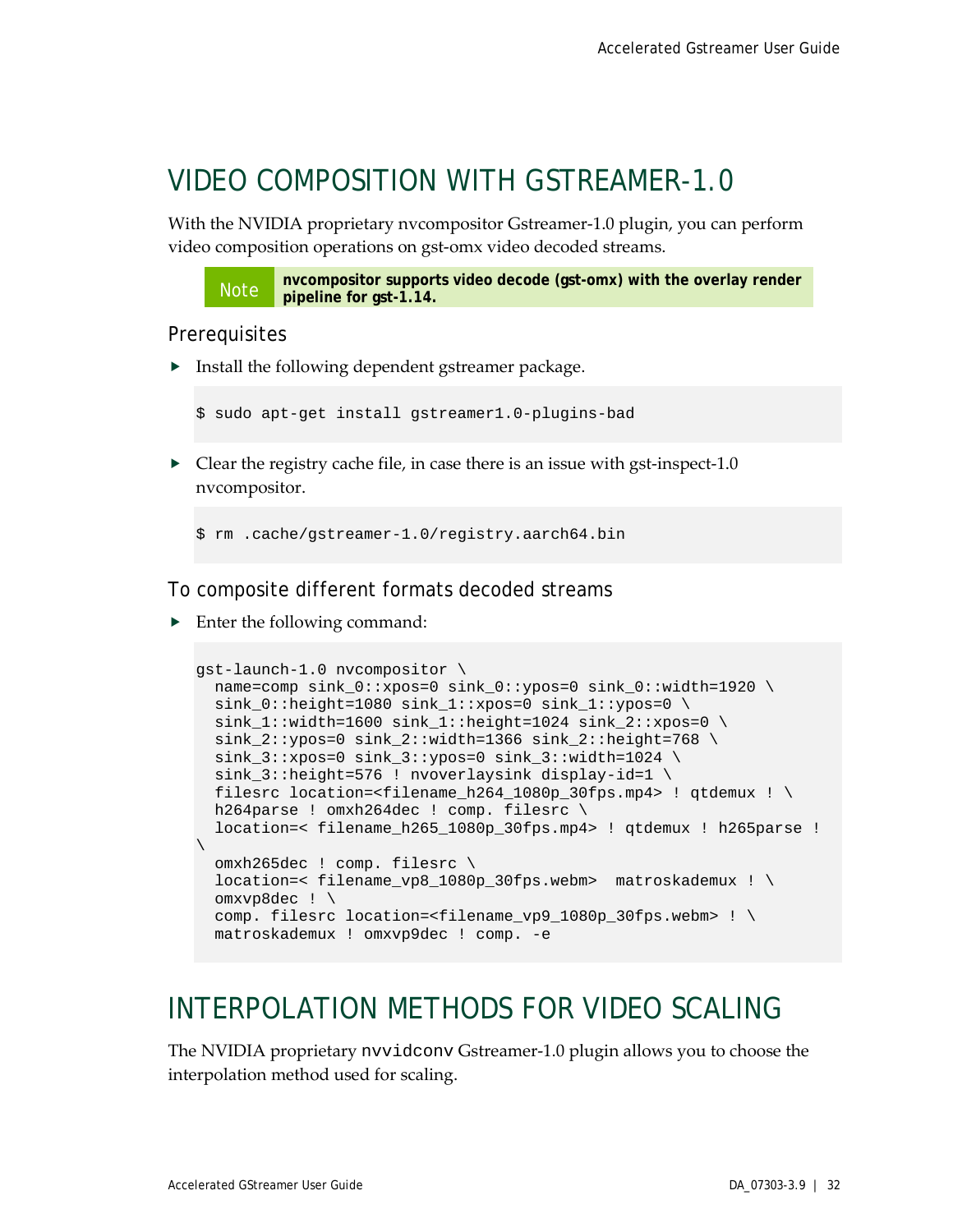| <b>Interpolation Method</b> | <b>Property Value</b> |
|-----------------------------|-----------------------|
|                             |                       |
| nearest                     |                       |
| bilinear                    |                       |
| 5-Tap                       | 2                     |
| $10-Tap$                    | 3                     |
| smart (default)             | 4                     |
| <b>Nicest</b>               | 5                     |

The following table shows the supported values for the nvvidconv interpolation-method property.

Note **Get information on nvvidconv interpolation-method property with the gst-inspect-1.0 nvvidconv command.**

To use bilinear interpolation method for scaling

▶ Enter the following command:

```
gst-launch-1.0 filesrc location=<filename_1080p.mp4>! \
 qtdemux name=demux ! h264parse ! omxh264dec ! \
 nvvidconv interpolation-method=1 ! \
 'video/x-raw(memory:NVMM), format=(string)I420, width=1280, \
  height=720' ! nvoverlaysink -e
```
## <span id="page-37-0"></span>EGLSTREAM PRODUCER EXAMPLE

The NVIDIA-proprietary nveglstreamsrc and nvvideosink Gstreamer-1.0 plugins allow simulation of an EGLStream producer pipeline (for preview only.)

To simulate an EGLStream producer pipeline

▶ Enter the following command:

```
nvgstcapture-1.0 --camsrc=3
```
## <span id="page-37-1"></span>EGL IMAGE TRANSFORM EXAMPLE

The NVIDIA proprietary nvegltransform Gstreamer-1.0 plugin allows simulation of an EGLImage transform pipeline.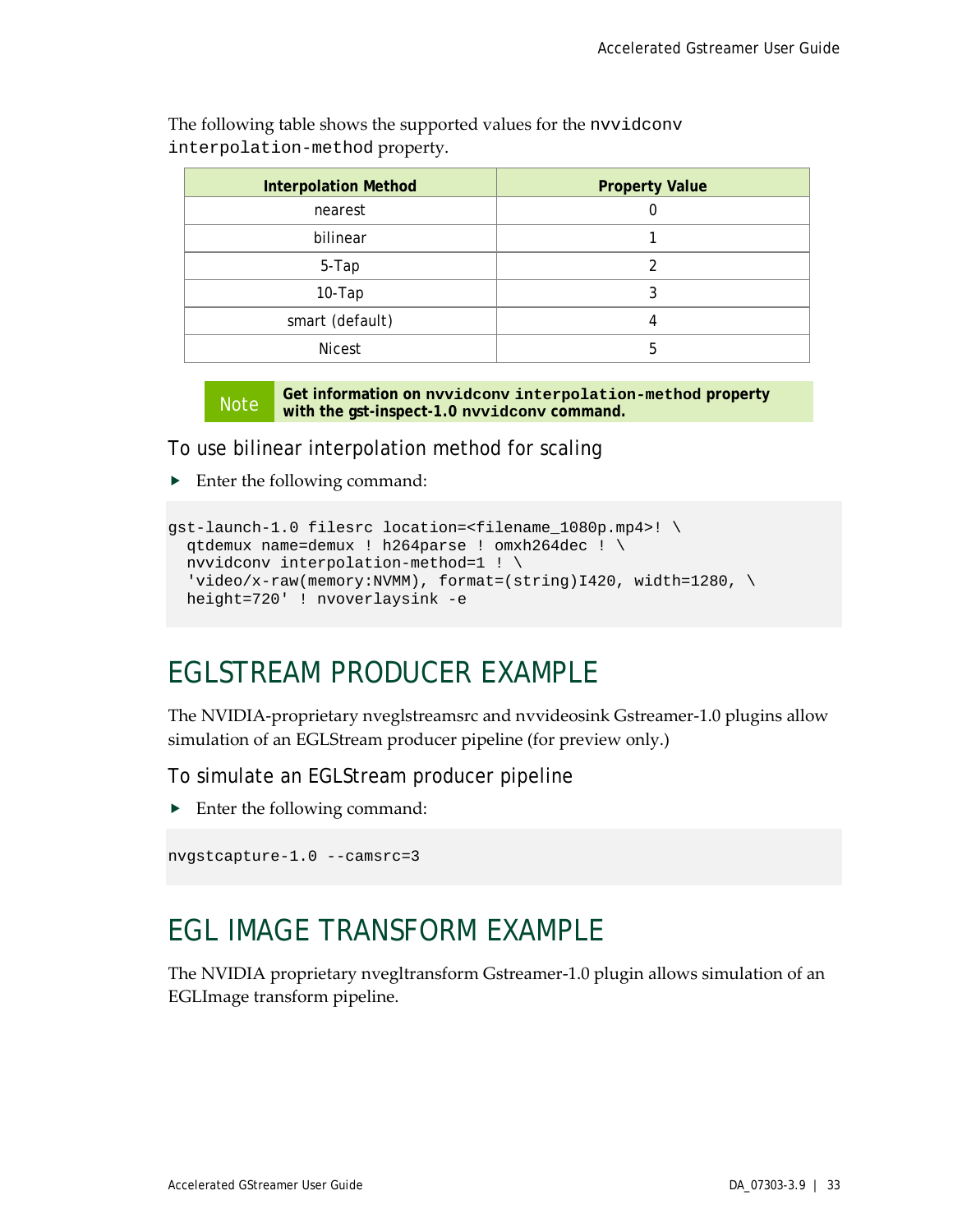## To simulate an EGL Image transform pipeline

**Enter the following command:** 

```
gst-launch-1.0 filesrc location=<filename_h264_1080p.mp4> ! \
 qtdemux ! h264parse ! omxh264dec ! nvvidconv ! \
 'video/x-raw(memory:NVMM), width=(int)1280, height=(int)720, \
  format=(string)NV12' ! nvegltransform ! nveglglessink -e
```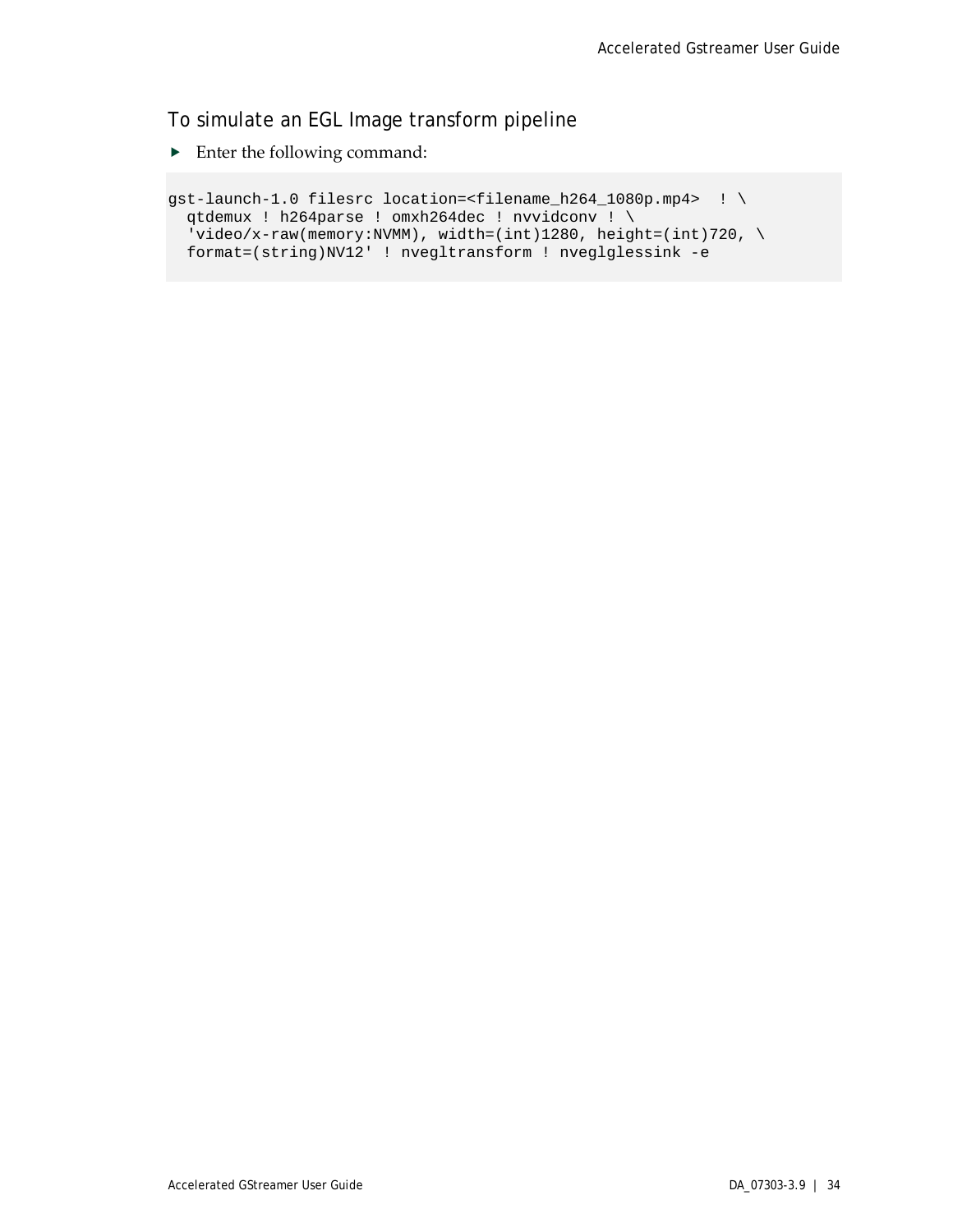# <span id="page-39-0"></span>GSTREAMER BUILD INSTRUCTIONS

This release contains the gst-install script to install a specific GStreamer version. This section provides a procedure for building current versions of GStreamer.

To build GStreamer using gst-install

1. Execute the following command:

gst-install [--prefix=<install\_path>] [--version=<version>]

Where <install\_path> is the location where you are installing GStreamer and <version> is the GStreamer version. For example:

gst-install --prefix=/home/ubuntu/gst-1.14.4 --version=1.14.4

2. Export environment variables with the following command:

export LD\_LIBRARY\_PATH=<install\_path>/lib/aarch64-linux-gnu export PATH=<install\_path>/bin:\$PATH

Where <install\_path> is the location where you are installing GStreamer. For example:

```
export LD_LIBRARY_PATH=/home/ubuntu/gst-1.14.4/lib/aarch64-linux-gnu
export PATH=/home/ubuntu/gst-1.14.4/bin:$PATH
```
### To build GStreamer manually

1. Download the latest version of gstreamer available at:

```
http://gstreamer.freedesktop.org/src/
```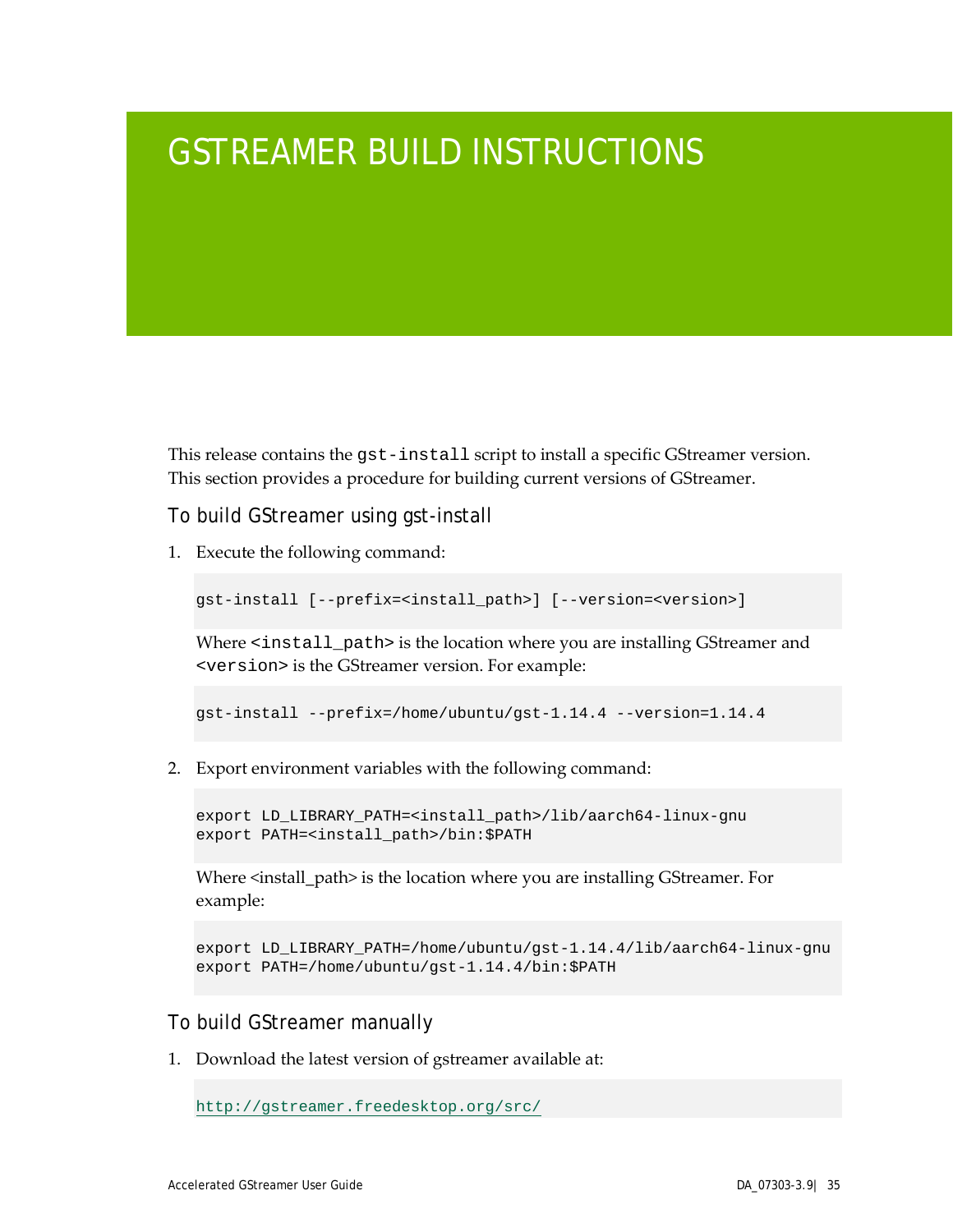The following are the files you need from version 1.14.4:

- gstreamer-1.14.4.tar.xz
- gst-plugins-base-1.14.4.tar.xz
- gst-plugins-good-1.14.4.tar.xz
- gst-plugins-bad-1.14.4.tar.xz
- gst-plugins-ugly-1.14.4.tar.xz
- 2. Install needed packages with the following command:

```
sudo apt-get install build-essential dpkg-dev flex bison \
  autotools-dev automake liborc-dev autopoint libtool \
  gtk-doc-tools libgstreamer1.0-dev
```
- 3. In the  $\sim$  / directory, create a gst\_<version> directory, where <version> is the version number of gstreamer you are building.
- 4. Copy the downloaded tar.xz files to the gst <version> directory.
- 5. Uncompress the tar.xz files in the gst\_<version> directory.
- 6. Set the PKG CONFIG PATH with the following command:

export PKG\_CONFIG\_PATH=/home/ubuntu/gst\_1.14.4/out/lib/pkgconfig

7. Build gstreamer (in this example, gstreamer-1.14.4) with the following commands:

```
./configure --prefix=/home/ubuntu/gst_1.14.4/out
make
make install
```
8. Build gst-plugins-base-1. 14.4 with the following commands:

```
sudo apt-get install libxv-dev libasound2-dev libtheora-dev \
  libogg-dev libvorbis-dev
./configure --prefix=/home/ubuntu/gst_1.14.4/out
make
make install
```
9. Build gst-plugins-good-1.14.4 with the following commands:

```
sudo apt-get install libbz2-dev libv4l-dev libvpx-dev \
  libjack-jackd2-dev libsoup2.4-dev libpulse-dev
./configure --prefix=/home/ubuntu/gst_1.14.4/out
make
make install
```
10. Obtain and build gst-plugins-bad-1.14.4 with the following commands: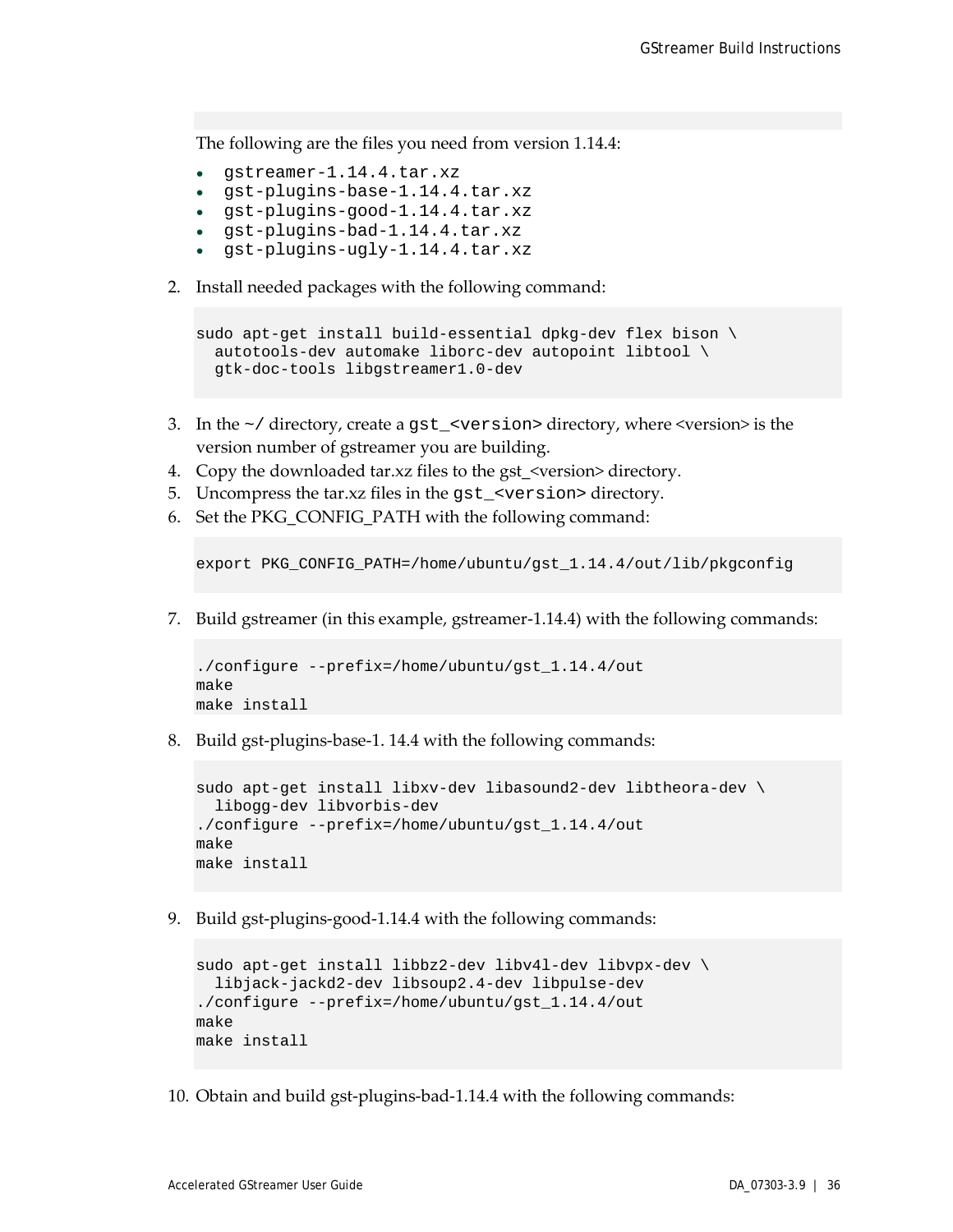```
sudo apt-get install faad libfaad-dev libfaac-dev
./configure --prefix=/home/ubuntu/gst_1.14.4/out
make
make install
```
11. Obtain and build gst-plugins-ugly-1.14.4 with the following commands:

```
sudo apt-get install libx264-dev libmad0-dev
./configure --prefix=/home/ubuntu/gst_1.14.4/out
make
make install
```
12. Set the LD\_LIBRARY\_PATH environment variable with the following command:

```
export LD_LIBRARY_PATH=/home/ubuntu/gst_1.14.4/out/lib/
```
13. Copy the nvidia gstreamer-1.0 libraries to the gst\_1.14.4 plugin directory using the following command:

```
cd /usr/lib/aarch64-linux-gnu/gstreamer-1.0/
cp libgstnv* libgstomx.so \
   ~/gst_1.14.4/out/lib/gstreamer-1.0/
```
The nvidia gstreamer-1.0 libraries include:

```
libgstnvarguscamera.so
libgstnvcompositor.so
libgstnvdrmvideosink.so
libgstnveglglessink.so
libgstnveglstreamsrc.so
libgstnvegltransform.so
libgstnvivafilter.so
libgstnvjpeg.so
libgstnvtee.so
libgstnvvidconv.so
libgstnvvideo4linux2.so
libgstnvvideocuda.so
libgstnvvideosink.so
libgstomx.so
```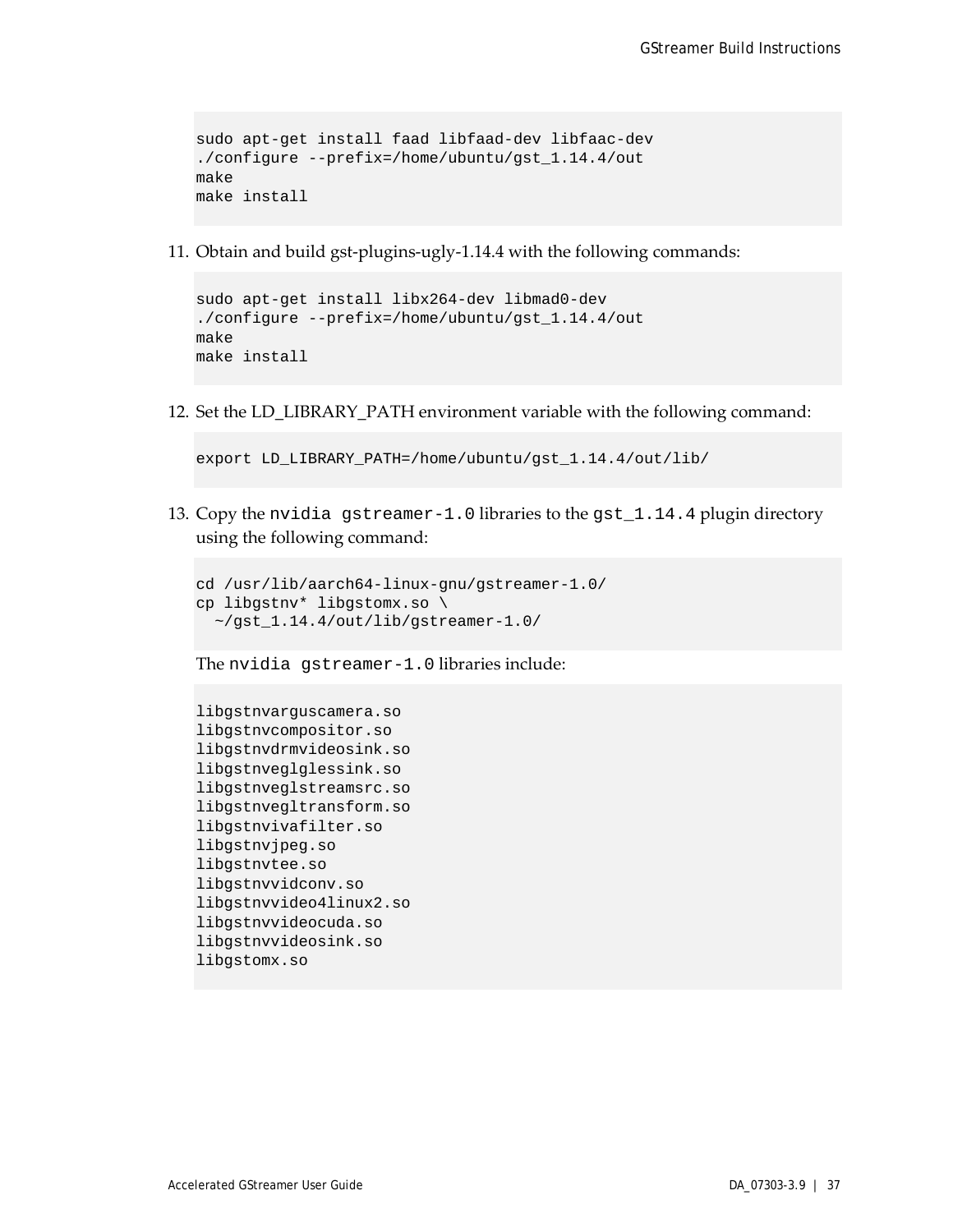# <span id="page-42-0"></span>NVGSTCAPTURE-1.0 OPTION REFERENCE

This section describes the options available in the nvgstcapture-1.0 application.

**Note: nvgstcapture-1.0 application default only supports ARGUS API using nvarguscamerasrc plugin. Legacy nvcamerasrc plugin support is deprecated.**

## <span id="page-42-1"></span>NVGSTCAPTURE APPLICATION OPTIONS

**Note: Use "nvgstcapture-1.0 --help" to list supported options for Nvarguscamera.**

Nvgstcapture-1.0 command-line options for nvarguscamera are described in the following table.

| <b>Application Options</b> |                                                                                        |              |  |
|----------------------------|----------------------------------------------------------------------------------------|--------------|--|
| Option                     | Description                                                                            | <b>Notes</b> |  |
| --prev_res                 | Preview width and height,<br>Range: 2 to 8 (3840x2160),<br>e.g., $-$ -prev_res=3       |              |  |
| --cus-prev-res             | Custom preview width and<br>height for CSI only,<br>e.g., --cus-prev-<br>res=1920x1080 |              |  |
| --image_res                | Image width and height,<br>Range: 2 to 12 (5632x4224),<br>e.g., $--image\_res=3$       |              |  |
| --video-res                | Video width and height.<br>Range: 2 to 9 (3896x2192)<br>e.g., $-$ video-res=3          |              |  |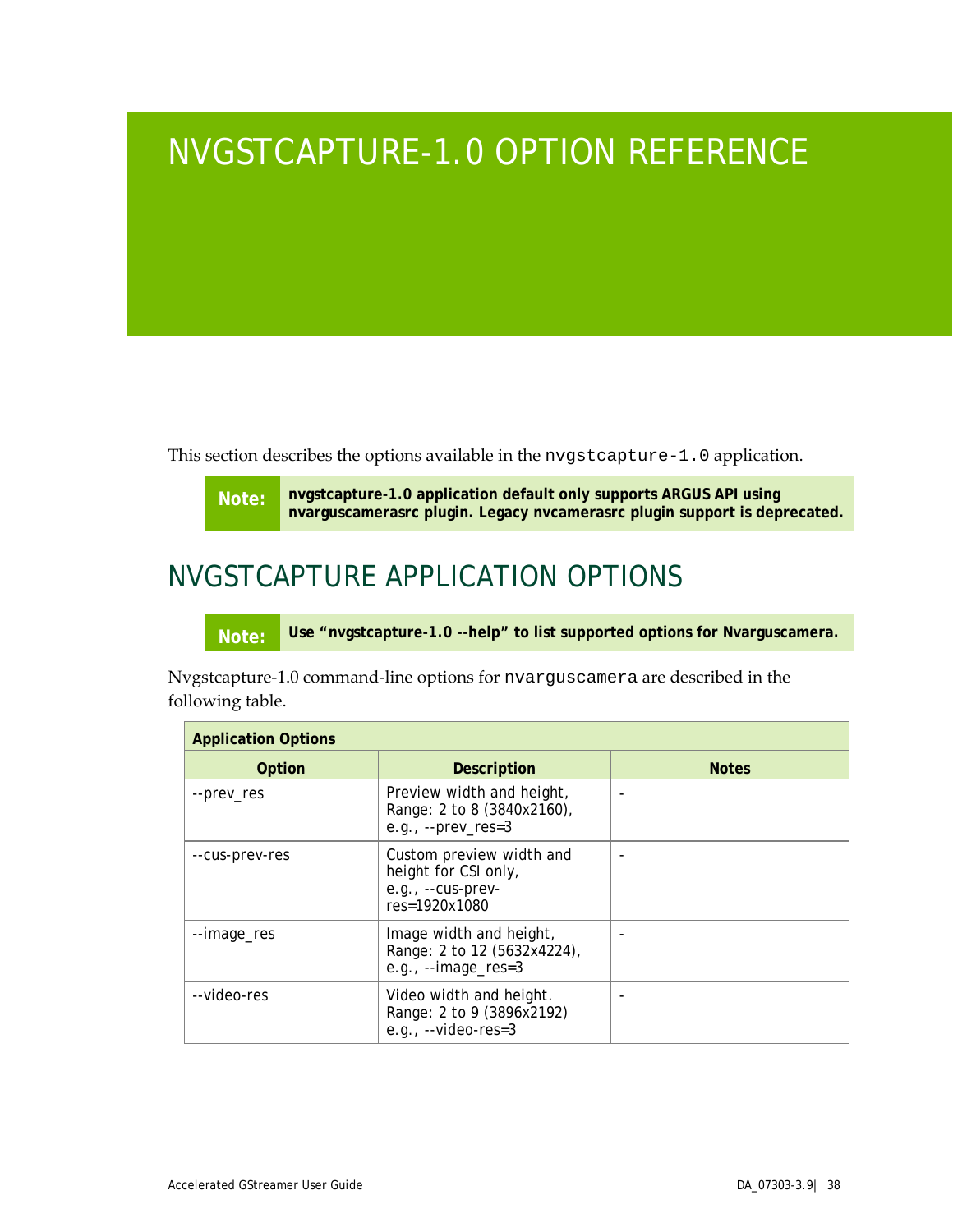| <b>Application Options</b> |                                                              |                                                                                                       |  |
|----------------------------|--------------------------------------------------------------|-------------------------------------------------------------------------------------------------------|--|
| Option                     | <b>Description</b>                                           | <b>Notes</b>                                                                                          |  |
| --camsrc                   | Camera source to use                                         | $0=V4L2$<br>$1 = csi[default]$<br>2=videotest<br>3=eglstream                                          |  |
| -m, --mode                 | Capture mode.                                                | 1-Still<br>2-Video                                                                                    |  |
| -v, --video_enc            | Video encoder type.                                          | 0=h264[HW]<br>1=vp8[HW, not supported on<br>Jetson AGX Xavier]<br>2=h265[HW]<br>$3 = vp9$ [HW]        |  |
| -p, --hw-enc-path          | Framework Type                                               | $0 = OMX$<br>$1=V4L2$                                                                                 |  |
| -b, --enc-bitrate          | Video encoding Bit-rate (in<br>bytes)                        | e.g.<br>--enc-bitrate=4000000                                                                         |  |
| --enc-controlrate          | Video encoding bit-rate<br>control method                    | $0 = Disable$<br>$1 =$ variable (Default)<br>$2 = constant$<br>e.g. --enc-controlrate=1               |  |
| --enc-EnableTwopassCBR     | Enable two pass CBR while<br>encoding                        | $0 = Disable$<br>$1 =$ Enable<br>e.g.<br>--enc-EnableTwopassCBR=1                                     |  |
| --enc-profile              | Video encoder profile (only for<br>H.264)                    | 0-Baseline<br>1-Main<br>2-High                                                                        |  |
| -j, --image_enc            | Image encoder type.                                          | 0-jpeg_SW[jpegenc]<br>1-jpeg_HW[nvjpegenc]                                                            |  |
| -k, --file_type            | Container file type.                                         | $0-MP4$<br>$1-3GP$<br>2-MKV                                                                           |  |
| --file-name                | Captured file name.<br>nvcamtest is used by default          | $\qquad \qquad \blacksquare$                                                                          |  |
| --color-format             | Color format to use                                          | $0=1420$<br>1=NV12[For CSI only and<br>default for CSI]<br>2=YUY2[For V4L2 only, default<br>for V4L2] |  |
| --orientation              | Camera sensor orientation<br>value                           | $\overline{\phantom{a}}$                                                                              |  |
| --eglConfig                | <b>EGL window Coordinates</b><br>(x_pos y_pos) in that order | e.g.<br>--eglConfig="50 100"                                                                          |  |
| -w, --whitebalance         | Capture whitebalance value.                                  | $\overline{\phantom{0}}$                                                                              |  |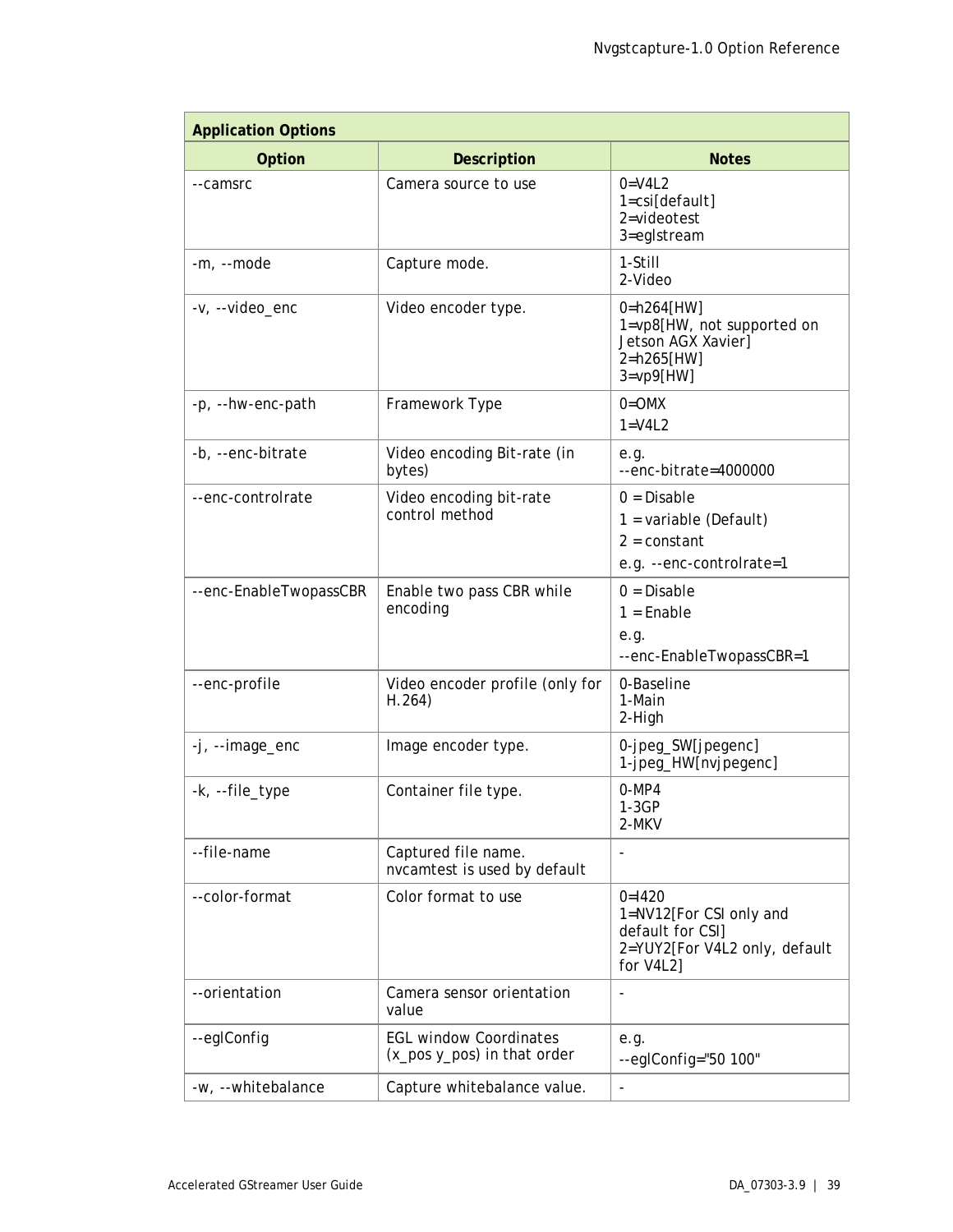| <b>Application Options</b> |                                                                                                                   |                                                                                                  |  |
|----------------------------|-------------------------------------------------------------------------------------------------------------------|--------------------------------------------------------------------------------------------------|--|
| Option                     | <b>Description</b>                                                                                                | <b>Notes</b>                                                                                     |  |
| --timeout                  | Capture timeout value                                                                                             |                                                                                                  |  |
| --saturation               | Camera saturation value.                                                                                          | $\blacksquare$                                                                                   |  |
| --sensor-id                | Camera Sensor ID value                                                                                            |                                                                                                  |  |
| --display-id               | [For nvoverlaysink only]<br>Display ID value                                                                      | $\overline{\phantom{a}}$                                                                         |  |
| --overlayConfig            | <b>Overlay Configuration Options</b><br>index and coordinates in<br>(index, x_pos, y_pos, width,<br>height) order | $-$ overlayConfig="0, 0, 0, 1280,<br>720"                                                        |  |
| --cap-dev-node             | Video capture device node                                                                                         | e.g.<br>--cap-dev-node=0<br>0=/dev/video0[default],<br>$1 = /dev/video1$ .<br>$2 = /$ dev/video2 |  |
| --SVS                      | [For USB] $(=)$ chain for video<br>preview.<br>[For CSI only] use<br>"nvoverlaysink"                              |                                                                                                  |  |
| <b>Help Options</b>        |                                                                                                                   |                                                                                                  |  |
| $\mathbf{e}$               | Description                                                                                                       | <b>Notes</b>                                                                                     |  |
| $-h$ , $-help$             | Show help options.                                                                                                | $\overline{\phantom{0}}$                                                                         |  |
| --help-all                 | Show all help options.                                                                                            | $\overline{\phantom{a}}$                                                                         |  |
| --help-gst                 | Show Gstreamer options.                                                                                           |                                                                                                  |  |

## <span id="page-44-0"></span>CSI CAMERA SUPPORTED RESOLUTIONS

CSI camera supports the following image resolutions for Nvarguscamera:

- $\blacktriangleright$  640x480
- $\blacktriangleright$  1280x720
- $\blacktriangleright$  1920x1080
- $\blacktriangleright$  2104x1560
- $\blacktriangleright$  2592x1944
- $\blacktriangleright$  2616x1472
- $\blacktriangleright$  3840x2160
- $\blacktriangleright$  3896x2192
- $\blacktriangleright$  4208x3120
- $\blacktriangleright$  5632x3168
- $\blacktriangleright$  5632x4224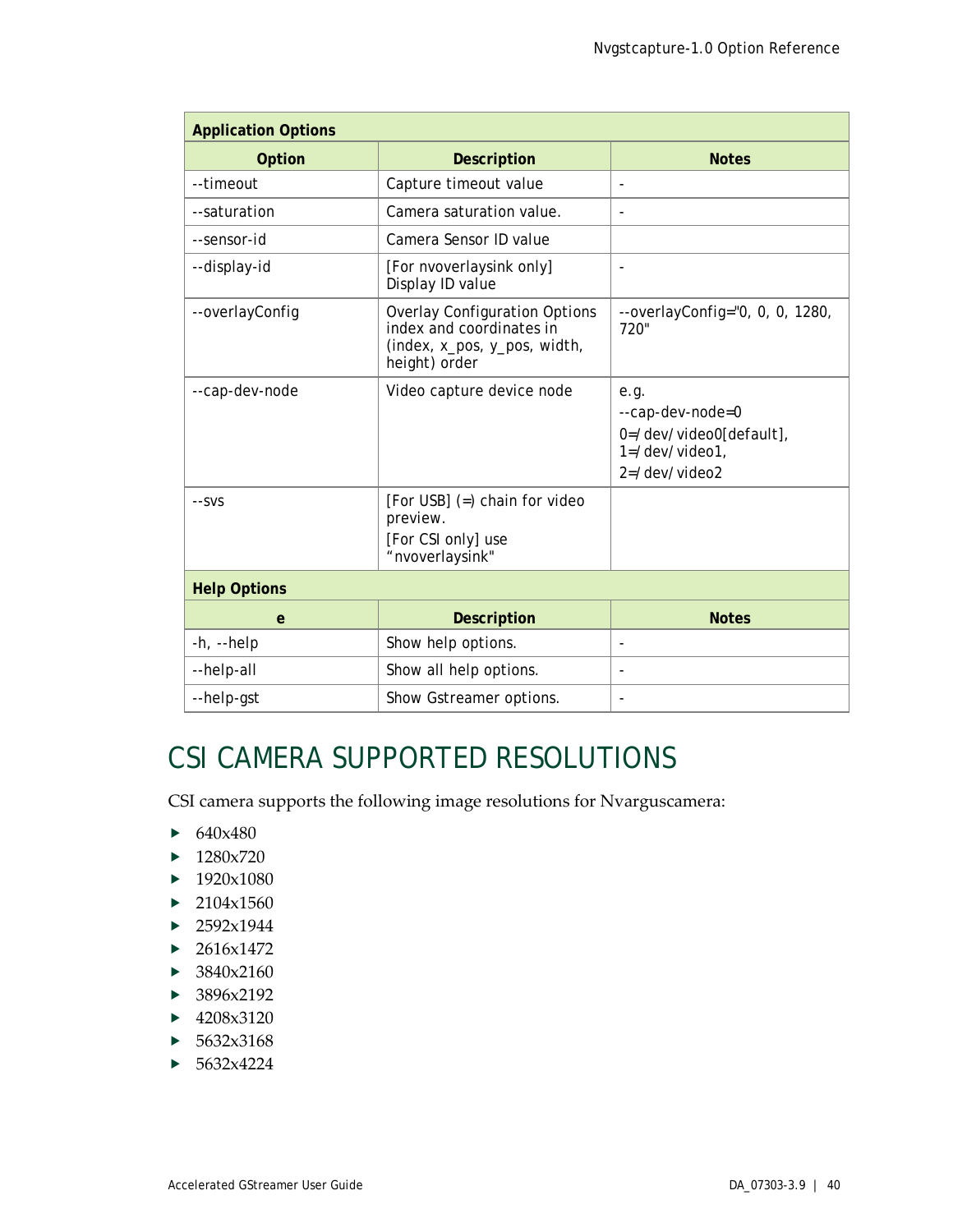## <span id="page-45-0"></span>CSI CAMERA RUNTIME COMMANDS

## Options for Nvarguscamera

CSI camera runtime commands options for Nvarguscamera are described in the following table.

| Command             | Description                                                                                         | <b>Notes</b>                                                                                                                                     |
|---------------------|-----------------------------------------------------------------------------------------------------|--------------------------------------------------------------------------------------------------------------------------------------------------|
| h                   | Help                                                                                                | $\overline{a}$                                                                                                                                   |
| q                   | Quit                                                                                                | $\overline{a}$                                                                                                                                   |
| mo: <value></value> | Set capture mode                                                                                    | 1-image<br>2-video                                                                                                                               |
| gmo                 | Get capture mode                                                                                    |                                                                                                                                                  |
| $so: <$ val         | Set sensor orientation                                                                              | 0-none<br>1-Rotate counter-clockwise 90<br>degrees<br>2-Rotate 180 degrees<br>3-Rotate clockwise 90 degrees                                      |
| gso                 | Get sensor orientation                                                                              |                                                                                                                                                  |
| wb: <value></value> | Set white balance mode                                                                              | 0-off<br>1-auto<br>2-incandescent<br>3-fluorescent<br>4-warm-fluorescent<br>5-daylight<br>6-cloudy-daylight<br>7-twilight<br>8-shade<br>9-manual |
| gwb                 | Get white balance mode                                                                              |                                                                                                                                                  |
| st: <value></value> | Set saturation                                                                                      | 0-2, e.g., st:1.25                                                                                                                               |
| gst                 | Get saturation                                                                                      | $\overline{\phantom{a}}$                                                                                                                         |
| J                   | Capture one image.                                                                                  | $\overline{a}$                                                                                                                                   |
| jx <delay></delay>  | Capture after a delay of<br><delay>, e.g., jx5000 to<br/>capture after a 5-second<br/>delay</delay> | $\overline{a}$                                                                                                                                   |
| j: <value></value>  | Capture <count> number of<br/>images in succession, e.g., j:6<br/>to capture 6 images.</count>      |                                                                                                                                                  |
| 0                   | Stop recording video                                                                                | $\overline{\phantom{a}}$                                                                                                                         |
| 1                   | Start recording video                                                                               | $\overline{\phantom{0}}$                                                                                                                         |
| $\overline{2}$      | Video snapshot (while<br>recording video)                                                           | $\overline{\phantom{a}}$                                                                                                                         |
| gpcr                | Get preview resolution                                                                              |                                                                                                                                                  |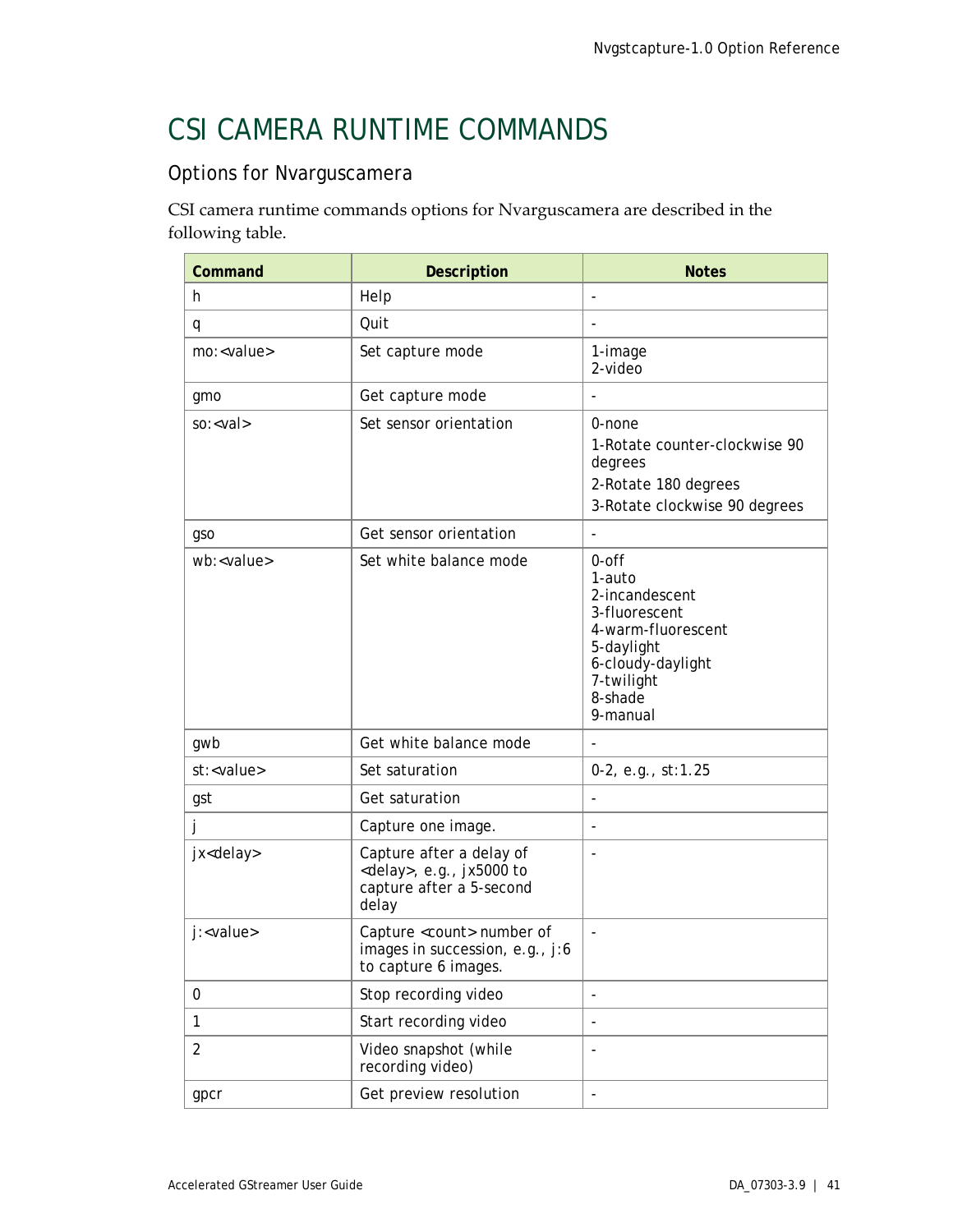| Command | <b>Description</b>           | <b>Notes</b> |
|---------|------------------------------|--------------|
| gicr    | Get image capture resolution | ٠            |
| qvcr    | Get video capture resolution | ۰            |

## <span id="page-46-0"></span>USB CAMERA RUNTIME COMMANDS

## USB Camera Runtime Commands

USB camera runtime commands are described in the following table.

| Command              | <b>Description</b>                                                                                  | <b>Notes</b>                                      |
|----------------------|-----------------------------------------------------------------------------------------------------|---------------------------------------------------|
| h.                   | Help                                                                                                | $\overline{\phantom{a}}$                          |
| q                    | Quit                                                                                                |                                                   |
| mo: <value></value>  | Set capture mode                                                                                    | 1-image<br>2-video                                |
| gmo                  | Get capture mode                                                                                    |                                                   |
| J                    | Capture one image.                                                                                  |                                                   |
| jx <delay></delay>   | Capture after a delay of<br><delay>, e.g., jx5000 to<br/>capture after a 5-second<br/>delay</delay> |                                                   |
| j: <value></value>   | Capture <count> number of<br/>images in succession, e.g., j:6<br/>to capture 6 images.</count>      | ÷,                                                |
| 1                    | Start recording video                                                                               | $\overline{\phantom{a}}$                          |
| 0                    | Stop recording video                                                                                |                                                   |
| pcr: <value></value> | Set preview resolution                                                                              | 0-176x144<br>1-320x240<br>2-640x480<br>3-1280x720 |
| gpcr                 | Get preview resolution                                                                              | L,                                                |
| gicr                 | Get image capture resolution                                                                        | L,                                                |
| gvcr                 | Get video capture resolution                                                                        | L,                                                |
| br: <value></value>  | Set encoding bit rate (in<br>bytes)                                                                 | e.g., br:4000000                                  |
| gbr                  | Get encoding bit rate                                                                               | $\overline{a}$                                    |
| cdn: <value></value> | Set capture device node                                                                             | 0-/dev/video0<br>1-/dev/video1<br>2-/dev/video2   |
| gcdn                 | Get capture device node                                                                             |                                                   |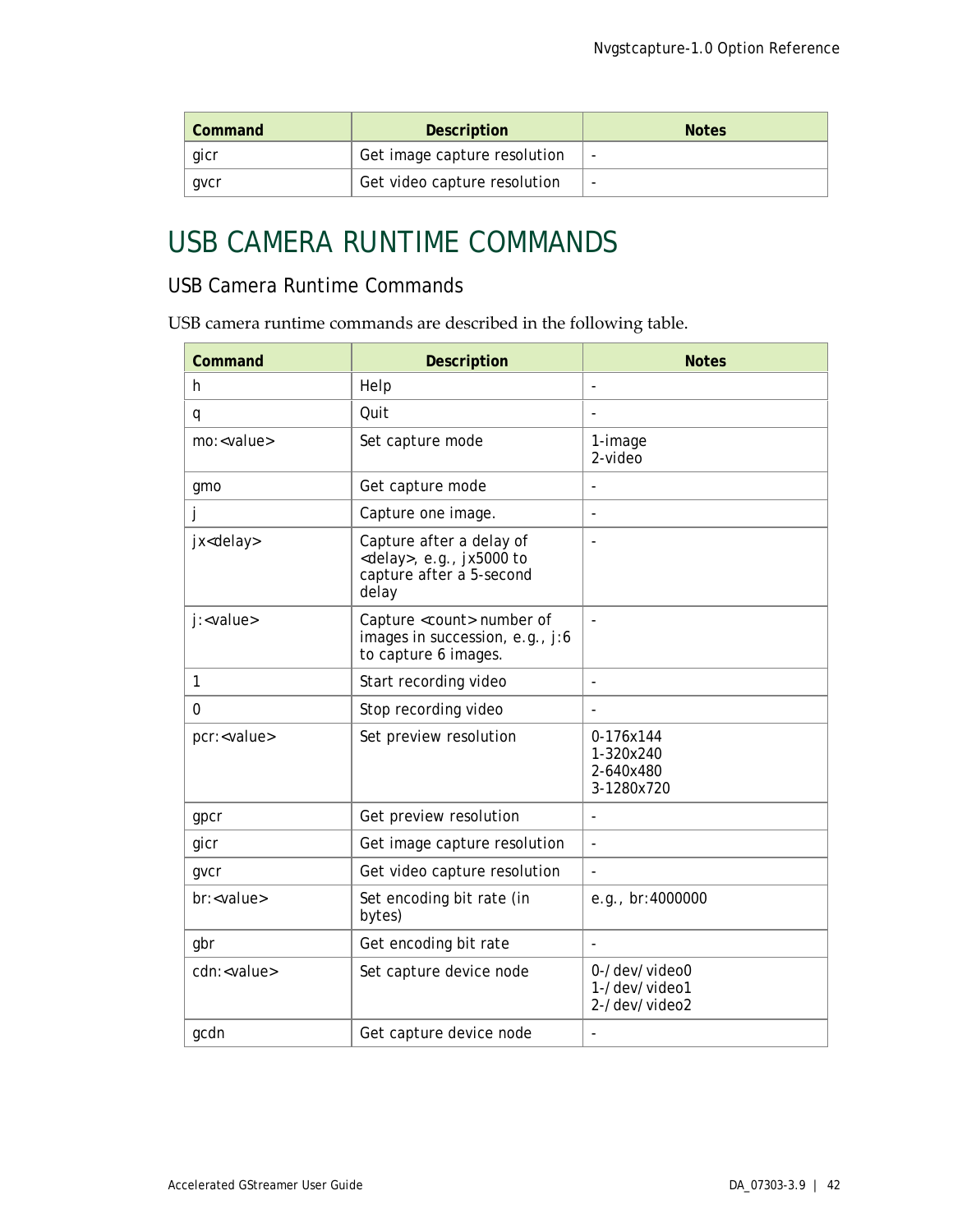## Runtime Video Encoder Configuration Options

The following table describes runtime video encoder configuration options supported for Nvarguscamera.

| Command         | <b>Description</b>                                    | <b>Notes</b>                                                   |
|-----------------|-------------------------------------------------------|----------------------------------------------------------------|
| $br: < val$     | Sets encoding bit-rate (in<br>bytes)                  | Example: br:4000000                                            |
| gbr             | Gets encoding bit-rate (in<br>bytes)                  |                                                                |
| ep: <val></val> | Sets encoding profile (for<br>$H.264$ only)           | Example: ep:1<br>(0): Baseline<br>$(1)$ : Main<br>$(2)$ : High |
| gep             | Gets encoding profile (for<br>$H.264$ only)           |                                                                |
| Enter 'f'       | Forces IDR frame on video<br>encoder (for H.264 only) |                                                                |

## <span id="page-47-0"></span>**NOTES**

- The nvgstcapture-1.0 application generates image and video output files in the same directory as the application itself.
- Filenames for image and video content are in the formats, respectively:
	- nvcamtest\_<pid>\_<sensor\_id>\_<counter>.jpg
	- nvcamtest\_<pid>\_<sensor\_id>\_<counter>.mp4

### Where:

- <pid> is the process ID.
- <sensor\_id> is the sensor ID.
- <counter> is a counter starting from  $0$  every time you run the application.

Rename or move files between runs to avoid overwriting results you want to save.

- The nvgstcapture-1.0 application supports native capture(video only) mode by default.
- Advance features, like setting zoom, brightness, exposure, and whitebalance levels, are not supported for USB camera.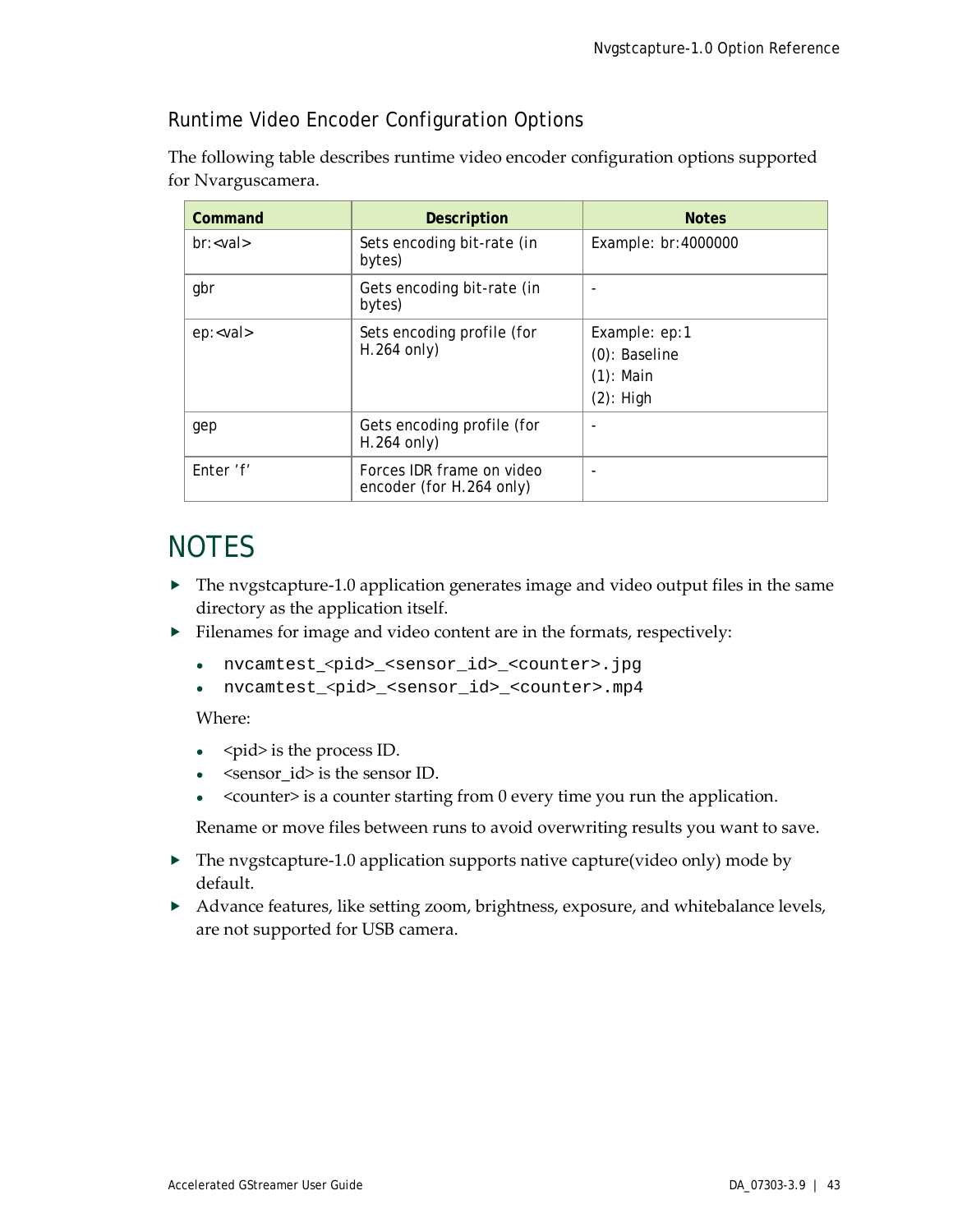# <span id="page-48-0"></span>VIDEO ENCODER FEATURES

The Gstreamer-1.0-based gst-omx video encoders support the following features, respectively:

| <b>Video Encoder Feature</b>     | H <sub>264</sub> enc | H <sub>265enc</sub> | Vp9enc       |
|----------------------------------|----------------------|---------------------|--------------|
| profile (Baseline / Main / High) | $\checkmark$ (all)   | $\checkmark$ (Main) | $\checkmark$ |
| level                            | $\checkmark$         | $\checkmark$        |              |
| bitrate                          | $\checkmark$         | $\checkmark$        | ✓            |
| peak bitrate                     | ✓                    | ✓                   |              |
| stringent bitrate                | ✓                    | $\checkmark$        |              |
| insert-spsppsatidr               | ✓                    | ✓                   | $\checkmark$ |
| control-rate                     | $\checkmark$         | $\checkmark$        | $\checkmark$ |
| iframeinterval                   | $\checkmark$         | $\checkmark$        | $\checkmark$ |
| qp-range                         | $\checkmark$         | ✓                   | ✓            |
| temporal-tradeoff                | $\checkmark$         | $\checkmark$        | ✓            |
| bit-packetization                | ✓                    | $\checkmark$        | $\checkmark$ |
| preset-level                     | $\checkmark$         | $\checkmark$        | $\checkmark$ |
| low-latency                      | ✓                    | ✓                   | $\checkmark$ |
| slice-header spacing             | ✓                    | ✓                   |              |
| force-IDR                        | ✓                    | $\checkmark$        | $\checkmark$ |
| vbv-size                         | $\checkmark$         | $\checkmark$        | $\checkmark$ |
| sliceintrarefreshenable          | $\checkmark$         | $\checkmark$        |              |
| sliceintrarefreshinterval        | ✓                    | $\checkmark$        |              |
| EnableTwoPassCBR                 | ✓                    | ✓                   | ✓            |
| num-B-Frames                     | ✓                    |                     |              |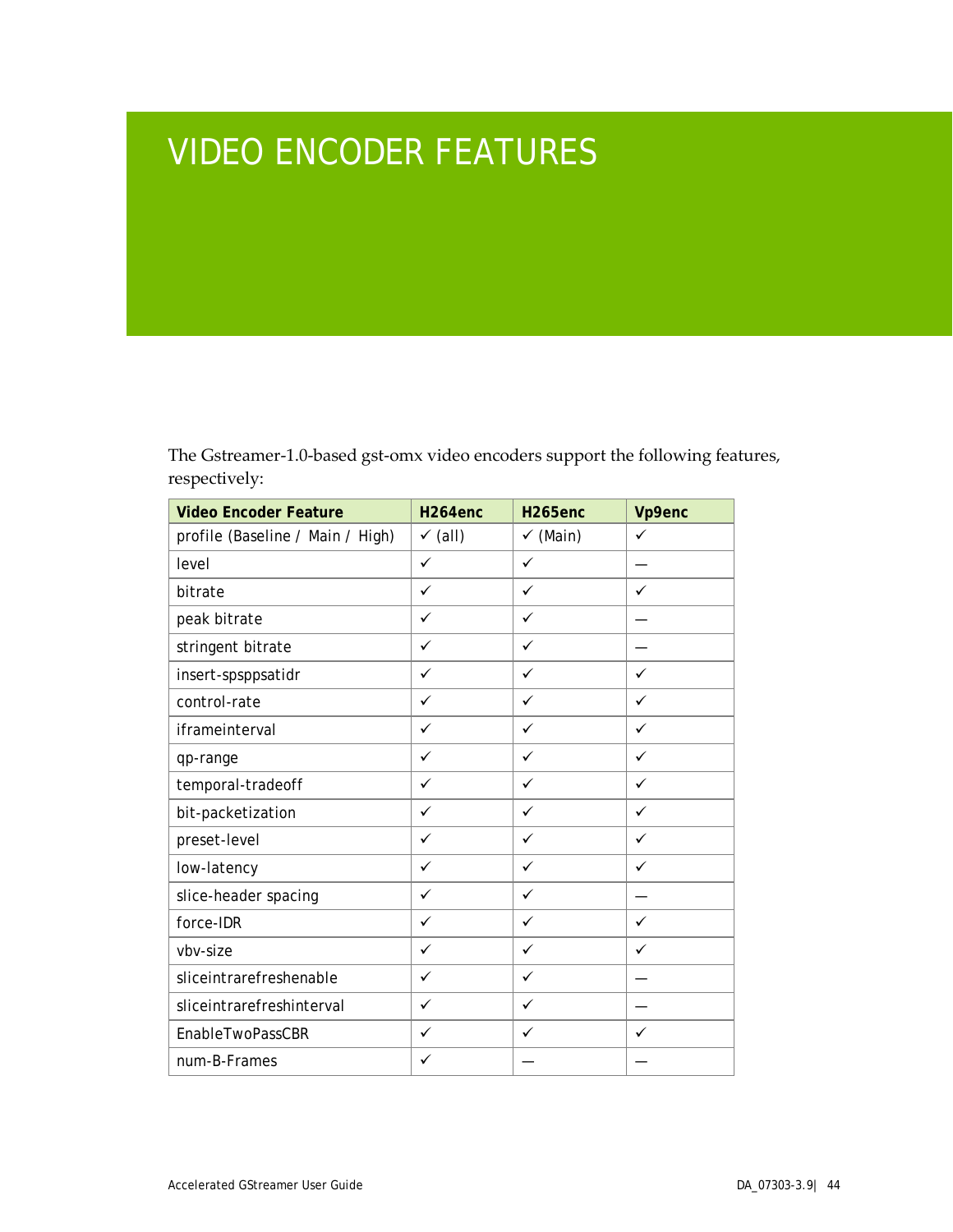| <b>Video Encoder Feature</b>                      | H <sub>264enc</sub> | H <sub>265enc</sub> | Vp9enc       |
|---------------------------------------------------|---------------------|---------------------|--------------|
| profile (Baseline / Main / High)                  | $\checkmark$ (all)  | $\checkmark$ (Main) | $\checkmark$ |
| control-rate                                      | $\checkmark$        | $\checkmark$        | $\checkmark$ |
| bitrate                                           | ✓                   | ✓                   | $\checkmark$ |
| insert-spsppsatidr                                | $\checkmark$        |                     |              |
| profile                                           | $\checkmark$        |                     |              |
| quantization range for I, P and<br><b>B</b> frame | ✓                   | ✓                   |              |
| iframeinterval                                    | $\checkmark$        | ✓                   | $\checkmark$ |
| qp-range                                          | $\checkmark$        | ✓                   |              |
| bit-packetization                                 | $\checkmark$        | $\checkmark$        |              |
| preset-level                                      | $\checkmark$        | $\checkmark$        | $\checkmark$ |
| slice-header spacing                              | ✓                   | ✓                   |              |
| force-IDR                                         | ✓                   | ✓                   | ✓            |
| EnableTwoPassCBR                                  | ✓                   | ✓                   |              |
| Enable cabac-entropy-coding                       | $\checkmark$        |                     |              |
| Enable MVBufferMeta                               | ✓                   | ✓                   |              |
| Insert aud                                        | ✓                   | ✓                   |              |
| Insert vui                                        | ✓                   | ✓                   |              |
| num-B-Frames                                      | ✓                   |                     |              |

The Gstreamer-1.0-based gst-v4l2 video encoders support the following features, respectively :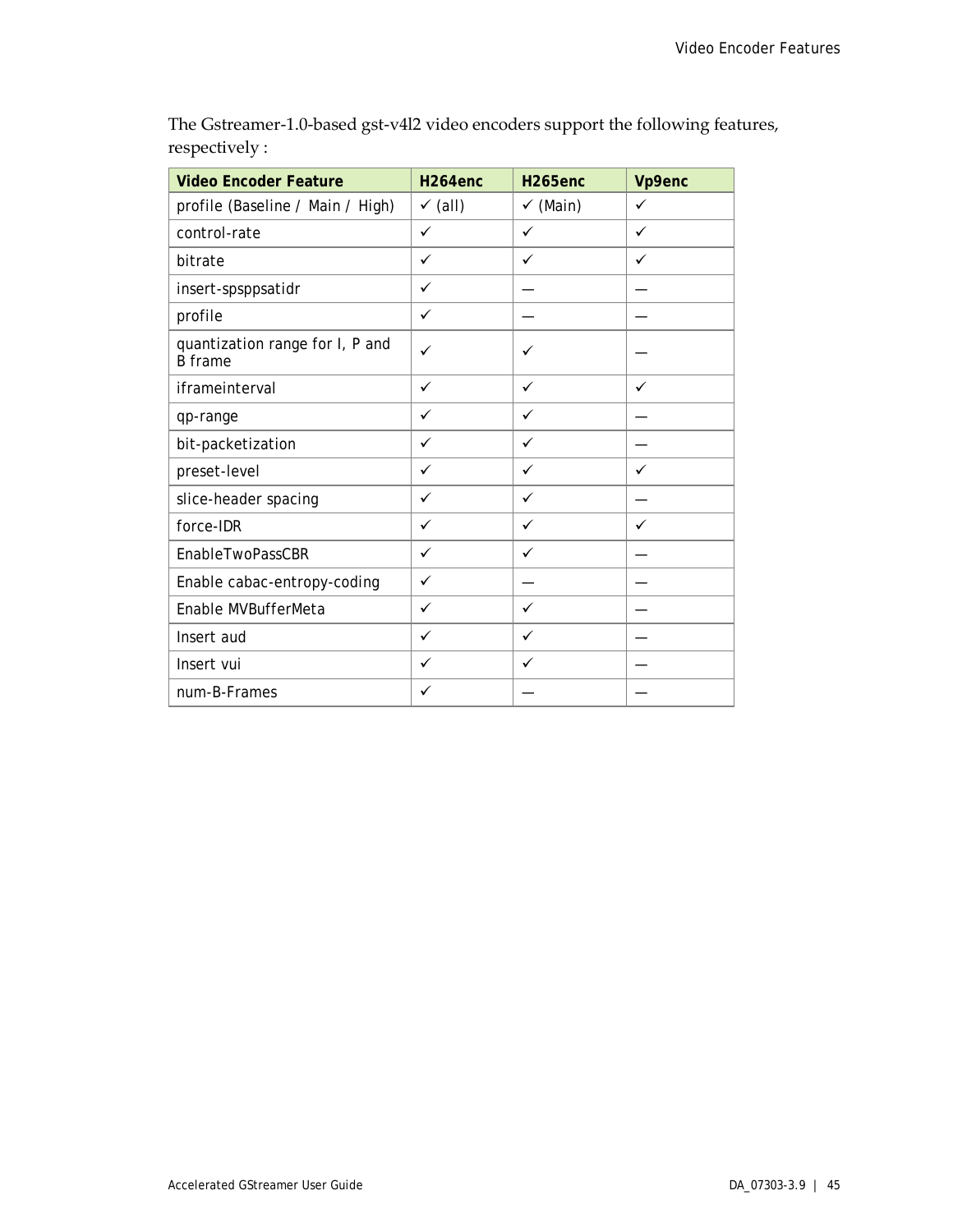# <span id="page-50-0"></span>SUPPORTED CAMERAS

This section describes the supported cameras.

## <span id="page-50-1"></span>CSI CAMERAS

- ▶ Jetson AGX Xavier can capture images from RAW Bayer sensors. Multiple sensors can be connected via the CSI interface. However, the current software version is validated to capture images from one sensor at a time.
- ▶ The platform is validated to capture images and video from the OV5693 sensor and IMX274 sensor module on L4T.
- ▶ The current software version is not validated to capture in HDR (High Dynamic Range) mode.
- The camera module is interfaced with the Tegra platform via MIPI-CSI.
- **Fested using the nvgstcapture application.**

## <span id="page-50-2"></span>USB 2.0 CAMERAS

The following camera has been validated on Tegra platforms for Android and L4T with USB 2.0 ports. This camera is UVC compliant.

▶ Logitech c920 (preferred)

<http://www.logitech.com/en-in/product/hd-pro-webcam-c920>

## <span id="page-50-3"></span>INDUSTRIAL CAMERA DETAILS

The following USB 3.0 Industrial camera is validated on Jetson AGX Xavier under L4T:

See3CAM\_CU130

<http://www.e-consystems.com/UltraHD-USB-Camera.asp>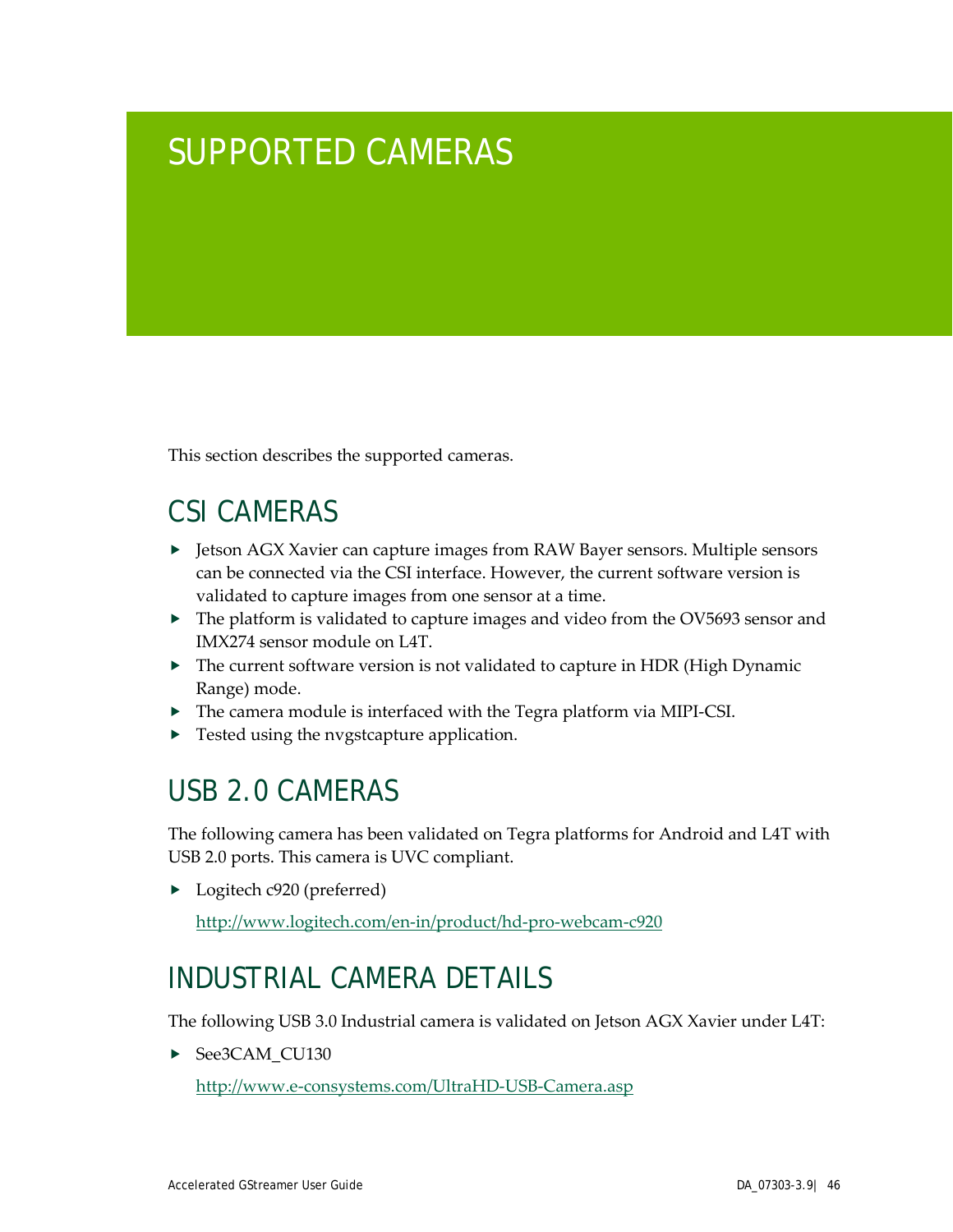- USB 3.0
- UVC compliant
- 3840 x 2160 at 30 FPS | 4224 x 3156 at 13 FPS
- Purpose Embedded Navigation
- Test using the nvgstcapture app.
- Issues encountered:
	- **―** FPS cannot be fixed. Changes based on exposure.
	- **―** FPS cannot be changed. Needs payment to vendor to get the support added to their firmware.